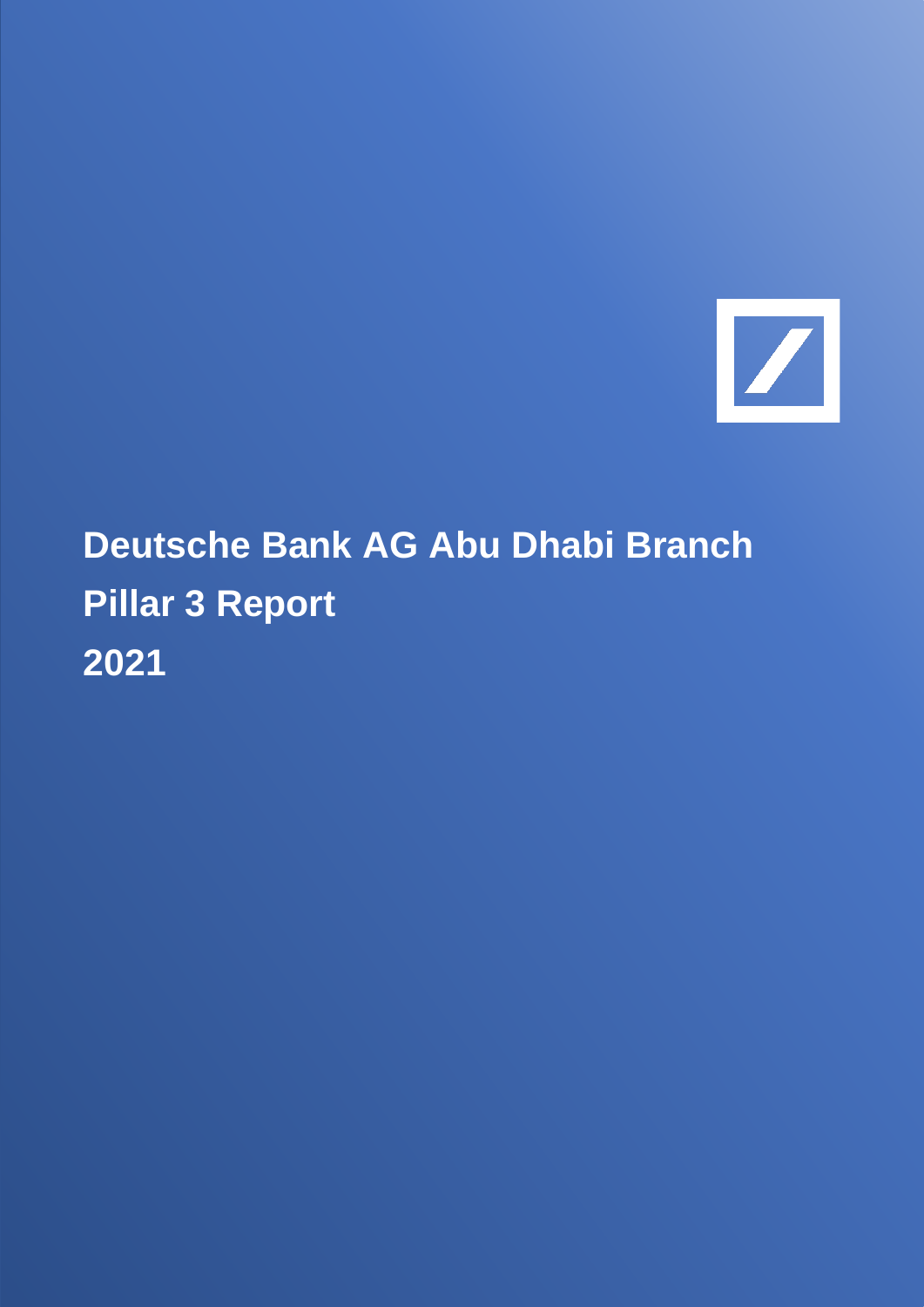

# **Table of Contents**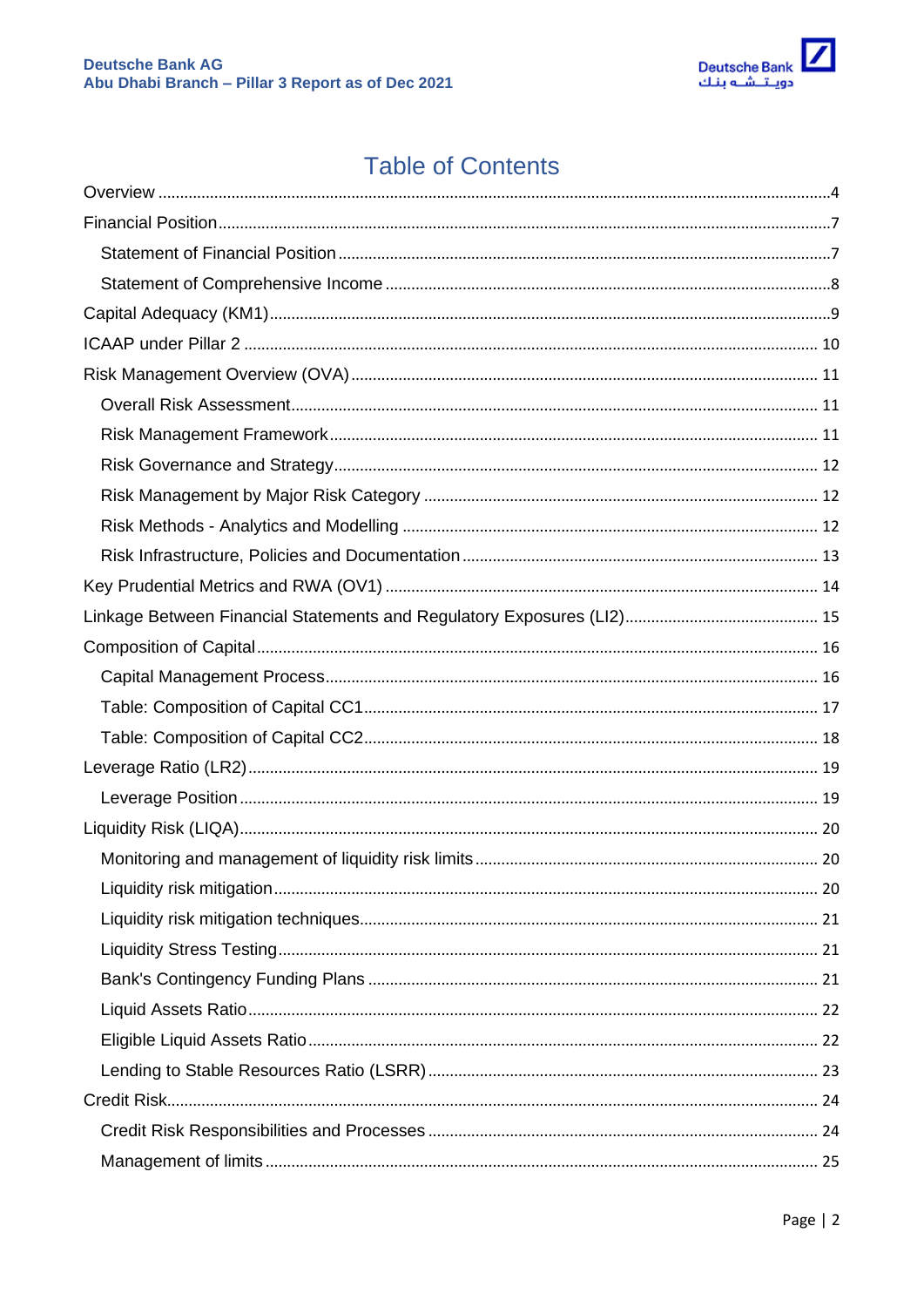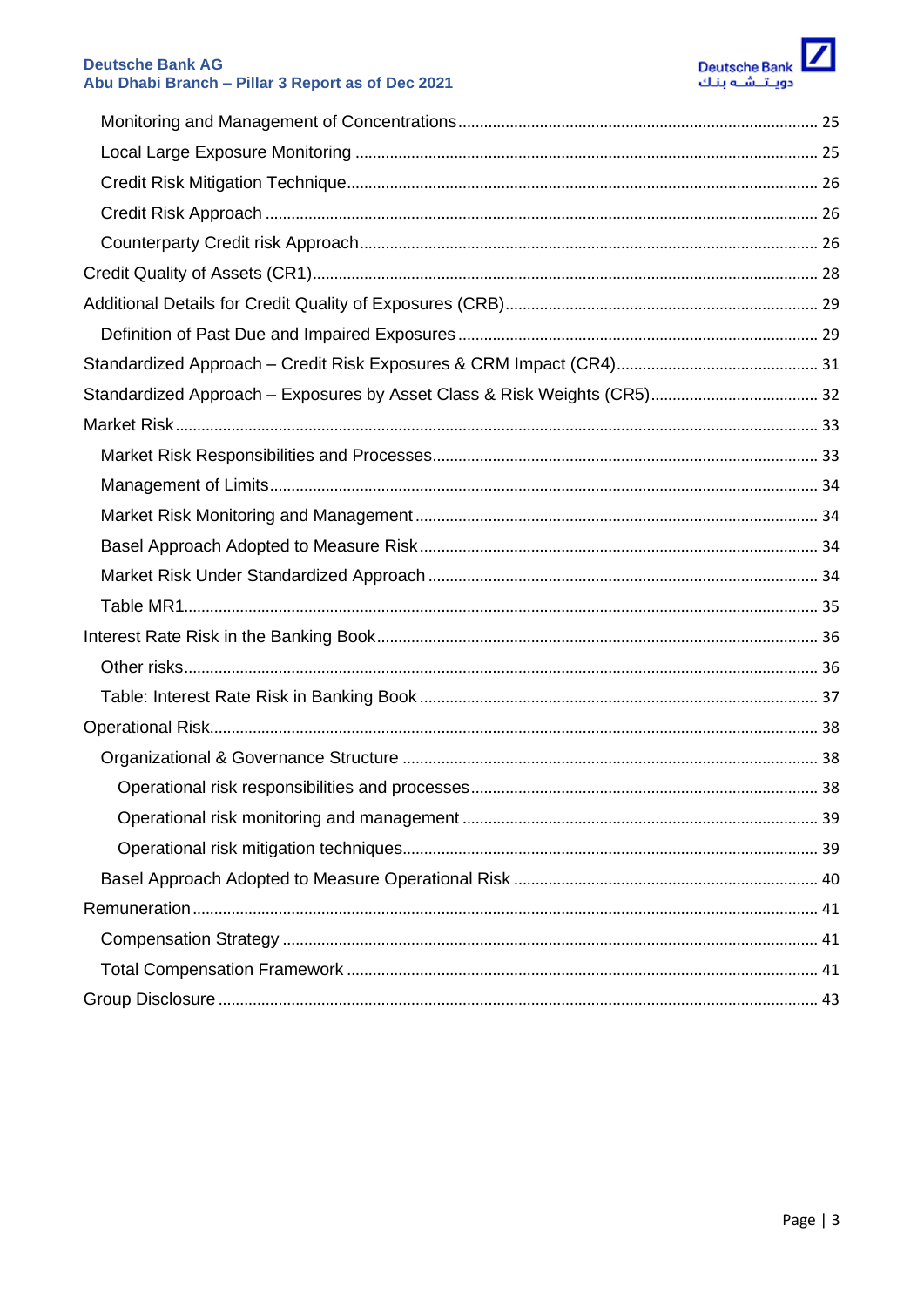

# <span id="page-3-0"></span>**Overview**

The following information is compiled in terms of the requirements of the Central Bank of the U.A.E. as per Notice No. CBUAE/BSD/N/2020/66 dated 6 January 2020. This notice requires bank to implement the "Standards for Capital Adequacy of Banks in the UAE, December 2020".

Banks are obliged to report certain qualitative and quantitative information with regards to their risk profile and capital adequacy on a regular basis to the public, which incorporates the revised Basel III Pillar 3 requirements on market discipline.

#### *Reporting framework*

The information disclosed in this report is based on the definitions, calculation methodologies and measurements as defined by the Amended Regulations. All tables, diagrams, quantitative information and commentary in this risk and capital management report are unaudited unless otherwise noted.

References to fixed format templates as required under the revised Pillar 3 disclosure requirements are made throughout this document and highlighted in the relevant sections.

#### *Period of reporting*

This report is in respect of the year ended 31 December 2021, including comparative information (where applicable).

#### *Group Disclosures*

The Group employs a predominantly centralized approach to risk management. As such, DB AG Abu Dhabi Branch's approach to risk management follows group policies and procedures as a minimum standard. Where local requirements differ from group's, a local policy/procedure is formulated and adopted. This report should thus be read in conjunction with the group's Management Report, Annual Report and Pillar 3 disclosures.

All Deutsche Bank AG Reports are accessible at following link:<https://investor-relations.db.com/>

Where appropriate this document provides links to the Deutsche Bank AG reports for the year ended December 31, 2021 which can also be found directly at following links:

Pillar 3 Report 2021: [https://investor-relations.db.com/files/documents/regulatory](https://investor-relations.db.com/files/documents/regulatory-reporting/Pillar_3_Report_as_of_December_31_2021.pdf?language_id=1)[reporting/Pillar\\_3\\_Report\\_as\\_of\\_December\\_31\\_2021.pdf?language\\_id=1](https://investor-relations.db.com/files/documents/regulatory-reporting/Pillar_3_Report_as_of_December_31_2021.pdf?language_id=1)

Annual Financial Statements 2021: [https://investor-relations.db.com/files/documents/annual](https://investor-relations.db.com/files/documents/annual-reports/2022/Annual_Financial_Statements_of_Deutsche_Bank_AG_2021.pdf?language_id=1)reports/2022/Annual Financial Statements of Deutsche Bank AG 2021.pdf?language id=1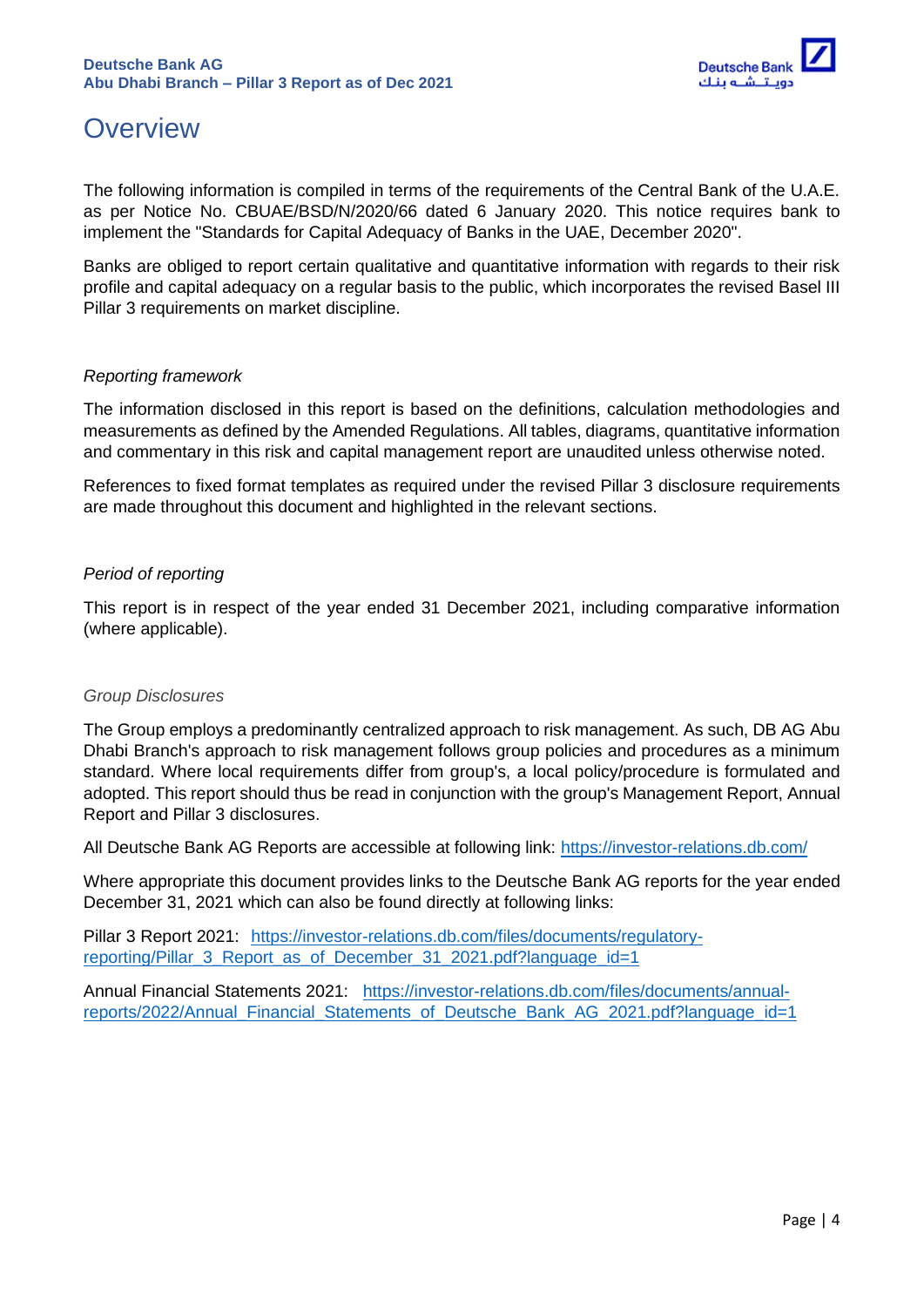

#### *Deutsche Bank Group: Our Organization*

Headquartered in Frankfurt am Main, Germany, we are the largest bank in Germany and one of the largest financial institutions in Europe and the world, as measured by total assets of €1.3 billion as of December 31, 2021. As of that date, we employed 82,969 full-time equivalent internal employees and operated in 58 countries out of 2,064 branches worldwide, of which 68 % were in Germany. We offer a wide variety of investment, financial and related products and services to private individuals, corporate entities, and institutional clients around the world.

Full year 2021 profit was €2.5 billion, with Profit before tax of €3.4 billion, versus €624 million, and a profit before tax of €1 billion, in 2020. Net revenues were €25.4 billion, up by 6%, in 2021.

As of December 31, 2021, we were organized into the following four business divisions:

- ‒ Corporate Bank (CB)
- ‒ Investment Bank (IB)
- ‒ Private Bank (PB)
- ‒ Asset Management (AM)

These four divisions are supported by infrastructure functions. Deutsche Bank has a local and regional organizational layer to facilitate a consistent implementation of global strategies.

#### *Deutsche Bank: Abu Dhabi Branch*

#### *History*

Deutsche Bank AG, Abu Dhabi Branch is a branch of Deutsche Bank AG ("Head office"), located at Taunusanlage 12, 60325 Frankfurt AM Main, Germany.

Deutsche Bank AG, Abu Dhabi Branch ("the Branch") was registered with the Department of Economic Development ("DED") as a Branch of a Foreign Bank in the Emirate of Abu Dhabi. The Branch began operations on December 8, 2009 after obtaining the license to conduct Wholesale Banking Business from the Central Bank of the United Arab Emirates ("CBUAE") on September 15, 2009.

The principal activity of the Branch is to offer Trade Financing solutions, Cash Management Services, Accepting Deposits and Lending to Customers.

The principal office of the Branch is located at: *Level 1, East Tower, Trade Centre, Al Zahiya, Abu Dhabi Mall. PO Box 135056, Abu Dhabi, United Arab Emirates ("UAE").*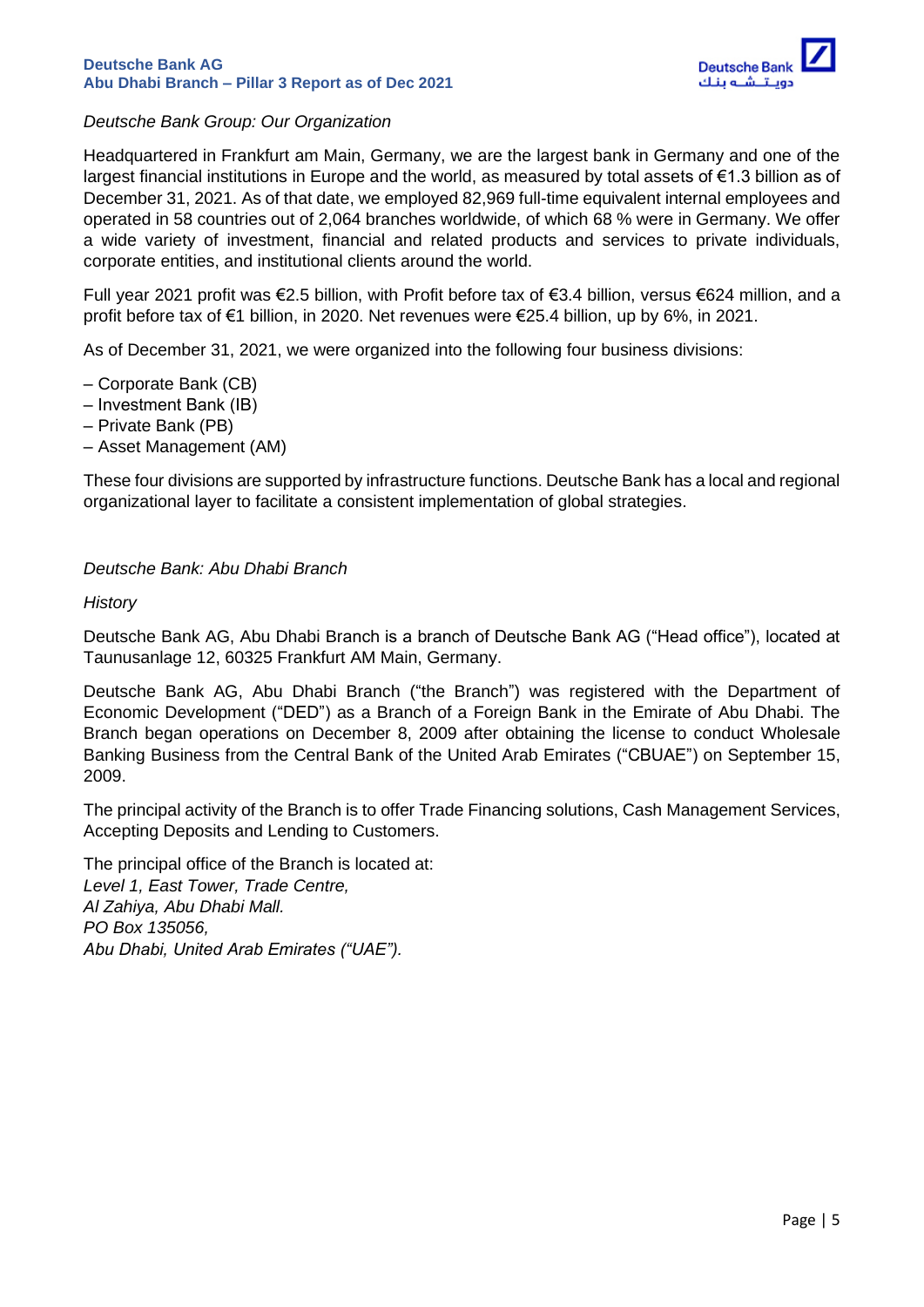

#### *Branch Management*

The key members of the Branch management during the year and up to the date of this report are:

- Oliver Funck, Branch Manager
- Muhammad Azhar Iqbal, CFO
- Ramesh Gopal, CRO
- Hazzaa Abdulla Mohamed Alhammadi, Head of Compliance and AFC

Supported by:

- Riaan Visser, MEA CFO & COO, UAE & Qatar COO
- Omer Rahi, Head of Local Coverage
- Marco Gaggino, COO Corporate Bank MEA
- Yaser Altorairi, Treasurer
- Usman Khan, Head of Operations
- Marie Pearson, HR
- Tariq Qayyum, Product Management
- P.G. Matthew, Client Implementation

*Note:* Previous Branch manager Thomas Haag retired during 2021, with his last working day being Aug 31, 2021. Oliver Funck has since replaced as Branch Manager after approval from CBAUE.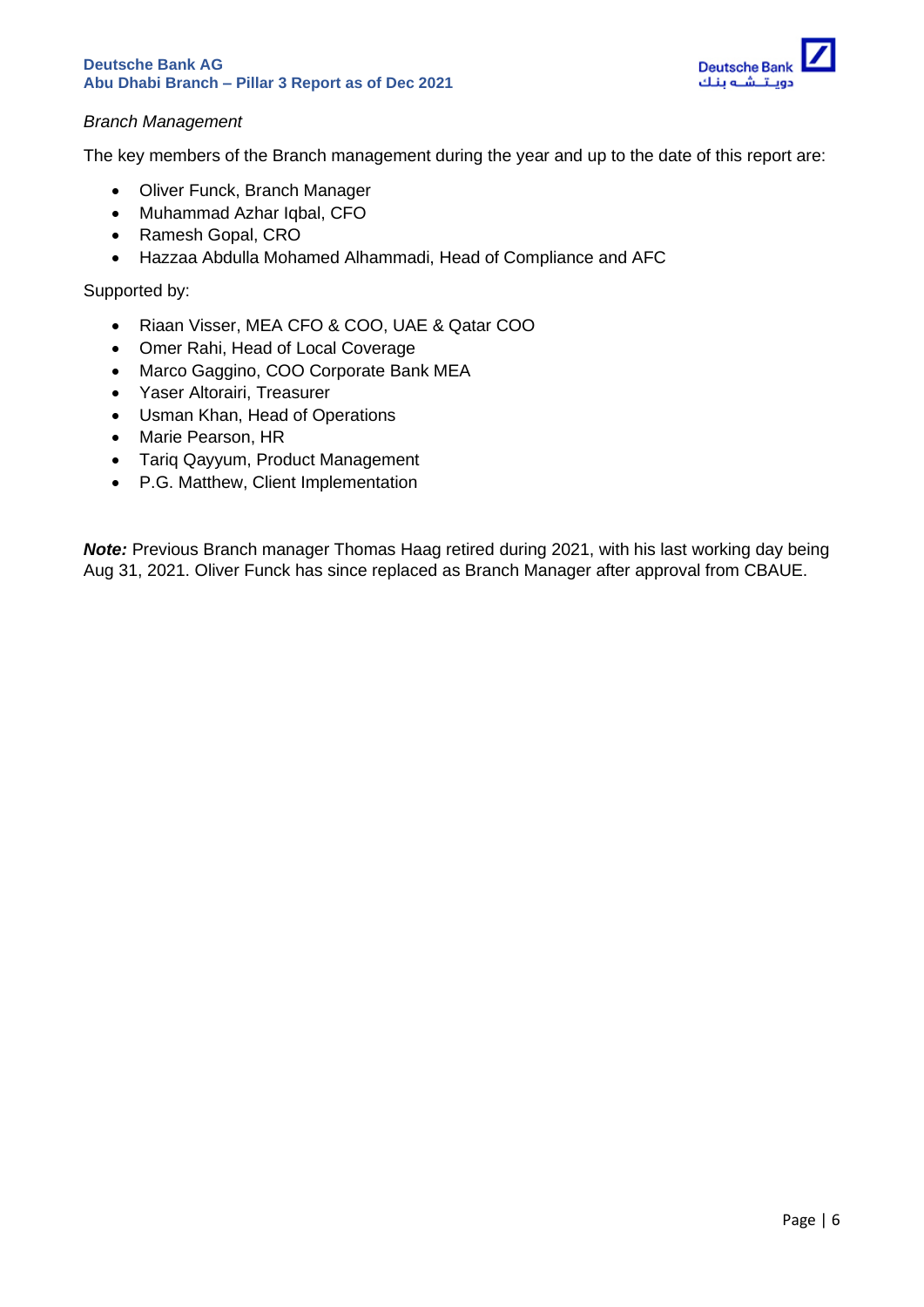

# <span id="page-6-0"></span>Financial Position

In terms of the requirements of the Banks Act and Regulations relating to Banks, the financial results presented below have been prepared in accordance with International Financial Reporting Standards ("IFRS") issued from time-to-time, with additional disclosures where required.

Branches of Foreign Banks operating in the UAE are not required to publish Annual Financial Statements in English, however, Annual Audited results are published in local new papers in Arabic. The information provided below is required in terms of Pillar 3 disclosure requirement.

### <span id="page-6-1"></span>Statement of Financial Position

The statement of Financial Position reflects what the branch owns, owes and the equity that is attributable to shareholders as at 31 December 2021.

|                                                          | <b>Dec 2021</b> | Dec 2020       |
|----------------------------------------------------------|-----------------|----------------|
| <b>Assets</b>                                            | <b>AED'000</b>  | <b>AED'000</b> |
| Balances with UAE Central Bank                           | 729,817         | 697,977        |
| Due from Banks                                           | 1,644,871       | 1,478,639      |
| Positive fair value of derivatives                       | 382             | 1,455          |
| Loans and advances to customers                          | 627,619         | 552,357        |
| Prepayments and other receivables                        | 17,653          | 30,068         |
| Customers' indebtedness for acceptances                  | 3,431           | 3,096          |
| Intangible assets                                        | 144             | 287            |
| Property and equipment                                   | 1,502           | 1,867          |
| Right of use asset                                       | 1,038           | 1,422          |
| <b>Total assets</b>                                      | 3,026,457       | 2,767,168      |
|                                                          |                 |                |
| <b>Liabilities</b>                                       |                 |                |
| Due to customers                                         | 1,104,191       | 869,833        |
| Due to banks                                             | 1,587,248       | 1,603,455      |
| Other liabilities                                        | 87,427          | 30,371         |
| Provisions for End of Service Benefits                   | 2,667           | 2,628          |
| Liabilities under acceptances                            | 3,431           | 3,096          |
| Lease liability                                          | 824             | 1,169          |
| <b>Total liabilities</b>                                 | 2,785,788       | 2,510,552      |
| <b>Equity</b>                                            |                 |                |
| Total equity attributable to equity holders              | 240,669         | 256,616        |
| Dotation capital                                         | 246,100         | 246,100        |
| Legal reserve                                            | 5,320           | 5,320          |
| Actuarial loss on retirement benefit schemes             | (700)           | (567)          |
| Retained earnings                                        | (10, 051)       | 5,763          |
| Preference shareholders and minority shareholders equity |                 |                |
| <b>Total equity</b>                                      | 240,669         | 256,616        |
| <b>Total equity and liabilities</b>                      |                 |                |
|                                                          | 3,026,457       | 2,767,168      |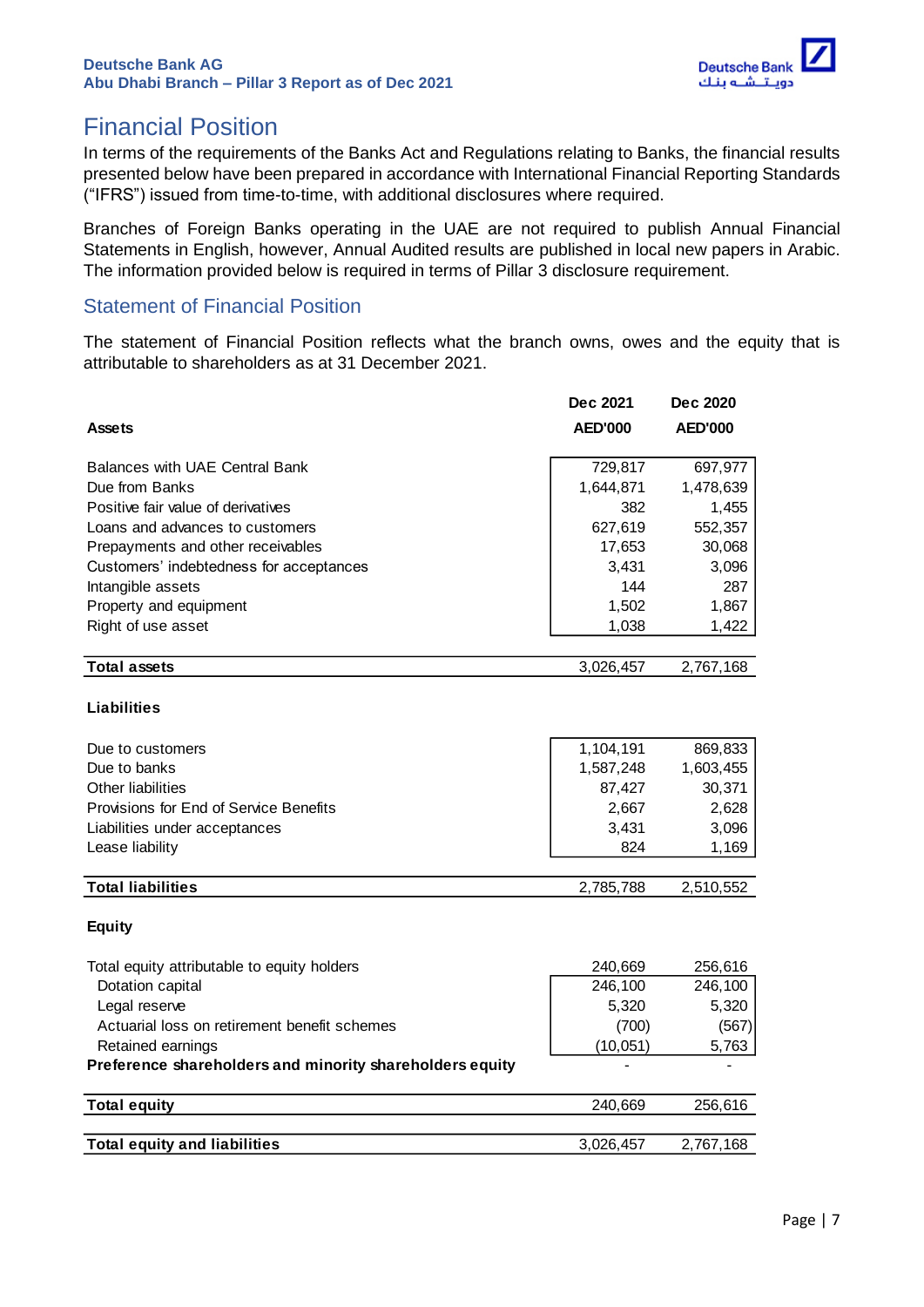

### <span id="page-7-0"></span>Statement of Comprehensive Income

The income statement reflects the revenue generated by the Branch as well as the costs incurred in generating that revenue for the year ended 31 December 2021.

|                                  | Dec 2021       | Dec 2020       |
|----------------------------------|----------------|----------------|
|                                  | <b>AED'000</b> | <b>AED'000</b> |
| Net Interest Income              | 804            | 8,918          |
| Net fee and commission income    | 20,087         | 20,515         |
| Fair value change in derivatives | (1,073)        | 1,455          |
| Other income                     | 7,391          | 3,308          |
|                                  |                |                |
| <b>Operating Income</b>          | 27,209         | 34,196         |
| <b>Operating Expenses</b>        | 30,899         | 37,823         |
| (Loss)/Profit before income tax  | (3,690)        | (3,627)        |
| NET IMPAIRMENT CHARGE            | 12,124         | 5,525          |
| Income tax                       |                |                |
| (Loss)/Profit for the year       | (15,814)       | (9, 152)       |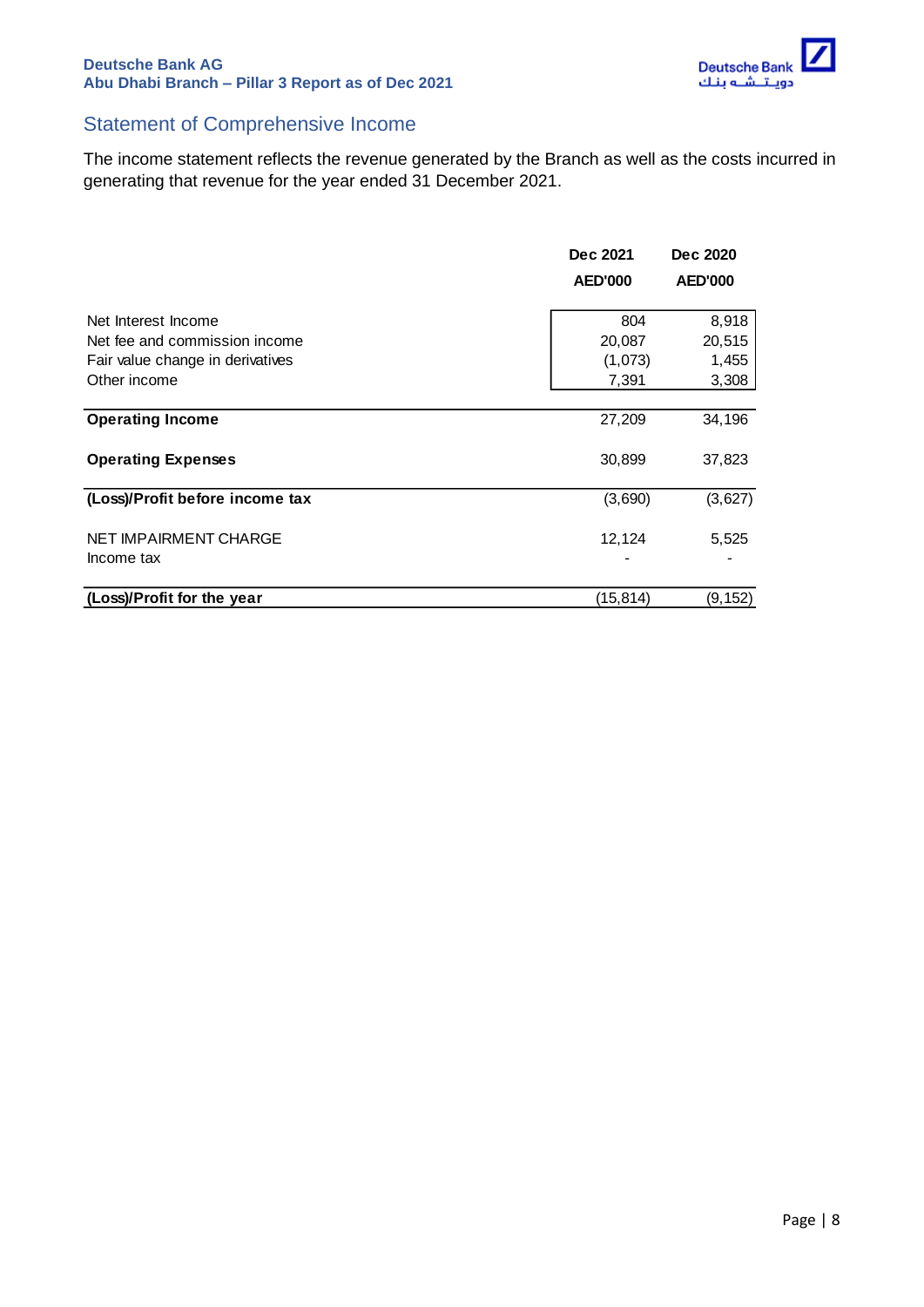

# <span id="page-8-0"></span>Capital Adequacy (KM1)

The Branch's objectives when managing capital, which is a broader concept than the 'equity' on the face of the statement of financial position are:

- To comply with the capital requirements set by the Central Bank of U.A.E.,
- To safeguard the Branch's ability to continue as a going concern and increase the returns for the shareholders, and
- To maintain a strong capital base to support the development of its business.

The Branch's regulatory capital is analyzed into two tiers:

- Tier 1 capital, which includes share capital, reserves, retained earnings and other regulatory adjustments relating to items that are included in equity but are treated differently for capital adequacy calculation purposes.
- Tier 2 capital, which includes collective impairment allowance and fair value reserves relating to unrealized gains/losses on investments classified as available for sale. Various limits are applied to elements of the capital base:
	- CET1 must be at least 7.0% of risk weighted assets (RWA),
	- Tier 1 Capital must be at least 8.5% of risk weighted assets, and
	- Total Capital, calculated as the sum of Tier 1 and Tier 2 Capital, must be at least 10.5% of RWAs.

The assets of the Branch are risk weighted as to their relative Credit, Market, and Operational risk.

Credit risk includes both On and Off-balance sheet risks.

Market risk is defined as the risk of losses in on and off-balance sheet positions arising from movements in market prices and includes profit rate risk, foreign exchange risk, equity exposure risk, and commodity risk.

Operational risk is defined as the risk of loss resulting from inadequate or failed internal processes, people, or systems, or from external events.

The Branch follows the standardized approach for Credit, Market and Operational risk, as permitted by the U.A.E. Central Bank and as per Pillar 1 of Basel III.

Capital adequacy and the use of regulatory capital are monitored on a regular basis by the Branch's management, employing techniques based on the guidelines developed by the Basel Committee and the Central Bank of United Arab Emirates.

As per the latest Standards of Capital Adequacy of Banks in the UAE (Notice No. CBUAE/BSD/N/2020/4980 dated 12Nov2020), all banks operating in the UAE must use the revised standards to calculate their Capital requirements for Credit risk with effect from June 30, 2021. Prior to Jun-21, Deutsche Bank Abu Dhabi Branch's exposures to other Deutsche Bank entities were risk weighted at 0%, thus resulting in lower Risk weighted assets and higher Total Capital Ratio for the Branch. The current rating of Deutsche Bank Group ("DBAG") of A- (S&P, Nov 2021) attracts Risk Weight of 50% based on CBUAE regulations.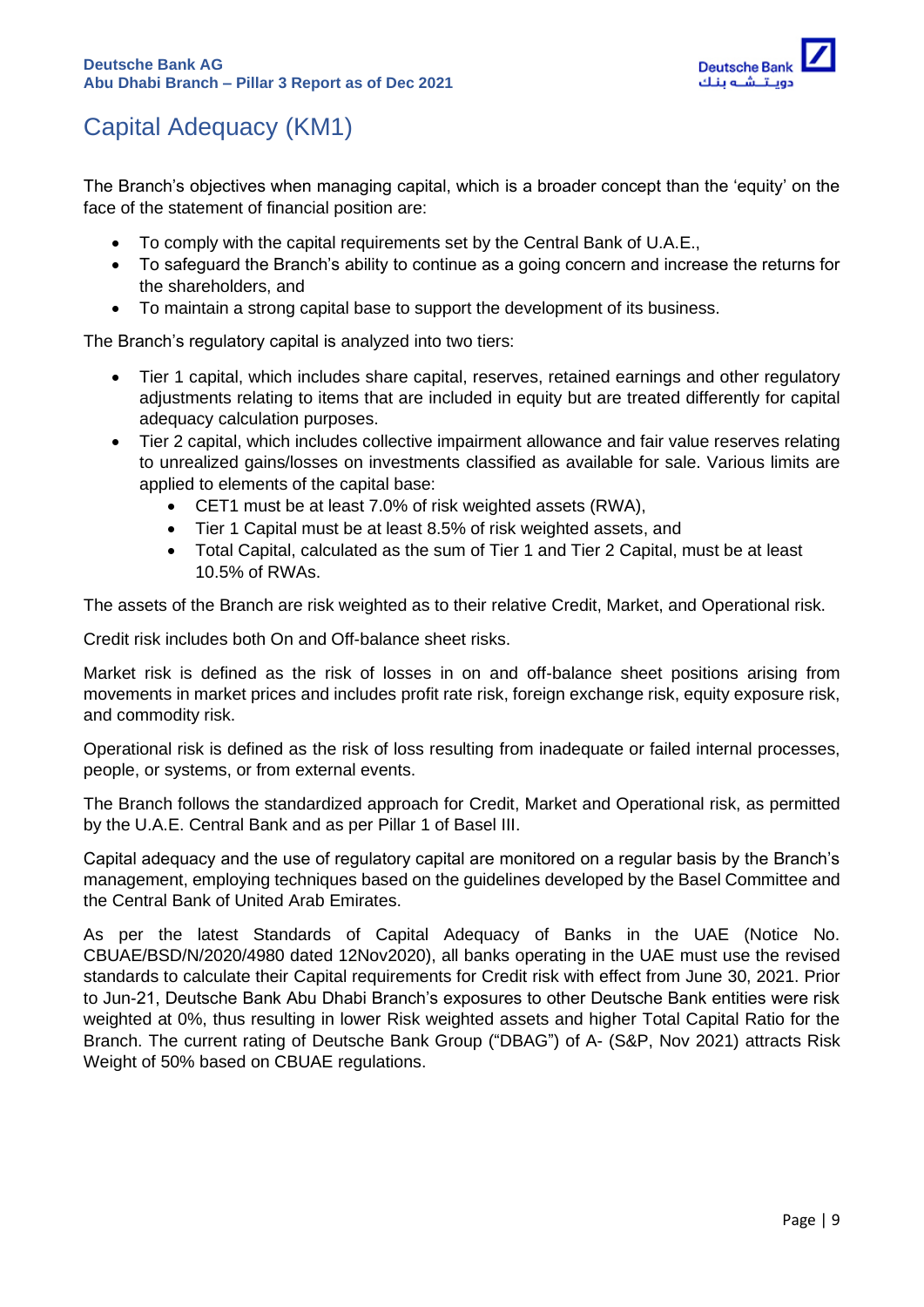

|                                                                | <b>Dec-21</b>  | $Sep-21$       | <b>Jun-21</b>  | $Mar-21$       | <b>Dec-20</b>  |
|----------------------------------------------------------------|----------------|----------------|----------------|----------------|----------------|
|                                                                | <b>AED'000</b> | <b>AED'000</b> | <b>AED'000</b> | <b>AED'000</b> | <b>AED'000</b> |
| Available capital (amounts)                                    |                |                |                |                |                |
| Common Equity Tier 1 (CET1)                                    | 240,669        | 257,183        | 256,006        | 262,648        | 256,616        |
| Fully loaded ECL accounting model                              |                |                |                |                |                |
| Tier 1                                                         | 240,669        | 257,183        | 256,006        | 262,648        | 256,616        |
| Fully loaded accounting model Tier 1                           |                |                |                |                |                |
| <b>Total capital</b>                                           | 266,777        | 280,224        | 281,746        | 274,724        | 272,620        |
| Fully loaded ECL accounting model total capital                |                |                |                |                |                |
| <b>Risk-weighted assets (amounts)</b>                          |                |                |                |                |                |
| Total risk-weighted assets (RWA)                               | 2,166,581      | 1,923,073      | 2,137,061      | 1,044,233      | 1,370,706      |
| Risk-based capital ratios as a percentage of RWA               |                |                |                |                |                |
| Common Equity Tier 1 ratio (%)                                 | 11.11%         | 13.37%         | 11.98%         | 25.15%         | 18.72%         |
| Fully loaded ECL accounting model CET1 (%)                     |                |                |                |                |                |
| Tier 1 ratio (%)                                               | 11.11%         | 13.37%         | 11.98%         | 25.15%         | 18.72%         |
| Fully loaded ECL accounting model Tier 1 ratio (%)             |                |                |                |                |                |
| Total capital ratio (%)                                        | 12.31%         | 14.57%         | 13.18%         | 26.31%         | 19.89%         |
| Fully loaded ECL accounting model total capital ratio (%)      |                |                |                |                |                |
| Additional CET1 buffer requirements as a percentage of RWA     |                |                |                |                |                |
| Capital conservation buffer requirement (2.5% from 2019) (%)   |                |                |                |                |                |
| Countercyclical bugger requirement (%)                         |                |                |                |                |                |
| Bank D-SIB additional requirements (%)                         |                |                |                |                |                |
| Total of bank CET1 specific buffer requirements (%) (row $8 +$ |                |                |                |                |                |
| row 9+ row 10)                                                 |                |                |                |                |                |
| CET1 available after meeting the bank's minimum capital        |                |                |                |                |                |
| requirements (%)                                               | 1.81%          | 4.07%          | 2.68%          | 15.81%         | 9.39%          |
| Racel III Leverage Ratio                                       |                |                |                |                |                |
|                                                                |                |                |                |                |                |

| <b>Basel III Leverage Ratio</b>                                |           |           |           |           |           |
|----------------------------------------------------------------|-----------|-----------|-----------|-----------|-----------|
| Total Basel III leverage ratio measure                         | 5.784.881 | 5.096.038 | 5.037.765 | 5.628.060 | 5.774.464 |
| Basel III leverage ratio (%) (row 2/row 13)                    | 4.16%     | 5.05%     | 5.08%     | 4.67%     | 4.44%     |
| Fully loaded ECL accounting model Basel III leverage ratio (%) |           |           |           |           |           |
| $\vert$ (row 2A/row 13)                                        |           |           |           |           |           |

As per CBUAE regulations, Branch is not required to report LCR (Liquidity Coverage Ratio) and NSFR (Net Stable Funding Ratio). Branch reports ELAR (Eligible Assets Ratio) and LSRR (Lending to Stable Resources Ratio) as an alternate.

# <span id="page-9-0"></span>ICAAP under Pillar 2

The internal capital adequacy assessment process ("ICAAP") as stipulated in Pillar 2 of Basel 3 requires banks to identify and assess risks, to apply effective risk management techniques and to maintain adequate capitalization. Our internal assessment process aims to ensure that sufficient levels of liquidity are maintained on an ongoing basis by identifying the key liquidity and funding risks to which the Group is exposed, by monitoring and measuring these risks, and by maintaining tools and resources to manage and mitigate these risks.

The Branch also discloses detailed Risk Management Framework ("RMF") under Pillar 2 ICAAP Report, that should be reach in conjunction with the details provided in this report.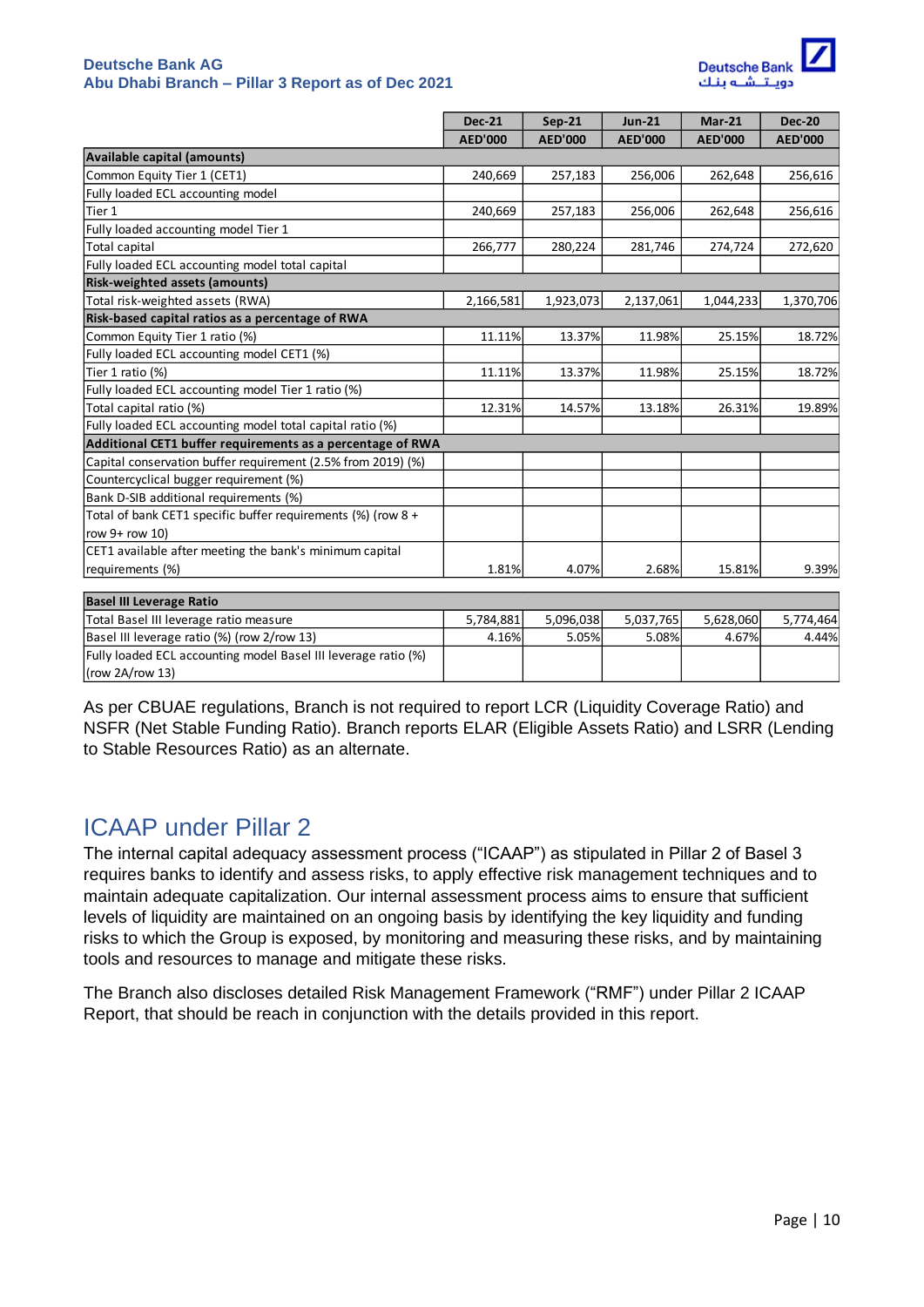

# <span id="page-10-0"></span>Risk Management Overview (OVA)

The diversity of our business model requires us to identify, assess, measure, aggregate and manage our risks, and to allocate our capital among our businesses. Our aim is to help reinforce our resilience by encouraging a holistic approach to the management of risk and return throughout our organization as well as the effective management of our risk, capital, and reputational profile. We actively take risks in connection with our business and as such the following principles underpin our risk management framework:

- Risk is taken within a defined risk appetite.
- Every risk taken needs to be approved within the risk management framework.
- Risk taken needs to be adequately compensated; and
- Risk should be continuously monitored and managed.

We promote a strong risk culture where employees at all levels are responsible for the management and escalation of risks and are empowered and encouraged to act as risk managers. We expect employees to exhibit behaviors that support a strong risk culture in line with our Code of Business Conduct. To promote this, our policies require that risk-related behavior is considered during our performance assessment and compensation processes. This expectation continues to be reinforced through communications campaigns and mandatory training courses for all DB employees. In addition, our Management Board members and senior management frequently communicate the importance of a strong risk culture to support a consistent tone from the top.

A standards-based assessment of risk culture, focusing on risk awareness, risk ownership and management of risk within risk appetite has been undertaken. Assessment results are incorporated into existing risk reporting, reinforcing the message that risk culture is an integral part of effective dayto-day risk management.

### <span id="page-10-1"></span>Overall Risk Assessment

Key risk types include credit risk (including default, migration, transaction, settlement, exposure, country, mitigation and concentration risks), market risk (including interest rate, foreign exchange, equity, credit spread, commodity and cross-asset & other risks), liquidity risk, business risk (including tax and strategic risk), cross risk, reputational risk and operational risk (with important sub-categories like compliance, legal, model, information security, fraud, and money laundering risks). We manage the identification, assessment, and mitigation of top and emerging risks through an internal governance process and the use of risk management tools and processes. Our approach to identification and impact assessment aims to ensure that we mitigate the impact of these risks on our financial results, long term strategic goals and reputation.

### <span id="page-10-2"></span>Risk Management Framework

Deutsche Bank operates as an integrated Group through its business divisions and infrastructure functions. At DB Abu Dhabi branch level, risk and capital are managed via a framework of principles, organizational structures and measurement and monitoring processes that are closely aligned with the activities of the divisions and business units. This policy is structured along the following four building blocks of the Risk Management framework of DB Group, as illustrated below: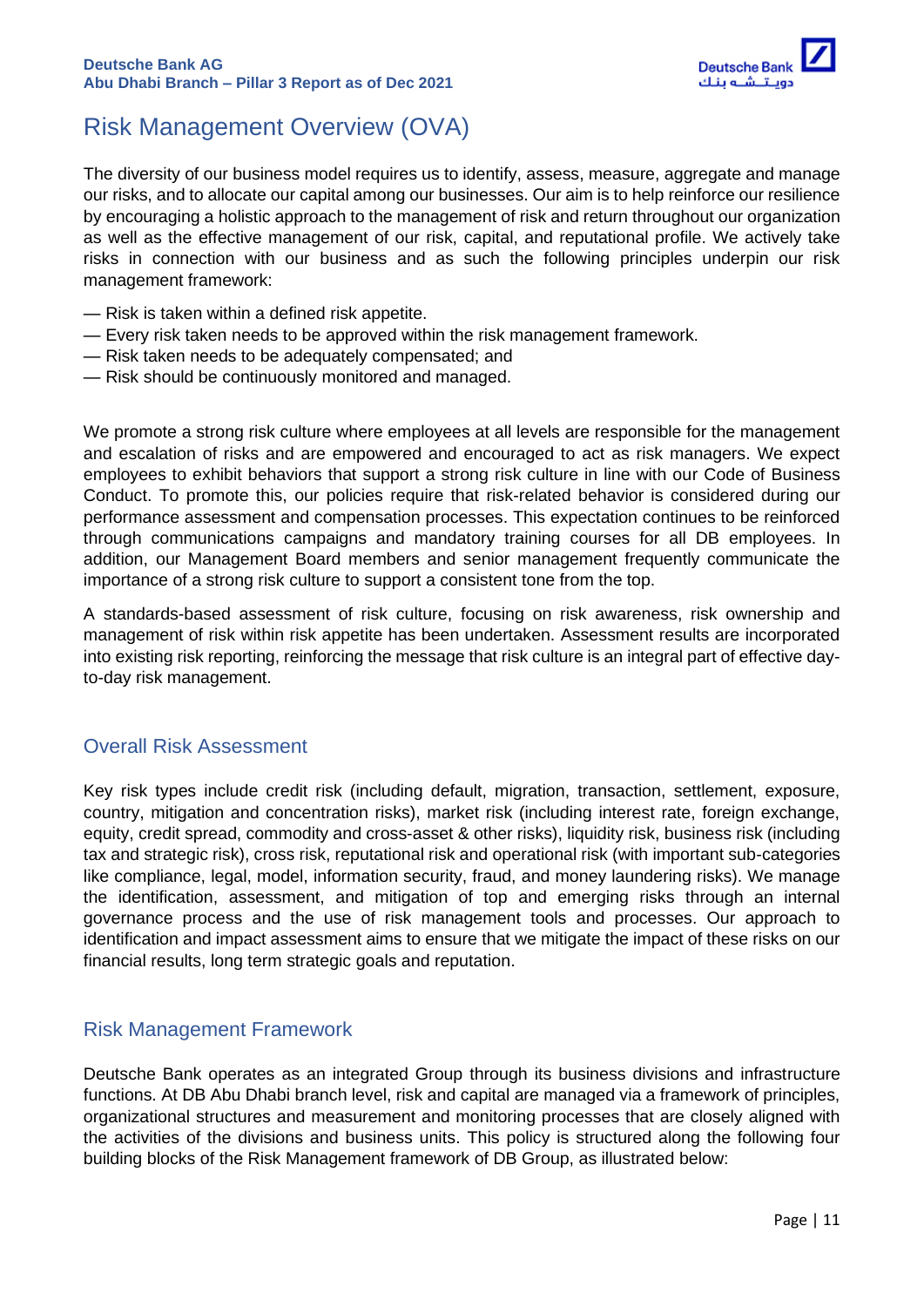

- Risk governance and strategy.
- Risk management by major risk category.
- Risk methods analytics and modelling; and
- Risk infrastructure, policies, and documentation.

#### <span id="page-11-0"></span>Risk Governance and Strategy

DBAG Group risk report for comprehensive assessment can be found within the Annual Report at [https://investor-relations.db.com/files/documents/annual](https://investor-relations.db.com/files/documents/annual-reports/2022/Annual_Report_2021.pdf?language_id=1)[reports/2022/Annual\\_Report\\_2021.pdf?language\\_id=1](https://investor-relations.db.com/files/documents/annual-reports/2022/Annual_Report_2021.pdf?language_id=1)

From an internal governance perspective, we have several layers of management to provide cohesive risk governance:

- The Abu Dhabi Branch ExCo, which has overall responsibility to exercise governance over the proper functioning of each business and infrastructure function.
- The Asset and Liability Committee of DB Abu Dhabi Branch ("ALCO") fulfills the role of the local Capital and Risk Committee (CaR). The ALCO also provides the forum for managing the capital, funding, and liquidity risk of DB Abu Dhabi Branch. Regular ALCO voting members include representatives of Finance, Treasury, ExCo, representatives of the various business divisions and risk management. The ALCO has responsibility for aligning the capital requirements as well as liquidity and funding needs of DBAG Abu Dhabi's activities, within the risk profile of the businesses and risk appetite of the bank. It reviews the capital, liquidity and funding profile on a regular basis and decides on measures to avoid regulatory and/or bank-internal limit breaches. The ALCO establishes a link between the local, regional and Group's perspective on capital, liquidity, and funding.
- The CRO function is responsible for the monitoring and governance of risk management relating to Deutsche Bank Abu Dhabi and all its associated legal entities. Risk areas of focus include credit, operational, market and further oversight over liquidity and capital management.

### <span id="page-11-1"></span>Risk Management by Major Risk Category

An overview of significant risks faced by DBAG Abu Dhabi, together with methods employed in respect of the management thereof, follow in this report under the headings of Credit, Operational, Market, Liquidity, and Interest rate risk. The local ALCO has overall responsibility for identifying and assessing all relevant risks.

### <span id="page-11-2"></span>Risk Methods - Analytics and Modelling

Risk measurement methods are primarily developed and performed centrally by DB Group risk management functions in collaboration with DBAG Abu Dhabi's finance and risk management staff. Regular training is held, and ongoing updates are provided by the Group to ensure full understanding of methodologies. The Group's methodologies are also adapted and extended if required to comply with specific local regulatory requirements (e.g., for specific stress testing purposes).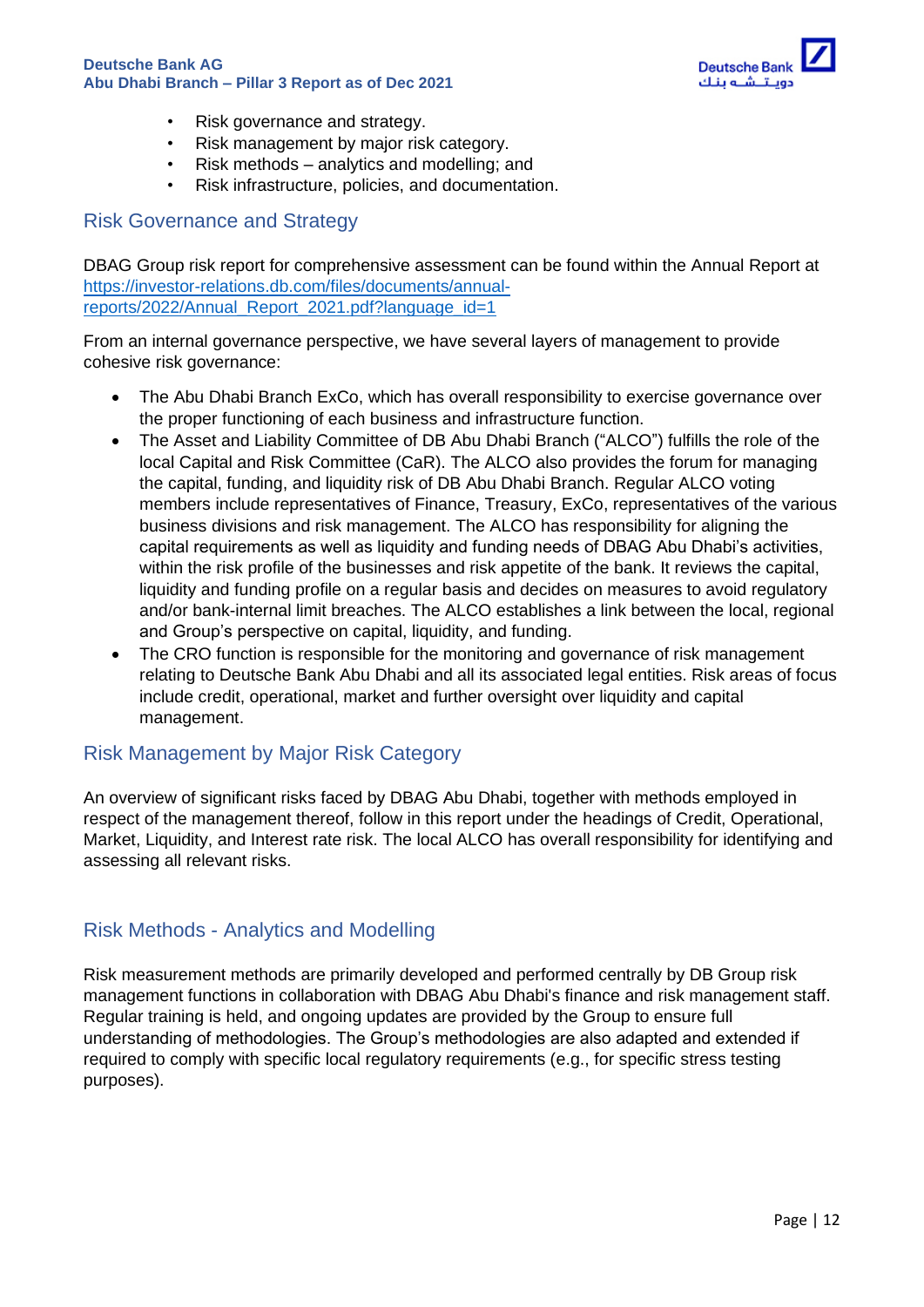

### <span id="page-12-0"></span>Risk Infrastructure, Policies and Documentation

Risk infrastructure is established at the Group level, and DBAG Abu Dhabi is supported by the Group's existing infrastructure and processes. Furthermore, DBAG Abu Dhabi has its own infrastructure, processes and policies in place that complement the Group's standards. In case of more stringent local requirements DBAG Abu Dhabi, supplements the Group standards and follows local regulatory requirements as defined in the Central Bank Regulations upon agreement with DB Group.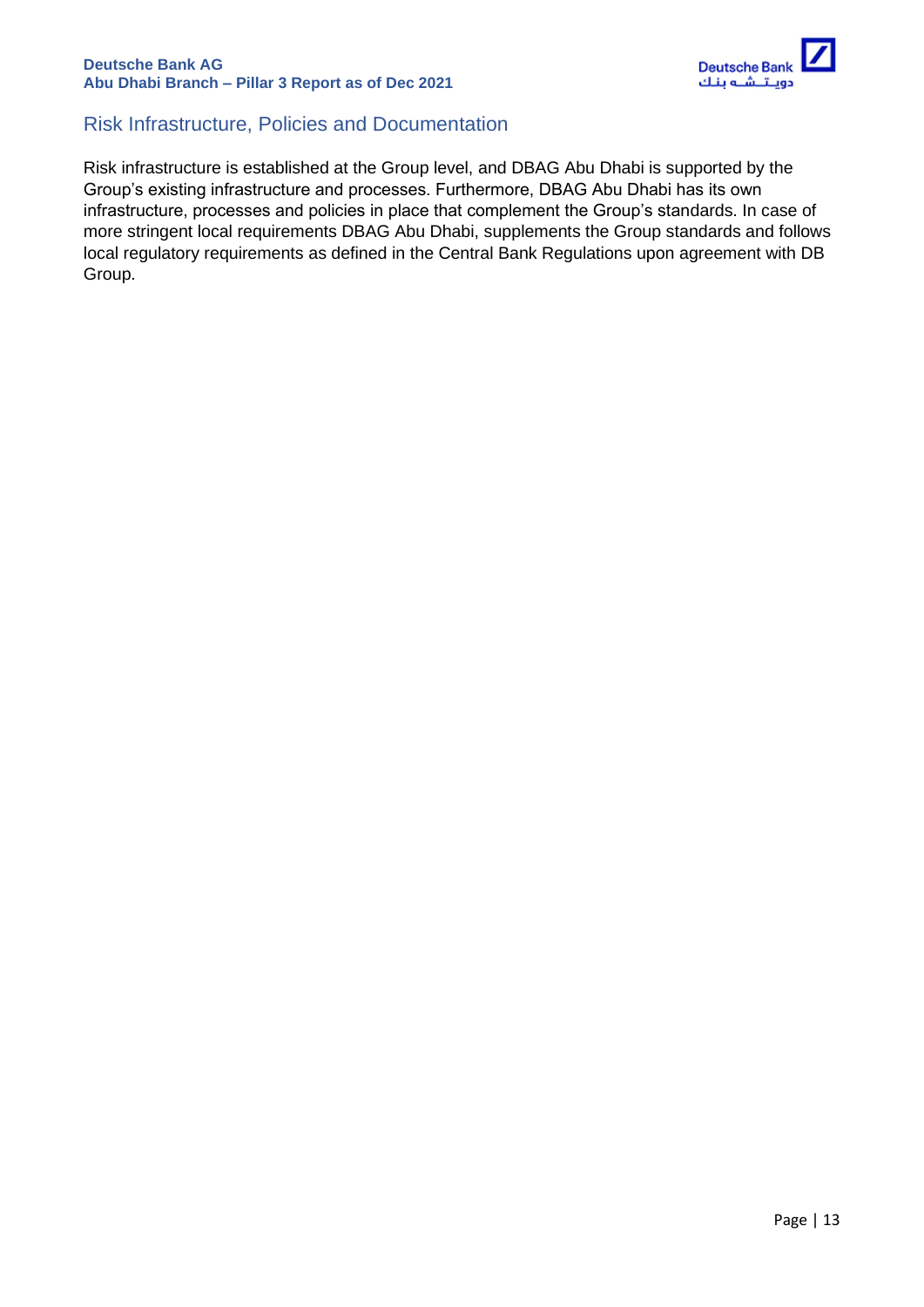

# <span id="page-13-0"></span>Key Prudential Metrics and RWA (OV1)

Following metrics and RWA is calculated based on latest applicable CBUAE Capital Adequacy regulations for Banks operating in the UAE.

|                                                                 | $Dec-21$   | $Sep-21$    | @10.5%         |
|-----------------------------------------------------------------|------------|-------------|----------------|
|                                                                 | AED'000    | AED'000     | AED'000        |
|                                                                 | a          | $\mathbf b$ | C              |
|                                                                 |            |             | <b>Minimum</b> |
|                                                                 | <b>RWA</b> |             | capital        |
|                                                                 |            |             | requirements   |
|                                                                 | т          | $T-1$       | т              |
| Credit risk (excluding counterparty credit risk)                | 2,088,553  | 1,843,277   | 219,298        |
| Of which: standardised approach (SA)                            | 2,088,553  | 1,843,277   | 219,298        |
| Counterparty credit risk (CCR)                                  |            |             |                |
| Credit valuation adjustment (CVA)                               |            |             |                |
| Equity positions under the simple risk weight approach          |            |             |                |
| Equity investments in funds - look-through approach             |            |             |                |
| Equity investments in funds - mandate-based approach            |            |             |                |
| Equity investments in funds - fall-back approach                |            |             |                |
| Settlement risk                                                 |            |             |                |
| Securitisation exposures in the banking book                    |            |             |                |
| Market risk                                                     | 420        | 2,188       | 44             |
| Of which: standardised approach (SA)                            | 420        | 2,188       | 44             |
| Capital charge for switch between trading book and banking book |            |             |                |
| Operational risk                                                | 77,608     | 77,608      | 8,149          |
| <b>Total</b>                                                    | 2,166,581  | 1,923,073   | 227,491        |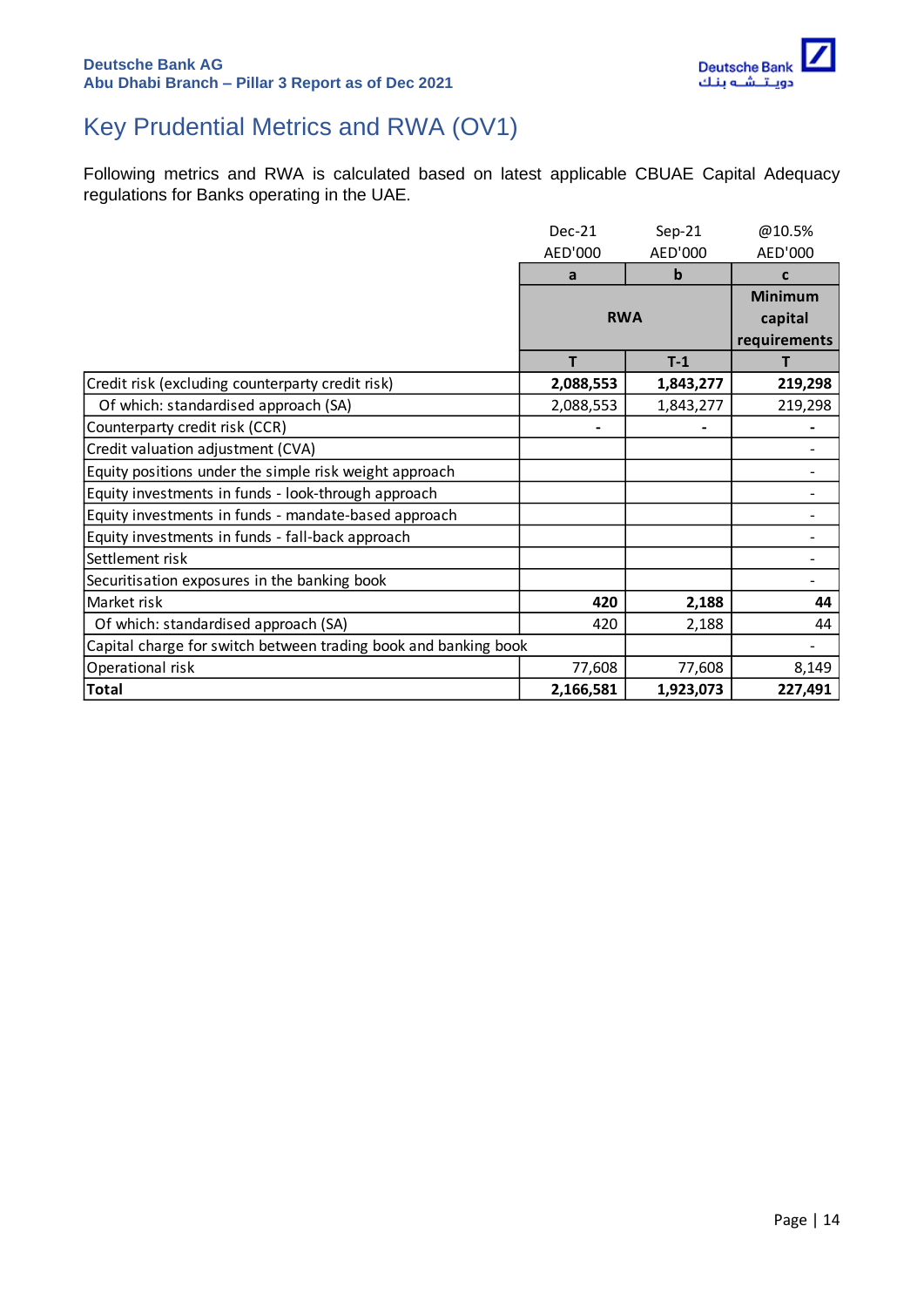

# <span id="page-14-0"></span>Linkage Between Financial Statements and Regulatory Exposures (LI2)

The table below provides a comparison between the Balance Sheet for Accounting and Prudential purposes and highlights how the amounts reported in our Financial Statements, once the regulatory filters are applied, are impacted by the different risk frameworks in the Capital regulations. The regulatory balance sheet is split further into the parts subject to credit risk, counterparty credit risk, securitization positions in the regulatory banking book, market risk as well as the part which is not subject to capital requirements or relevant for deduction from capital.

Assets and liabilities are subject to regulatory Credit Risk framework.

|                                      | a            | b                  | c                 | d                                                       | e                |
|--------------------------------------|--------------|--------------------|-------------------|---------------------------------------------------------|------------------|
|                                      |              |                    | Items subject to: |                                                         |                  |
|                                      |              | <b>Credit Risk</b> |                   | Securitisation   Counterparty credit risk   Market risk |                  |
|                                      | <b>Total</b> | <b>Framework</b>   | <b>Framework</b>  | <b>Framework</b>                                        | <b>Framework</b> |
| Total Assets Carrying values as      |              |                    |                   |                                                         |                  |
| reported in published financial      | 3,026,457    | 3,026,457          |                   |                                                         |                  |
| lstatements                          |              |                    |                   |                                                         |                  |
| Total Liabilities & Equity Carrying  |              |                    |                   |                                                         |                  |
| values as reported in published      | 3,026,457    |                    |                   |                                                         |                  |
| lfinancial statements                |              |                    |                   |                                                         |                  |
| Total net amount under regulatory    |              |                    |                   |                                                         |                  |
| scope of consolidation               |              |                    |                   |                                                         |                  |
| Off-balance sheet amounts            | 2,758,425    | 2,758,425          |                   |                                                         |                  |
| Differences in valuations            |              | 2,291,488          |                   |                                                         |                  |
| Differences due to different netting |              |                    |                   |                                                         |                  |
| rules                                |              |                    |                   |                                                         |                  |

| Total Assets Carrying values under<br>scope of prudential               | 3,026,457 | 3,026,457 |  |  |
|-------------------------------------------------------------------------|-----------|-----------|--|--|
| Total Liabilities & Equity Carrying<br>values under scope of prudential | 3,026,457 |           |  |  |
| Off-balance sheet amounts under<br>scope of prudential                  | 5,049,913 | 2,758,425 |  |  |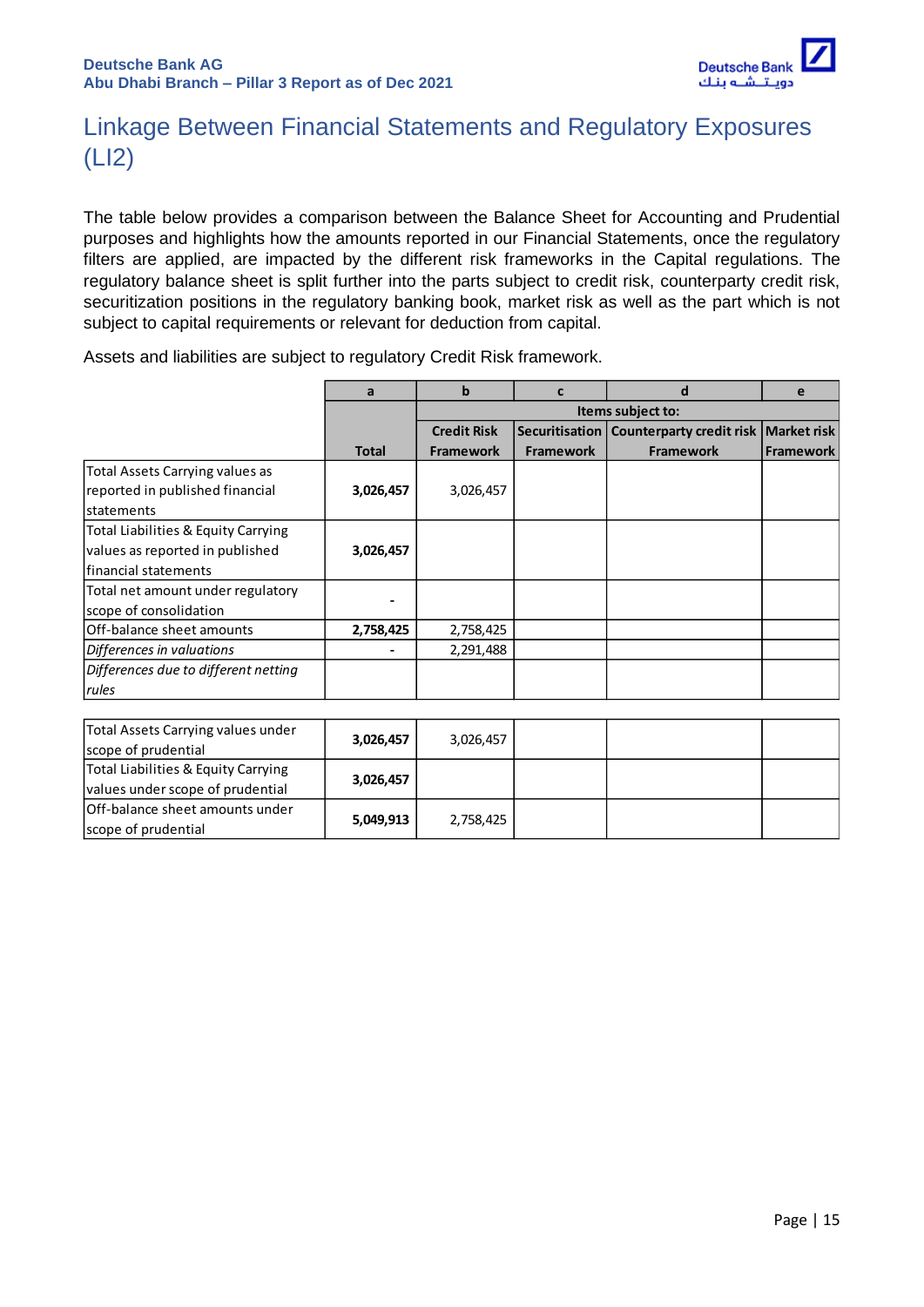# <span id="page-15-0"></span>Composition of Capital

### <span id="page-15-1"></span>Capital Management Process

Detailed Capital Management and Planning process for the Branch is listed under ICAAP report for the Branch. Branch's objectives when managing capital, which is a broader concept than the 'equity' on the face of the statement of financial position are:

- To comply with the capital requirements set by the Central Bank of U.A.E.
- To safeguard the Branch's ability to continue as a going-concern and increase the returns for parent (shareholders),
- To maintain a strong capital base to support the development of its business.

The Branch's Regulatory Capital is composed of following two tiers:

- 1. Tier 1 capital, which includes Share capital (Dotation Capital), Reserves, retained earnings and other regulatory adjustments relating to items that are included in equity but are treated differently for capital adequacy calculation purposes.
- 2. Tier 2 capital, which includes collective impairment allowance and fair value reserves relating to unrealized gains/losses on investments classified as available for sale.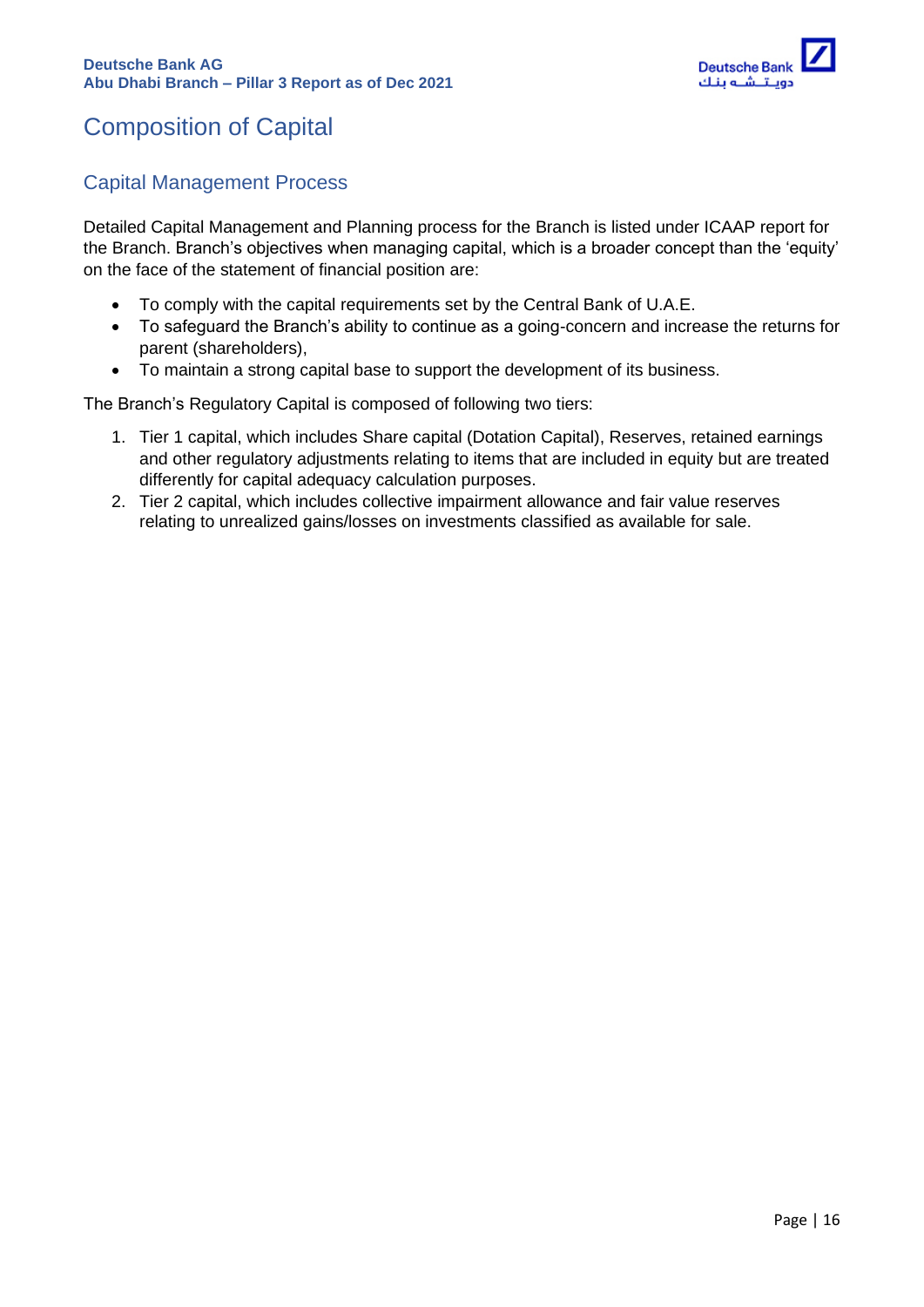

# <span id="page-16-0"></span>Table: Composition of Capital CC1

|                                                                  | <b>AED '000</b>          |
|------------------------------------------------------------------|--------------------------|
| <b>Common Equity Tier 1 capital: instruments and reserves</b>    |                          |
| Directly issued qualifying common share (and equivalent for non- |                          |
| joint stock companies) capital plus related stock surplus        |                          |
| Retained earnings                                                | (10, 051)                |
| Accumulated other comprehensive income (and other reserves)      | 4,620                    |
| Common share capital issued by third parties (amount allowed in  |                          |
| group CET1)                                                      | 246,100                  |
| <b>Common Equity Tier 1 capital before regulatory deductions</b> | 240,669                  |
| <b>Common Equity Tier 1 capital regulatory adjustments</b>       |                          |
| Total regulatory adjustments to Common Equity Tier 1             |                          |
| <b>Common Equity Tier 1 capital (CET1)</b>                       | 240,669                  |
| Total regulatory adjustments to additional Tier 1 capital        |                          |
| <b>Additional Tier 1 capital (AT1)</b>                           |                          |
| Tier 1 capital (T1= CET1 + AT1)                                  | 240,669                  |
| Tier 2 capital: instruments and provisions                       |                          |
| Provisions                                                       | 26,108                   |
| Tier 2 capital before regulatory adjustments                     | 26,108                   |
| Tier 2 capital: regulatory adjustments                           |                          |
| Total regulatory adjustments to Tier 2 capital                   | $\overline{\phantom{0}}$ |
| Tier 2 capital (T2)                                              | 26,108                   |
| Total regulatory capital (TC = $T1 + T2$ )                       | 266,777                  |
| <b>Total risk-weighted assets</b>                                | 2,166,581                |
| <b>Capital ratios and buffers</b>                                |                          |
| Common Equity Tier 1 (as a percentage of risk-weighted assets)   | 11.11%                   |
| Tier 1 (as a percentage of risk-weighted assets)                 | 11.11%                   |
| Total capital (as a percentage of risk-weighted assets)          | 12.31%                   |
| Common Equity Tier 1 (as a percentage of risk-weighted assets)   |                          |
| available after meeting the bank's minimum capital requirement.  | 1.81%                    |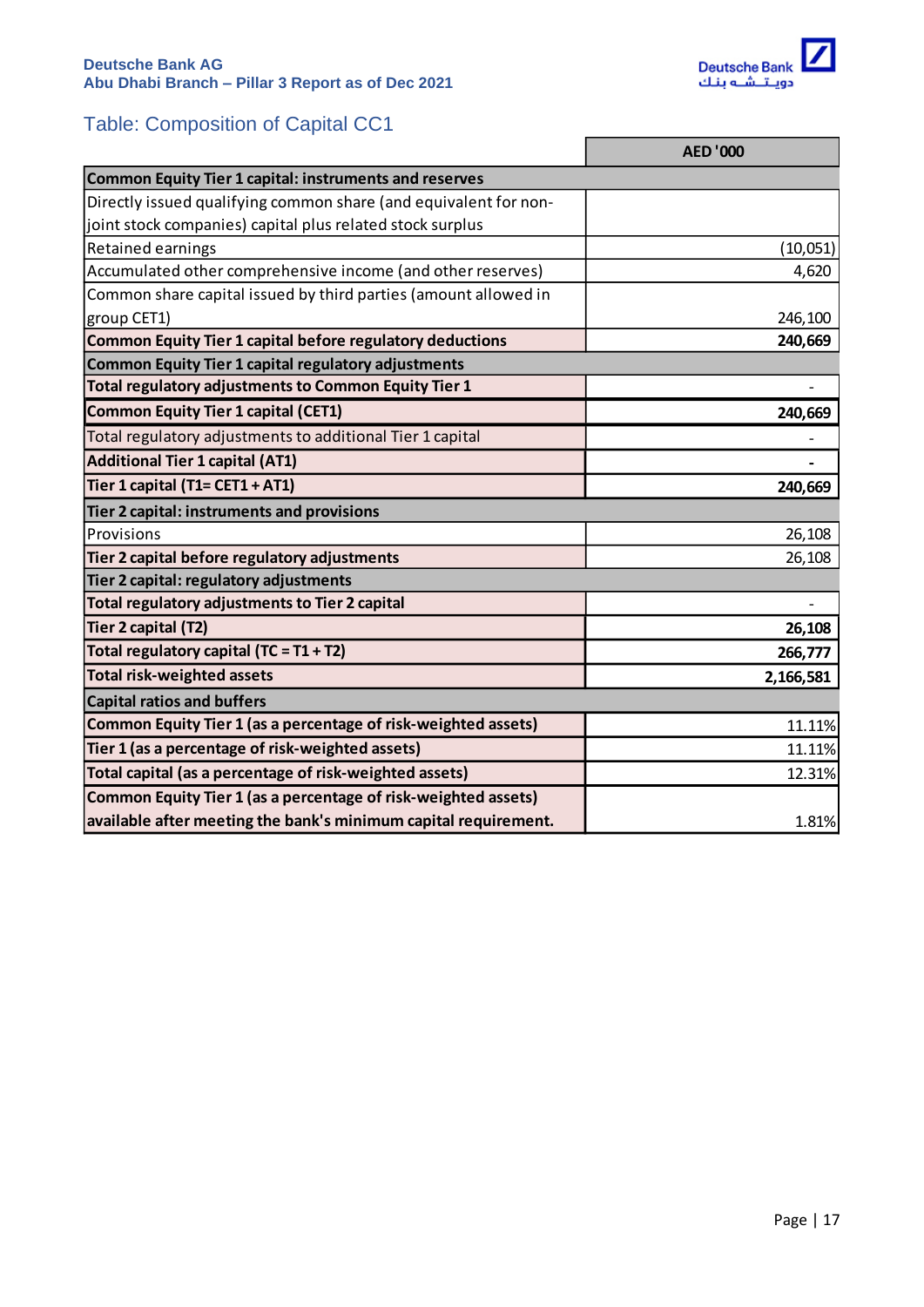

# <span id="page-17-0"></span>Table: Composition of Capital CC2

| <b>AED '000</b>                                      | a                                                  | $\mathbf b$                             |
|------------------------------------------------------|----------------------------------------------------|-----------------------------------------|
| $Dec-21$                                             | Balance sheet as in published financial statements | Under regulatory scope of consolidation |
| <b>Assets</b>                                        |                                                    |                                         |
| Cash and balances at central banks                   | 729,817                                            | 729,817                                 |
| Financial assets designated at fair value            |                                                    |                                         |
| Derivative financial instruments                     | 382                                                | 382                                     |
| Loans and advances to banks                          | 1,644,871                                          | 1,644,871                               |
| Loans and advances to customers                      | 627,619                                            | 627,619                                 |
| Current and deferred tax assets                      |                                                    |                                         |
| Prepayments, accrued income and other assets         | 21,084                                             | 21,084                                  |
| Goodwill and other intangible assets                 | 144                                                | 144                                     |
| Of which: goodwill                                   |                                                    |                                         |
| Of which: intangibles (excluding MSRs)               | 144                                                | 144                                     |
| Of which: MSRs                                       |                                                    |                                         |
| Property, plant and equipment                        | 2,540                                              | 2,540                                   |
| <b>Total assets</b>                                  | 3,026,457                                          | 3,026,457                               |
| Liabilities                                          |                                                    |                                         |
| Deposits from banks                                  | 1,587,248                                          | 1,587,248                               |
| Items in the course of collection due to other banks |                                                    |                                         |
| Customer accounts                                    | 1,104,191                                          | 1,104,191                               |
| Financial liabilities designated at fair value       |                                                    |                                         |
| Derivative financial instruments                     |                                                    |                                         |
| Debt securities in issue                             |                                                    |                                         |
| Accruals, deferred income and other liabilities      | 60,354                                             | 60,354                                  |
| Current and deferred tax liabilities                 |                                                    |                                         |
| Provisions                                           | 31,328                                             | 31,328                                  |
| Retirement benefit liabilities                       | 2,667                                              | 2,667                                   |
| Total liabilities                                    | 2,785,788                                          | 2,785,788                               |
| Shareholders' equity                                 |                                                    |                                         |
| Paid-in share capital                                | 246,100                                            | 246,100                                 |
| Of which: amount eligible for CET1                   | 246,100                                            | 246,100                                 |
| Of which: amount eligible for AT1                    |                                                    |                                         |
| <b>Retained earnings</b>                             | (4, 731)                                           | (4, 731)                                |
| Accumulated other comprehensive income               | (700)                                              | (700)                                   |
| Total shareholders' equity                           | 240,669                                            | 240,669                                 |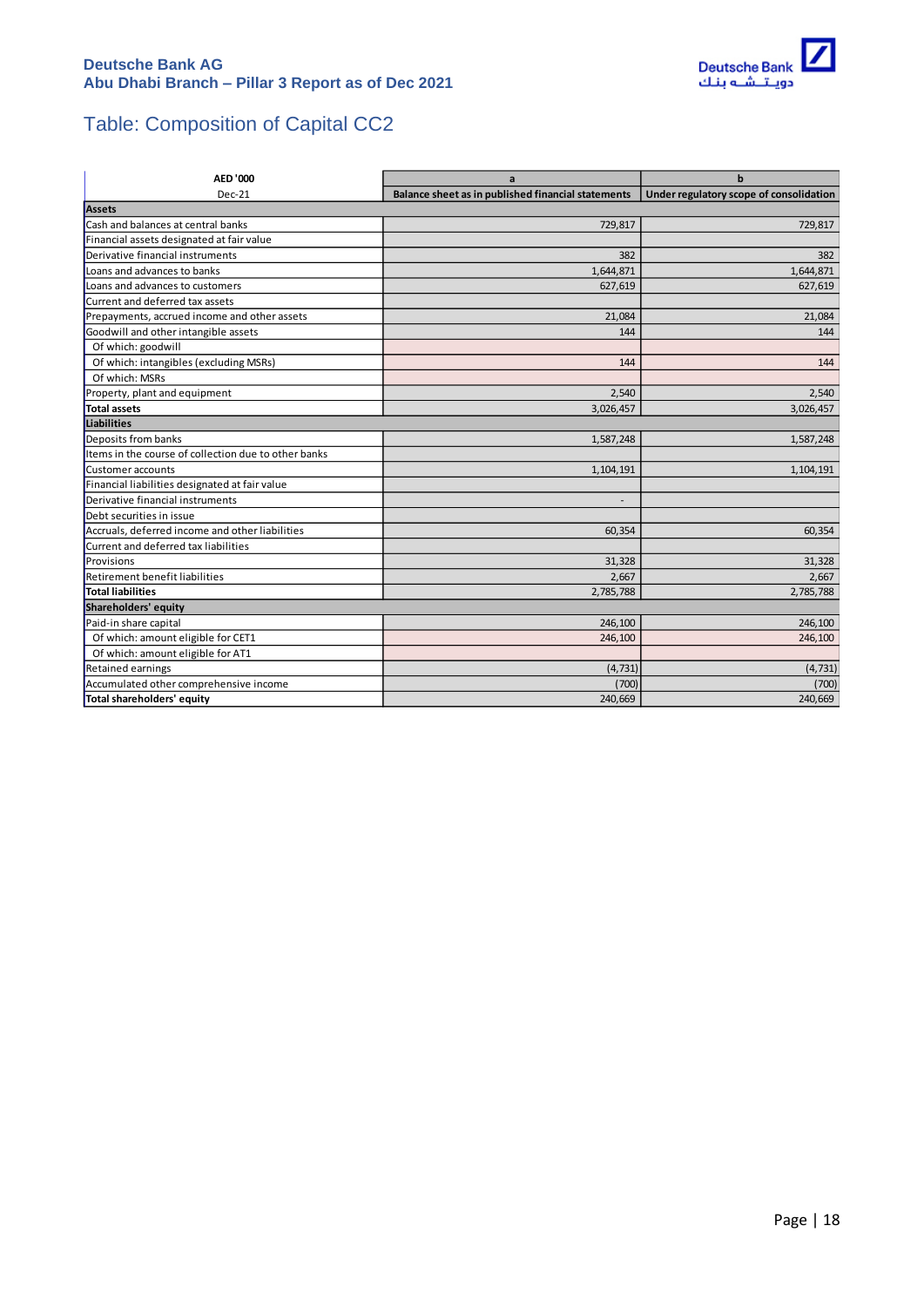

# <span id="page-18-0"></span>Leverage Ratio (LR2)

### <span id="page-18-1"></span>Leverage Position

The Leverage ratio (LR) was introduced as a complementary measure to the risk-based capital framework to help ensure broad and adequate capture of both the on-and off-balance sheet sources of banks leverage.

This simple, non-risk based "Backstop" measure will restrict the build-up of excessive leverage in the banking sector to avoid destabilizing deleveraging processes that can damage the broader financial system and the economy.

Illustrated below is DBAG Abu Dhabi's Leverage position as measured by the Basel III Leverage ratio where last two quarters resulting LR was more than the minimum requirement of 3% Leverage Ratio.

|                                                                             | <b>Dec 21</b>  | <b>Sep 21</b>  |
|-----------------------------------------------------------------------------|----------------|----------------|
|                                                                             | <b>AED'000</b> | <b>AED'000</b> |
| On-balance sheet exposures                                                  |                |                |
| On-balance sheet exposures (excluding derivatives and securities            |                |                |
| 1 financing transactions (SFTs), but including collateral)                  | 3,026,457      | 2,664,652      |
| 2 (Asset amounts deducted in determining Basel III Tier 1 capital)          |                |                |
| Total on-balance sheet exposures (excluding derivatives and SFTs) (sum      |                |                |
| $3$ of row 1 and 2)                                                         | 3,026,457      | 2,664,652      |
| <b>Derivative exposures</b>                                                 |                |                |
| Replacement cost associated with all derivatives transactions (where        |                |                |
| applicable net of eligible cash variation margin and/or with bilateral      |                |                |
| 4 netting)                                                                  |                |                |
| 5 Add-on amounts for PFE associated with all derivatives transactions       |                |                |
| Gross-up for derivatives collateral provide where deducted from the         |                |                |
| 6 balance sheet assets pursuant to the operative accounting framework       |                |                |
| (Deductions of receivable assets for cash variation margin provided in      |                |                |
| 7 derivatives transactions)                                                 |                |                |
| 8 (Exempted CCP leg of client-cleared trade exposures)                      |                |                |
| 9 Adjusted effective notional amount of written credit derivatives          |                |                |
| (Adjusted effective notional offsets and add-on deductions for written      |                |                |
| 10 credit derivatives)                                                      |                |                |
| 11 Total derivative exposures (sum of rows 4 to 10)                         |                |                |
| <b>Securities financing transactions</b>                                    |                |                |
| Gross SFT assets (with no recognition of netting), after adjusting for sale |                |                |
| 12 accounting transactions                                                  |                |                |
| (Netted amounts of cash payables and cash receivables of gross SFT          |                |                |
| 13 assets)                                                                  |                |                |
| 14 CCR exposure for SFT assets                                              |                |                |
| 15 Agent transaction exposures                                              |                |                |
| 16 Total securities financing transaction exposures (sum of rows 12 to 15)  |                |                |
| Other off-balance sheet exposures                                           |                |                |
| 17 Off-balance sheet exposure at gross notional amount                      | 5,049,913      | 4,395,810      |
| 18 (Adjustments for conversion to credit equivalent amounts)                | (2, 291, 488)  | (1,964,424)    |
| 19 Off-balance sheet items (sum of rows 17 and 18)                          | 2,758,424      | 2,431,386      |
| <b>Capital and total exposures</b>                                          |                |                |
| 20 Tier 1 capital                                                           | 240,669        | 257,183        |
| 21 Total exposures (sum of rows 3, 11, 16 and 19)                           | 5,784,881      | 5,096,038      |
| Leverage ratio                                                              |                |                |
| 22 Basel III leverage ratio                                                 | 4.16%          | 5.05%          |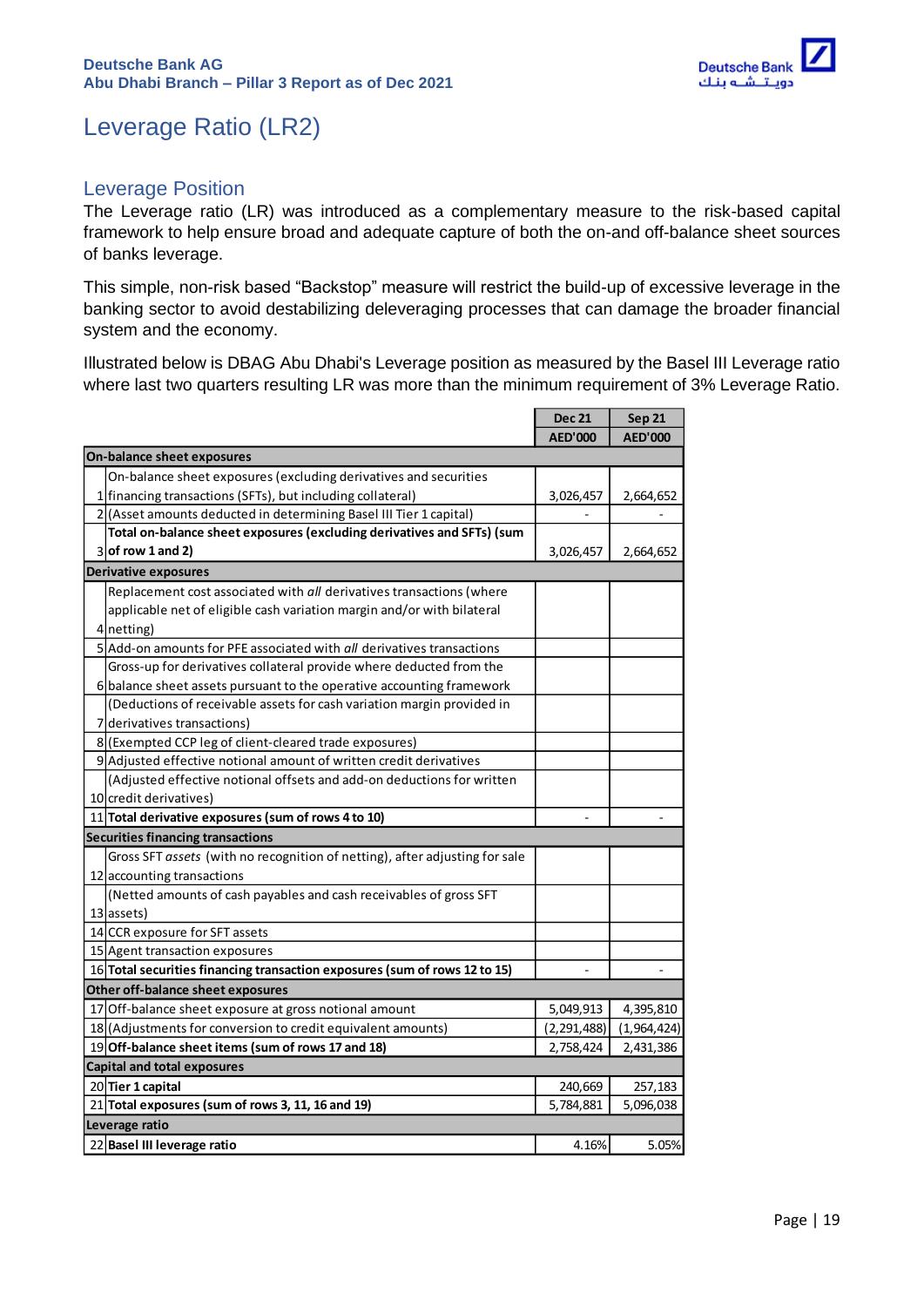

# <span id="page-19-0"></span>Liquidity Risk (LIQA)

Liquidity risk is the risk arising from our potential inability to meet all payment obligations when they come due or only being able to meet these obligations at excessive costs. Management of liquidity risk at DBAG Abu Dhabi is fully integrated into the Group's Liquidity Risk Management Framework.

The objective of the Group's liquidity risk management framework is to ensure that the Group can always fulfill its payment obligations and can manage liquidity and funding risks within its risk appetite. The framework considers relevant and significant drivers of liquidity risk, whether on-balance sheet or off-balance sheet.

DBAG Abu Dhabi Branch manages Liquidity risk in line with the overall Group's liquidity risk management framework and according to policies and guidelines set locally by Treasury and LRM.

An overview of the risk management responsibilities, processes and methods follows, with more detailed information in our Group risk report which can be found within the annual report at [https://investor-relations.db.com/files/documents/annual](https://investor-relations.db.com/files/documents/annual-reports/2022/Annual_Report_2021.pdf?language_id=1)[reports/2022/Annual\\_Report\\_2021.pdf?language\\_id=1](https://investor-relations.db.com/files/documents/annual-reports/2022/Annual_Report_2021.pdf?language_id=1)

Branch's Liquidity risk is that the Branch will not be able to meet its financial obligations as they fall due. The approach of the Branch to managing liquidity is to ensure, as far as possible, that it will always have sufficient liquidity to meet its liabilities when due, under both normal and stressed conditions, without incurring unacceptable losses or risking damage to the Branch's reputation.

#### <span id="page-19-1"></span>Monitoring and management of liquidity risk limits

As per the guidance of Liquidity Circular 30-2012, DB Abu Dhabi can only submit NSFR once LCR reporting starts (subject to approval by CB). Until then, the submission would only be Liquid Assets Ratio (BRF 8) & LSRR (BRF 7). Several tools/ metrics are used to measure and manage short- and long-term liquidity risk at DBAG Abu Dhabi level including but not limited to monthly Liquid Assets Ratio (LAR), Intra-group funding lines and utilization, Funding Matrix, etc.

Key liquidity ratios and figures are monitored in the ALCO report on a regular basis and form the basis of Liquidity reports.

### <span id="page-19-2"></span>Liquidity risk mitigation

Treasury may decide to temporarily reduce limits in the event of contingency situations to reduce (potential) liquidity risk. Additional local contingency measures form part of a local contingency plan including a stress funding line available to the branch from the Group's Liquid Asset Pool.

Deutsche Bank has a wide range of funding sources, including retail and institutional deposits, unsecured and secured wholesale funding, and debt issuance in the capital markets. ALCo is the Bank's decisive Governance body that has been mandated to optimize the sourcing and deployment of the Bank's balance sheet and financial resources in line with the Management Board risk appetite and strategy. As such, it has the overarching responsibilities to define, approve and optimize the Bank`s funding strategy.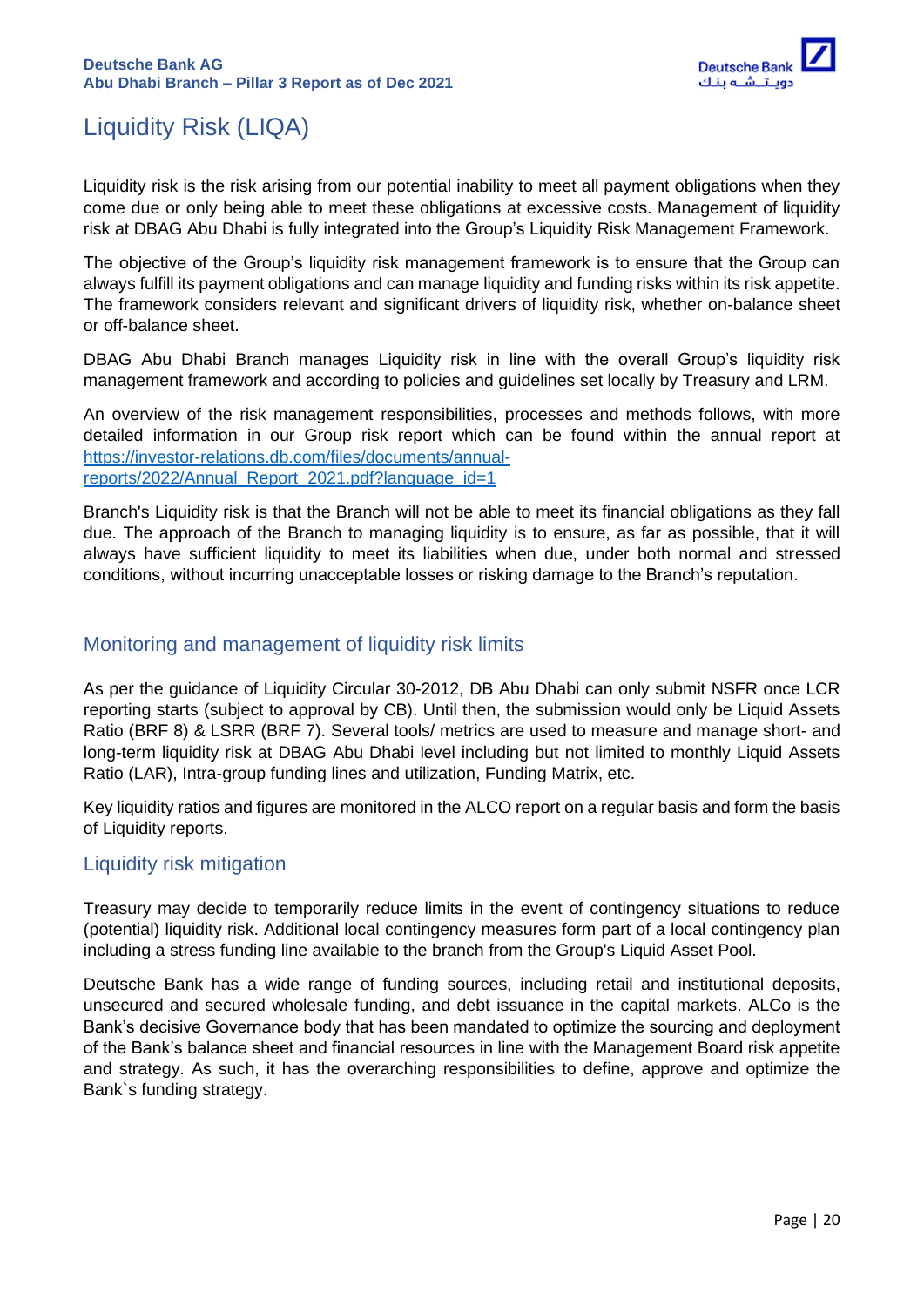

### <span id="page-20-0"></span>Liquidity risk mitigation techniques

Treasury may decide to temporarily reduce limits in the event of contingency situations to reduce (potential) liquidity risk. Additional local contingency measures form part of a local contingency plan including a stress funding line available to the branch from the Group's Liquid Asset Pool. The bank does not consider additional capital as an appropriate mitigant for liquidity risk.

### <span id="page-20-1"></span>Liquidity Stress Testing

Liquidity stress testing entails a quantitative simulation of the Group's funding development under five stress scenarios (including systemic, idiosyncratic, and combined). The outcome determines the worst possible "Net Liquidity Position" DB would expect to experience in a stress (the sNLP), at a Group level, and for all major currencies. Stress testing is performed on ongoing basis, with daily projections alongside a formal month end process. DB uses liquidity stress testing to:

- Determine whether the current liquidity position is in line with the MB's risk appetite.
- Set the Liquidity Reserves ("LRs") requirement, including the Treasury SLR.
- Help identify potential future liquidity shortfalls; and
- Assist in calibrating WSF limits.

DBAD has a local Liquidity Stress Testing report.

### <span id="page-20-2"></span>Bank's Contingency Funding Plans

A key objective of the DB Liquidity Risk Management Framework is to ensure that DB can always fulfill its payment obligations and respond to deterioration challenging its risk appetite for liquidity metrics (e.g., the stressed net liquidity position ("sNLP"), and the Liquidity Coverage Ratio ("LCR")).

Market related as well as DB specific (idiosyncratic) events can lead to a temporary or longer-term disruption of DB's access to funding. To safeguard DB's liquidity position under moderate and severe idiosyncratic, systemic, or combined stress, Treasury has established a Group CFP and established entity specific CFPs. The CFP supports the effective operational management of a stress situation by providing a clear menu of options for safeguarding the bank's funding and liquidity position, and operational procedures for executing those actions.

DBAD local branch-specific CFP describes the process by which local Treasury would manage an entity-specific liquidity stress. These documents follow a consistent approach across the Group and are aligned to the Global Liquidity Risk Management Framework.

The Local Treasurer is responsible for maintaining the CFP and for ensuring that it is reviewed and approved at least once a year by local ALCO.

In addition, the Local Treasurer is responsible for ensuring that the CFP is tested, absent of an actual acute liquidity stress, on an annual basis in a real-time scenario.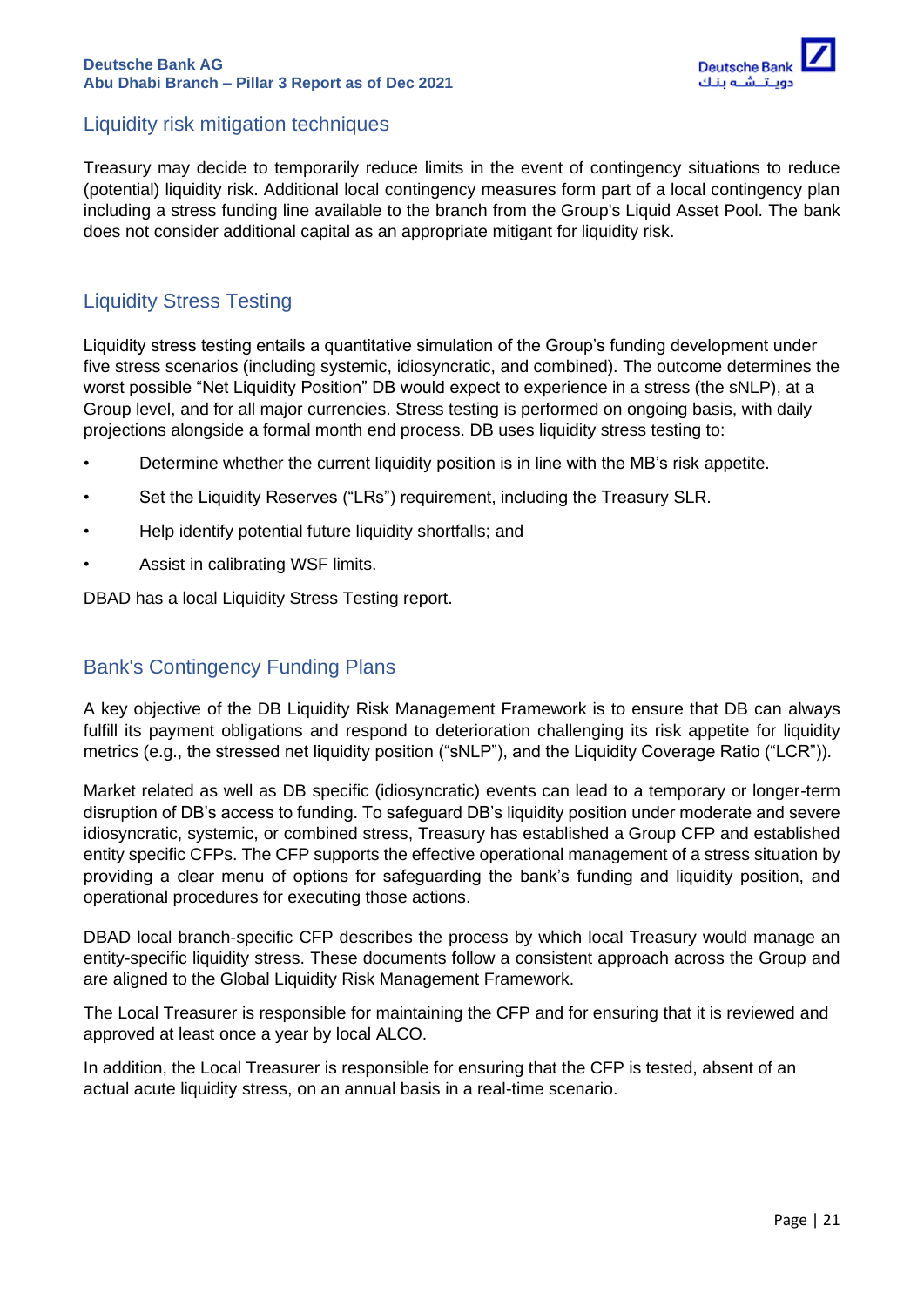

# <span id="page-21-0"></span>Liquid Assets Ratio

| AED'000                                                                                                                                                 | $Dec-21$                     | $Dec-20$                     |
|---------------------------------------------------------------------------------------------------------------------------------------------------------|------------------------------|------------------------------|
| High Quality Liquid Assets                                                                                                                              | <b>Eligible Liquid Asset</b> | <b>Eligible Liquid Asset</b> |
| 1.1 Physical cash in hand at the bank                                                                                                                   |                              |                              |
| 1.2 Statutory reserves with Central Bank                                                                                                                | 729,817                      | 84,977                       |
| 1.3 Free and other account balances at the Central Bank (excluding statutory reserves)                                                                  |                              | 613,000                      |
| 1.4 Central Bank CDs (unencumbered)                                                                                                                     |                              | $\mathbf 0$                  |
| 1.5 UAE Federal Government Bonds and Sukuks                                                                                                             |                              | $\mathbf 0$                  |
| Sub Total (1.1 to 1.5)                                                                                                                                  | 729,818                      | 697,978                      |
| 1.6 UAE local governments publicly traded debt securities (0% Risk Weighted under Bll Standardized Approach) Rated A+ and above                         |                              | $\mathbf 0$                  |
| 1.7 UAE local governments publicly traded debt securities (0% Risk Weighted under BII Standardized Approach) Rated A and below or unrated               |                              | $\mathbf 0$                  |
| 1.8 UAE Public sector publicly traded debt securities (non commercial, 0% Risk Weighted under Bl Standardized Approach) Rated A+ and above              |                              | 0                            |
| 1.9   UAE Public sector publicly traded debt securities (non commercial, 0% Risk Weighted under BII Standardized Approach) Rated A and below or unrated |                              | $\mathbf 0$                  |
| Sub total (1.6 to 1.9)                                                                                                                                  |                              |                              |
| 1.10 Foreign Sovereign debt instruments or instruments issued by their respective central banks (0% Risk Weighted under Basel II Standardized Approach) |                              | $\Omega$                     |
| $1.11$ Total                                                                                                                                            | 729,818                      | 697,978                      |
| 2 Total liabilities (BRF-2 LIAB: Item nos. 29- 18.1- (25- 25.5)- 26.7- 28)                                                                              | 2,785,788                    | 2,510,552                    |
| 3 Eligible Liquid Assets Ratio (ELAR)                                                                                                                   | 26.20%                       | 27.80%                       |

### <span id="page-21-1"></span>Eligible Liquid Assets Ratio

Eligible Liquid Assets Ratio is a measure to ensure banks hold minimum buffers of liquid assets. The ratio requires the bank to hold an amount equivalent to 10% of its total balance sheet liabilities (excluding those included in regulatory capital) in high quality liquid assets.

As of December 31, 2021, branch's ELAR is 26% which is more than the required minimum of 10%.

|     |                                                                                                                                                               | 31-Mar-21                       | 30-Jun-21                       | 30-Sep-21                       | 31-Dec-21                       |
|-----|---------------------------------------------------------------------------------------------------------------------------------------------------------------|---------------------------------|---------------------------------|---------------------------------|---------------------------------|
|     |                                                                                                                                                               | Q1 2021                         | Q2 2021                         | Q3 2021                         | Q4 2021                         |
|     | 1 High Quality Liguid Assets                                                                                                                                  | <b>Eligible Liquid</b><br>Asset | <b>Eligible Liguid</b><br>Asset | <b>Eligible Liquid</b><br>Asset | <b>Eligible Liguid</b><br>Asset |
|     | 1.1 Physical cash in hand at the bank                                                                                                                         |                                 |                                 |                                 |                                 |
|     | 1.2 Statutory reserves with Central Bank                                                                                                                      | 15,593                          | 110,649                         | 97,654                          | 729,817                         |
| 1.3 | Free and other account balances at the Central Bank (excluding<br>statutory reserves)                                                                         | 521,000                         | 309,000                         | 547,000                         | $\Omega$                        |
|     | 1.4 Central Bank CDs (unencumbered)                                                                                                                           |                                 | $\Omega$                        |                                 |                                 |
|     | 1.5 UAE Federal Government Bonds and Sukuks                                                                                                                   |                                 | 0                               |                                 |                                 |
|     | Sub Total (1.1 to 1.5)                                                                                                                                        | 536,594                         | 419,650                         | 644,655                         | 729,818                         |
| 1.6 | UAE local governments publicly traded debt securities (0% Risk<br>Weighted under Bll Standardized Approach) Rated A+ and above                                | O                               | $\Omega$                        |                                 |                                 |
|     | UAE local governments publicly traded debt securities (0% Risk<br>1.7 Weighted under Bll Standardized Approach) Rated A and below or<br>unrated               | 0                               | 0                               |                                 |                                 |
|     | UAE Public sector publicly traded debt securities (non commercial, 0%<br>1.8 Risk Weighted under BII Standardized Approach) Rated A+ and above                | 0                               | 0                               |                                 |                                 |
|     | UAE Public sector publicly traded debt securities (non commercial, 0%<br>1.9 Risk Weighted under Bll Standardized Approach) Rated A and below or<br>unrated   | O                               | 0                               |                                 |                                 |
|     | Sub total (1.6 to 1.9)                                                                                                                                        | $\Omega$                        | $\Omega$                        | $\Omega$                        | 0                               |
|     | Foreign Sovereign debt instruments or instruments issued by their<br>1.10 respective central banks (0% Risk Weighted under Basel II Standardized<br>Approach) | O                               | 0                               | 0                               | $\Omega$                        |
|     | $1.11$ Total                                                                                                                                                  | 536,594                         | 419,650                         | 644,655                         | 729,818                         |
|     | 2 Total liabilities (BRF-2 LIAB: Item nos. 29- 18.1- (25- 25.5)- 26.7- 28)                                                                                    | 2,713,285                       | 2,186,775                       | 2,395,101                       | 2,785,788                       |
|     | 3 Eigible Liquid Assets Ratio (ELAR)                                                                                                                          | 19.78%                          | 19.19%                          | 26.92%                          | 26.20%                          |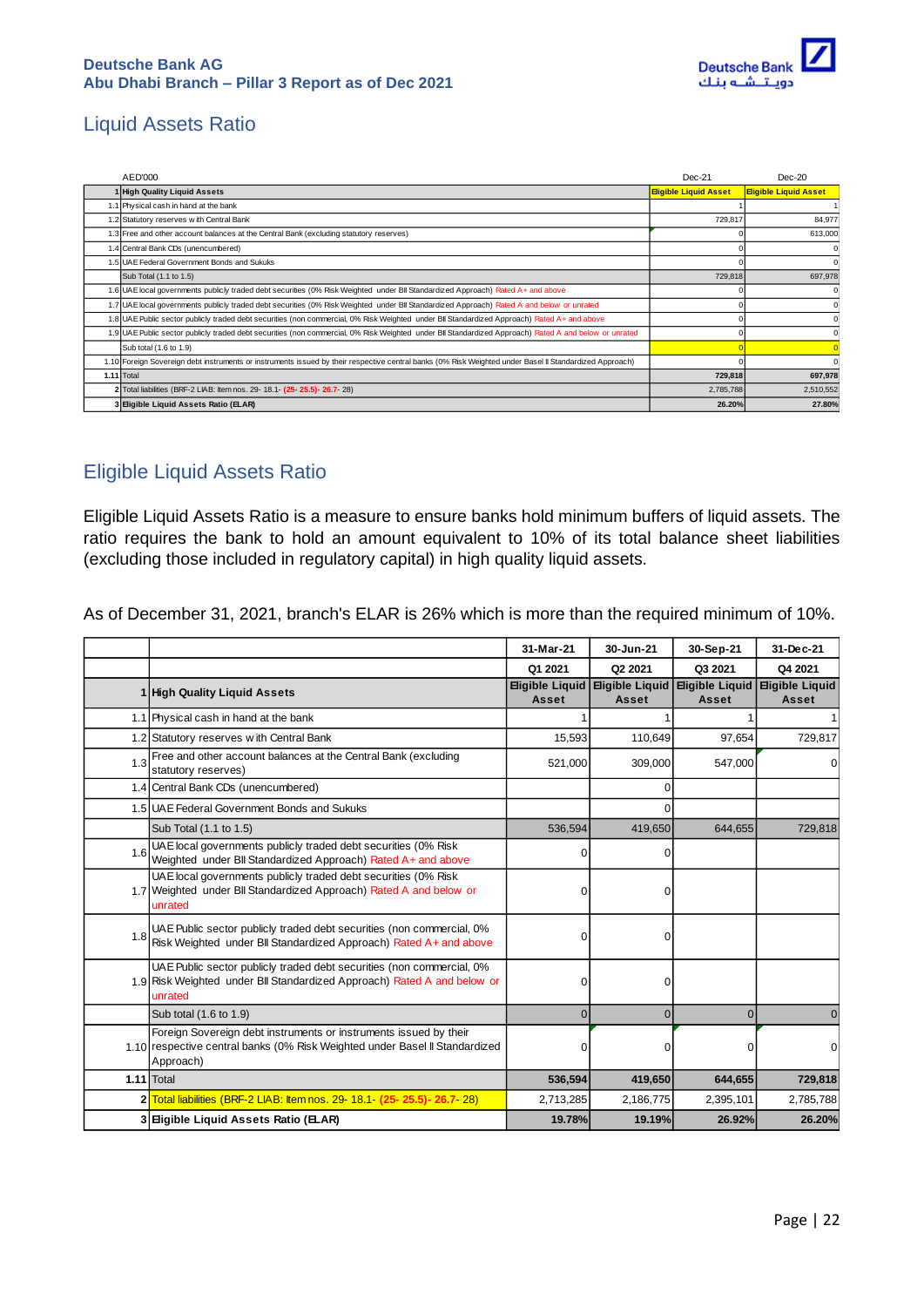

### <span id="page-22-0"></span>Lending to Stable Resources Ratio (LSRR)

The Lending to Stable Resources Ratio (LSRR) is a measure that recognizes both the actual uses as well as the likely uses of funds in terms of the contractual maturity and behavioral profile of the sources of funds available to the bank, to ensure that there are limited maturity mismatches and cliff effects. Central Bank reporting for BRF 7 details the requirements of the ratio.

LSRR should not exceed 100%. The branch's ratio is 39.36%, this is the equivalent percentage of the total advances being funded by stable resources (i.e., customer deposits). This provides the branch enough flexibility in managing extra resources and its balance sheet in the long-term.

| AED '000    |                                                      |                                                                                                                                                                           | <b>Amount</b> |  |  |
|-------------|------------------------------------------------------|---------------------------------------------------------------------------------------------------------------------------------------------------------------------------|---------------|--|--|
| 1           |                                                      | <b>Computation of Advances</b>                                                                                                                                            |               |  |  |
|             | 1.1                                                  | Net Lending (BRF1 Item 7+8) minus {Specific (BRF-2: item 25.1) + Collective impairment<br>provision (BRF-2 items 25.2.1+25.2.2) + interest in Suspense (BRF-2 item: 25.3} | 627,619       |  |  |
|             |                                                      | 1.2 Lending to NBFI (BRF 1, item 4)                                                                                                                                       |               |  |  |
|             |                                                      | 1.3 Financial Guarantees & Stand-by LC Issued (BRF 3-Item 3.1)                                                                                                            | 466,936       |  |  |
|             |                                                      | 1.4 Financial Guarantees & Stand -by LCs Received                                                                                                                         |               |  |  |
|             |                                                      | 1.5 Interbank Placements with a remaining life of more than 3 months (BRF 9)                                                                                              |               |  |  |
|             |                                                      | 1.6 Total Advances                                                                                                                                                        | 1,094,555     |  |  |
| $\mathbf 2$ |                                                      | <b>Calculation of Net Stable Ressources</b>                                                                                                                               |               |  |  |
|             |                                                      | 2.1 Total ow n funds (BRF2 Liab: item 28 + item 26.7) + Gen provision (BRF-2 Liab: item 25.2.3)                                                                           | 272,062       |  |  |
|             |                                                      | Deduct:                                                                                                                                                                   |               |  |  |
|             |                                                      | 2.1.1 Goodwill and other intangible assets (BRF1 Assets: 11.3 and 11.4)                                                                                                   |               |  |  |
|             |                                                      | 2.1.2 Fixed Assets (BRF1 Assets: $9.1 + 9.2 + 9.3 + 9.5$ )                                                                                                                | 2,684         |  |  |
|             |                                                      | 2.1.3 Funds allocated to branches abroad (BRF1 Assets: 9.4)                                                                                                               |               |  |  |
|             |                                                      | 2.1.4 Treasury shares held / No INPUT required here                                                                                                                       |               |  |  |
|             |                                                      | 2.1.5 Unquoted Investments (BRF 5- Applicable items)                                                                                                                      |               |  |  |
|             |                                                      | 2.1.6 Investment in subsidiaries, associates and affiliates (BRF5-Applicable items)                                                                                       |               |  |  |
|             |                                                      | 2.1.7 Total deduction                                                                                                                                                     |               |  |  |
|             |                                                      | 2.2 Net Free Capital Funds                                                                                                                                                | 269,378       |  |  |
|             |                                                      | 2.3 Other stable resources:                                                                                                                                               |               |  |  |
|             |                                                      | 2.3.1 Non repayable head office funds (BRF2 Liab- Item 26.5)                                                                                                              |               |  |  |
|             |                                                      | 2.3.2 Interbank deposits with remaining life of more than 6 months (BRF 9)                                                                                                |               |  |  |
|             |                                                      | 2.3.3 Refinancing of Housing Loans                                                                                                                                        |               |  |  |
|             | 2.3.4                                                | Borrow ing from non-Banking Financial Institutions remaining life of more than 6 months<br>$(a)$ (BRF 9)                                                                  |               |  |  |
|             | 2.3.4<br>(b)                                         | 85% of the rest of NBFI Deposits                                                                                                                                          | 167,731       |  |  |
|             | 2.3.5<br>(a)                                         | Customer Deposits with remaining life of more than 6 months (BRF 9)                                                                                                       |               |  |  |
|             | 2.3.5<br>85% of the rest of Customer Deposits<br>(b) |                                                                                                                                                                           | 756,774       |  |  |
|             | 2.3.6                                                | Capital market funding/ term borrow ings maturing after 6 months from reporting date (BRF<br>9)                                                                           |               |  |  |
|             | 2.3.7                                                | Head Office loans tow ards meeting Large Exposure Funding (BRF 2 Liab- item 26.6)                                                                                         | 1,587,230     |  |  |
|             |                                                      | 2.3.8 Total other stable resources                                                                                                                                        | 2,511,735     |  |  |
|             |                                                      | 2.4 Total Stable Resources (2.2+2.3.8)                                                                                                                                    | 2,781,113     |  |  |
| 3           |                                                      | LENDING TO STABLE RESOURCES RATIO (1.6/2.4*100)                                                                                                                           | 39.36         |  |  |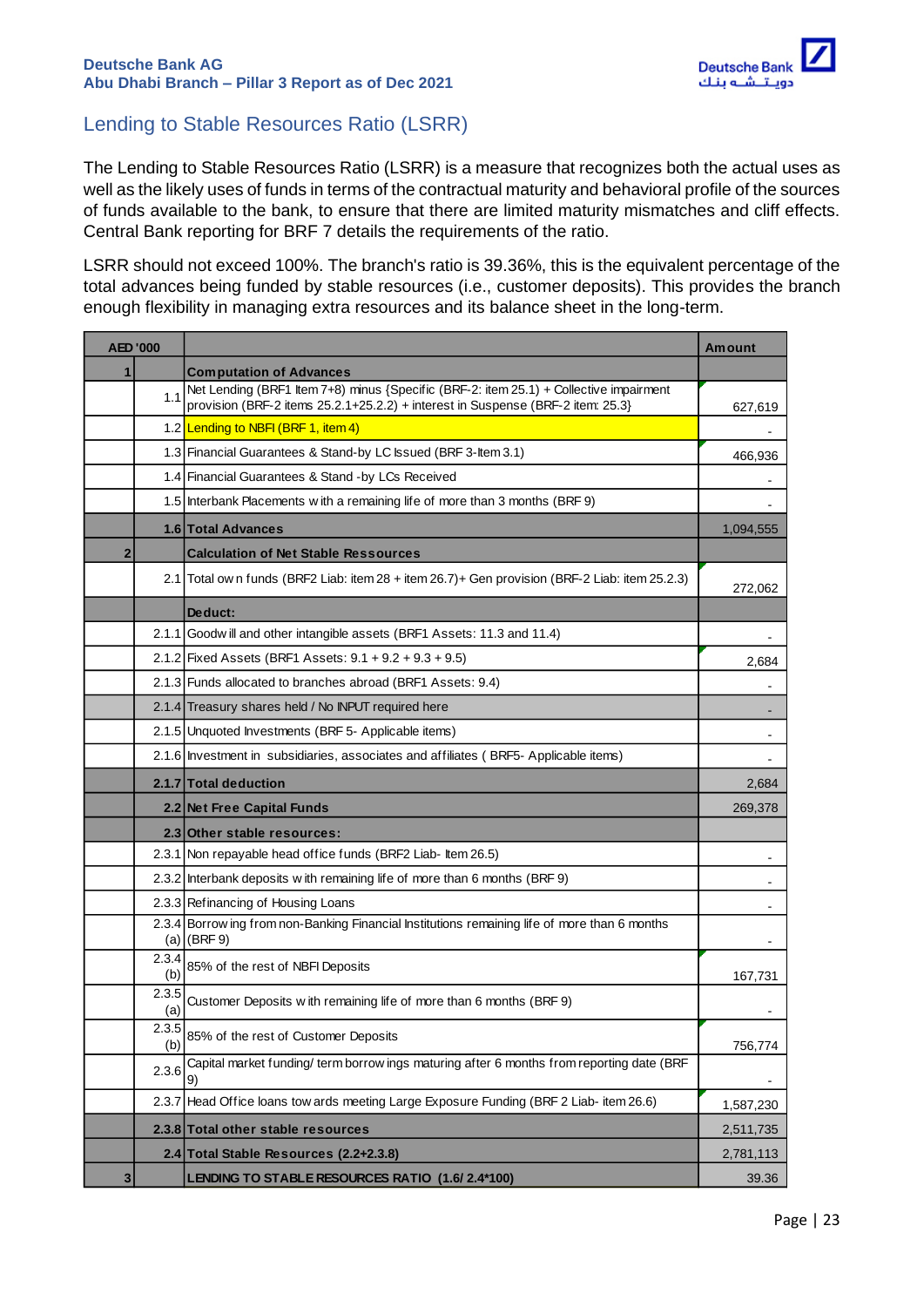

# <span id="page-23-0"></span>Credit Risk

Credit Risk arises from all transactions where actual, contingent, or potential claims against any counterparty, borrower, obligor, or issuer (which we refer to collectively as "counterparties") exist, including those claims that we plan to distribute. These transactions are typically part of our nontrading lending activities (such as loans and contingent liabilities) as well as our direct trading activity with clients (such as OTC derivatives). These also include traded bonds and debt securities. Based on the annual risk identification and materiality assessment, Credit risk is grouped into five categories, namely default/migration risk, country risk, transaction/ settlement risk (exposure risk), mitigation (failure) risk and concentration risk.

- Default risk is the risk that a counterparty defaults on its payment obligations or experiences material credit quality deterioration increasing the likelihood of a default.
- Country Risk is the risk that otherwise solvent and willing counterparties are unable to meet their obligations due to direct sovereign intervention or policies.
- Transaction/Settlement Risk (Exposure Risk) is the risk that arises from any existing, contingent, or potential future positive exposure.
- Mitigation Risk is the risk of higher losses due to risk mitigation measures not performing as anticipated.
- Concentration Risk is the risk of an adverse development in a specific single counterparty, country, industry, or product leading to a disproportionate deterioration in the risk profile of Deutsche Bank's credit exposures to that counterparty, country, industry, or product.

An overview of the risk management responsibilities, processes and methods follows, with more detailed information in our Group risk report which can be found within the annual report at [https://investor-relations.db.com/files/documents/annual](https://investor-relations.db.com/files/documents/annual-reports/2022/Annual_Report_2021.pdf?language_id=1)[reports/2022/Annual\\_Report\\_2021.pdf?language\\_id=1](https://investor-relations.db.com/files/documents/annual-reports/2022/Annual_Report_2021.pdf?language_id=1)

### <span id="page-23-1"></span>Credit Risk Responsibilities and Processes

DB's credit risk appetite is set globally and is broken down to divisions and business units via the Strategic, Risk & Capital Plan approved by the Management Board of Deutsche Bank Group. As a result, each credit exposure is authorized only if the relevant business division at Deutsche Bank global level is satisfied that the exposure meets the pre-set criteria and limits.

CRM is globally organized and carries out risk identification, assessments, management, and reporting. The CRM department is independent from the business. Accordingly, the credit policies of DB Group are adopted and the local CRO is responsible for ensuring that they remain suitable for the business of DBAG Abu Dhabi.

Credit Risk is managed for DB Group globally based on a "one obligor principle"; new credit exposures as well as annual / bi-annual reviews of credit exposures require approval by the appropriate authority holder covering the entire DB Group exposure. All credit risk decisions relevant to DBAG Abu Dhabi are subject to the approval of DBAG Abu Dhabi's management and Deutsche Bank's Credit Risk Management (CRM).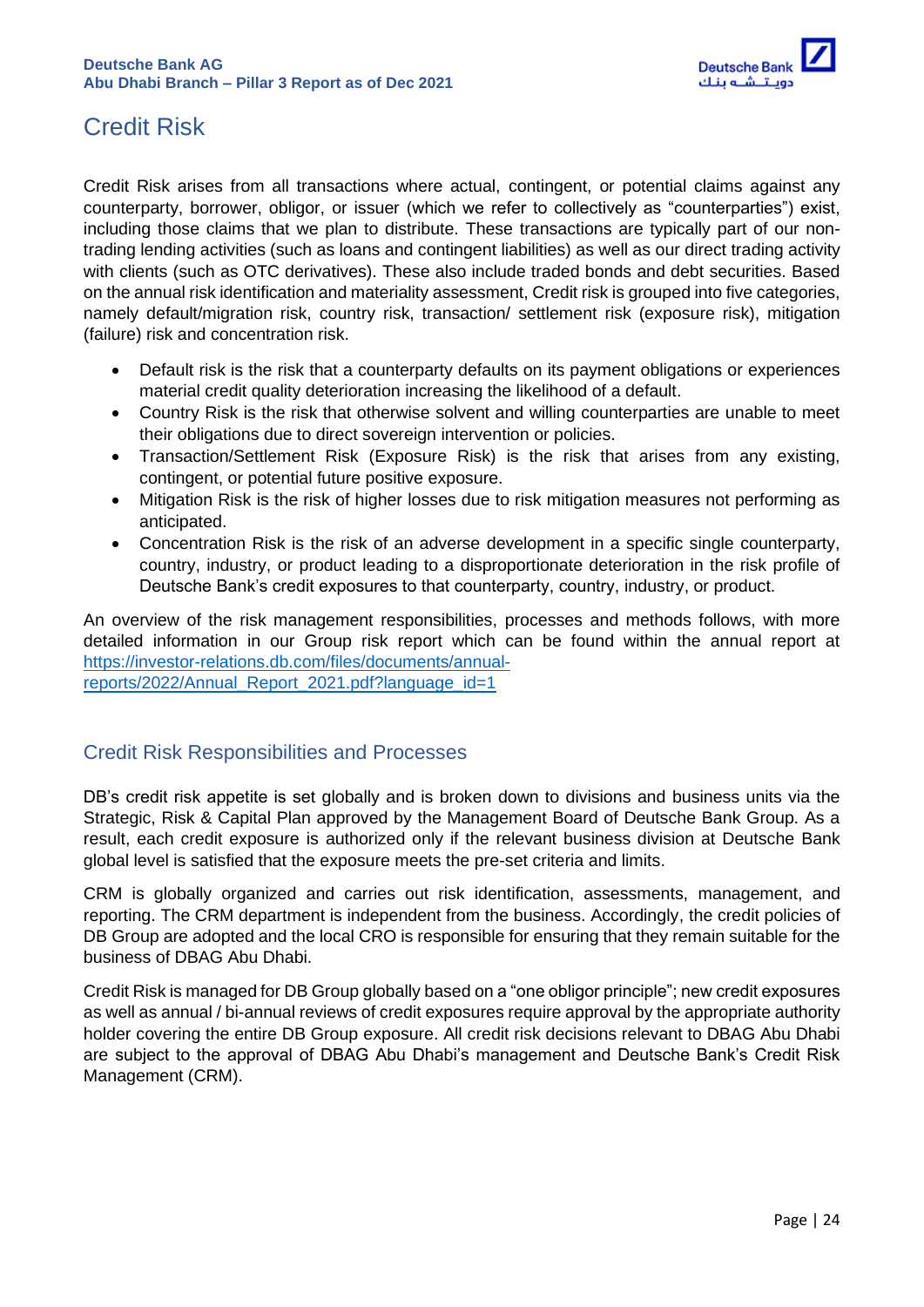

### <span id="page-24-0"></span>Management of limits

Global limits are monitored by CRM at DB Group level via a Credit IT System based on the risk appetite approved by the Group Management Board. DB measures and aggregates all exposures to the same obligor ("one obligor principle"). At DBAG Abu Dhabi, the ultimate responsibility for management of the credit risk limits resides with the CRO function. All credit limits and exposures are monitored on a frequent basis and reviewed at least quarterly. Individually significant transactions that subject DBAG Abu Dhabi to credit risk are subject to rigorous local review and sign-off prior to commitment.

### <span id="page-24-1"></span>Monitoring and Management of Concentrations

The large exposure regulations and credit policies on Group level limiting concentration risk are adopted for DBAG Abu Dhabi. Besides the limits of DB Group, there are the regulatory single-name and portfolio limits in place as described above. Both limits are monitored by risk management function. Credit risk concentration is not only closely monitored at a single-name level, but also on an industry and country basis.

### <span id="page-24-2"></span>Local Large Exposure Monitoring

Deutsche Bank AG Abu Dhabi Branch's external business prospects are also impacted and governed by Central Bank of UAE's Regulations for Monitoring of Large Exposure Limits (Circular 32/2013). Deutsche Bank AG in principle follows the LE limits as prescribed under the LE limit monitoring regulations and as agreed with Central Bank of the UAE in various separate discussions and official communications.

DBAD has established a bi-weekly "LE Review Meeting" which is represented by following:

- 1. Business COO,
- 2. Branch Manager,
- 3. CFO,
- 4. Business line managers, and
- 5. Treasury.

The forum meets regularly to review business deals in the pipeline and manage proactively the pipeline to limit any LE breaches and to ensure that any excesses are adequately covered via collateral as per the applicable regulations. The committee also reviews the business plans for new transactions, maturity of existing deals and overall impact on required Cash under lien amount to ensure that adequate amount of Cash under lien is always maintained in-line with the regulatory requirements.

Large Exposures reporting is done on monthly and quarterly basis to Central Bank of UAE as part of BRF reporting requirements and any exceptions in-between are also monitored and escalated where required.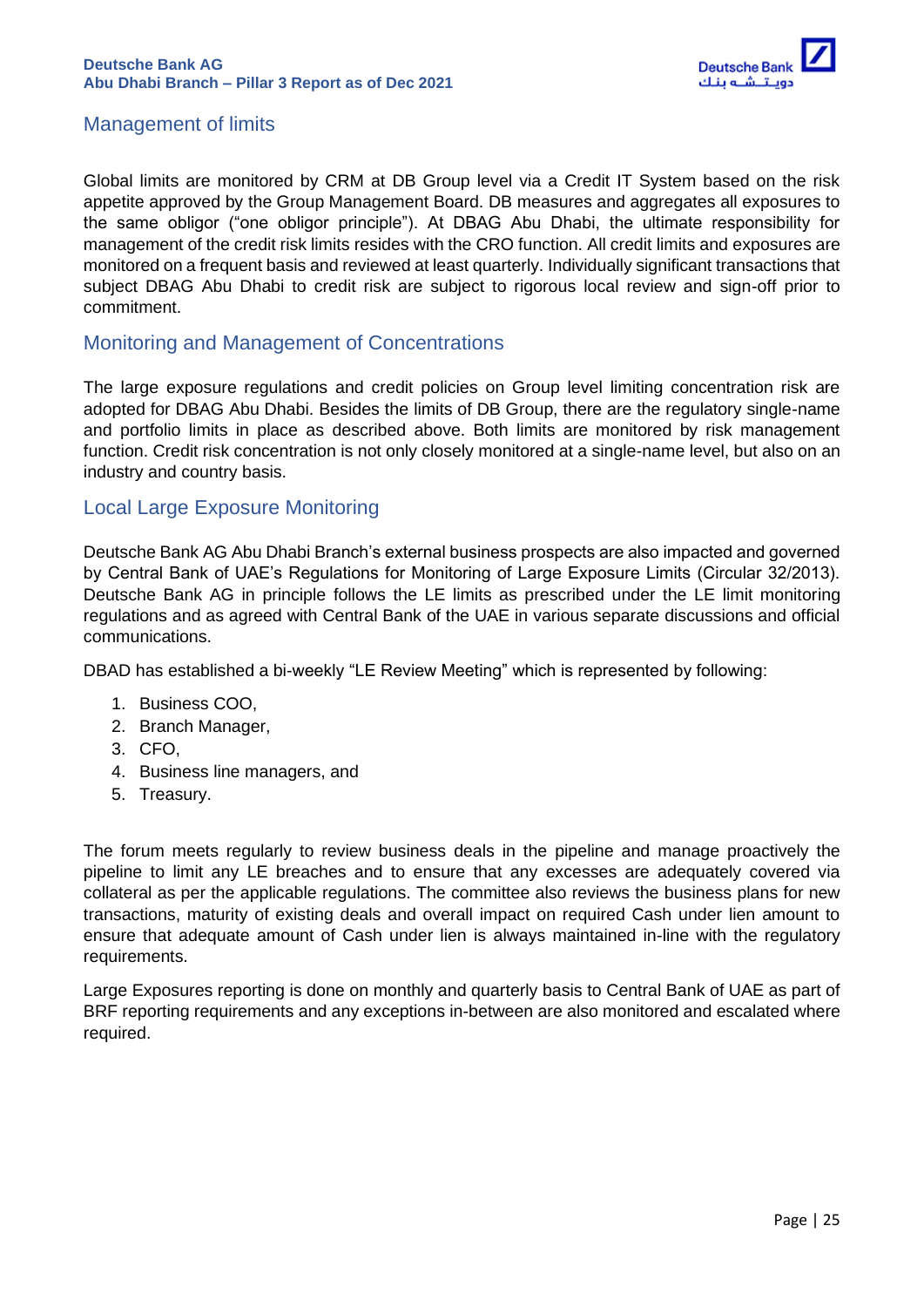

### <span id="page-25-0"></span>Credit Risk Mitigation Technique

In addition to determining counterparty credit quality and our risk appetite, we also use various credit risk mitigation techniques to optimize credit exposure and reduce potential credit losses. Credit risk mitigants are applied in the following forms:

- Comprehensive and enforceable credit documentation with adequate terms and conditions.
- Collateral held as security to reduce losses by increasing the recovery of obligations.
- Risk transfers, which shift the loss arising from the probability of default risk of an obligor to a third-party including hedging executed by our CIB - Counterparty Portfolio Management division.
- Netting and collateral arrangements which reduce the credit exposure from derivatives and securities financing transactions

### <span id="page-25-1"></span>Credit Risk Approach

The branch currently applies the standardized approach for its credit portfolios.

#### <span id="page-25-2"></span>Counterparty Credit risk Approach

The branch currently applies the current exposure method for its portfolios subject to Counterparty credit risk.

#### **The maximum credit exposure of the Branch at the date of statement of financial position is as follows:**

|                                              | 2021            | 2020                |
|----------------------------------------------|-----------------|---------------------|
|                                              | <b>AED '000</b> | <b>AED '000</b>     |
| Balances with CB UAE                         | 729,817         | 697,977             |
| Due from Banks                               |                 | 1,644,871 1,478,639 |
| Loans and advances to customers              | 637,581         | 559,670             |
| Intergroup receivables                       | 13,786          | 9,460               |
| Other receivables (excluding<br>prepayments) | 3.246           | 20.041              |
|                                              |                 | 3,029,301 2,765,787 |

#### *Off Balance Sheet credit exposure*

|                        | 2021                | 2020            |
|------------------------|---------------------|-----------------|
|                        | <b>AED '000</b>     | <b>AED '000</b> |
| Guarantees             | 4,334,981 4,270,930 |                 |
| Letters of credit      | 714.912             | 568,242         |
| Unutilized commitments | 0                   | 367,096         |
| Other contingencies    |                     | 5.847           |
|                        | 5,049,893 5,212,115 |                 |

None of the loans and advances to customers were past due or impaired at the reporting date. Amounts due from related parties are expected to be fully recoverable.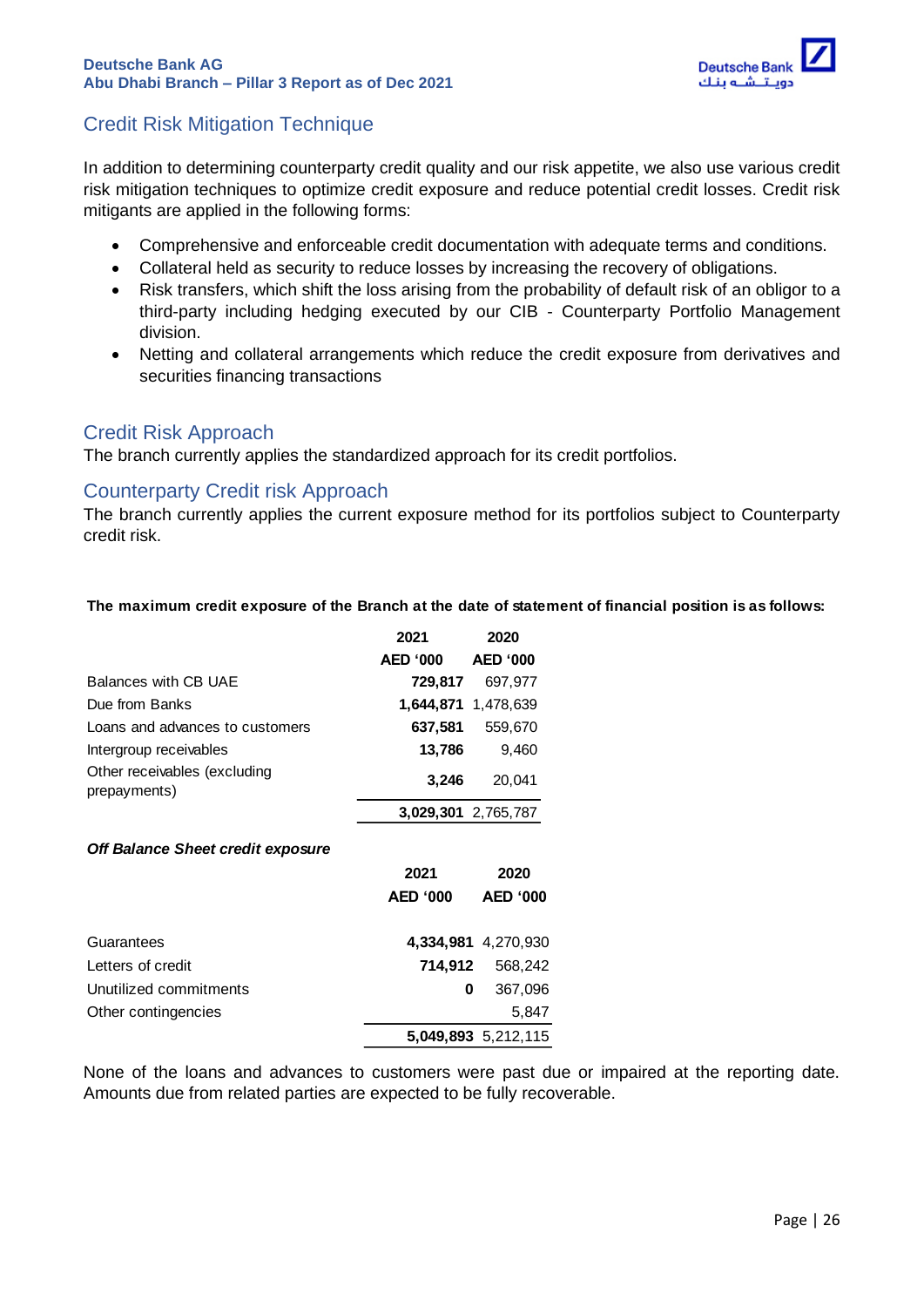

#### *Analysis by economic activity for loans and advances to customers*

The analysis by economic activity is as follows:

|                                 | 2021            | 2020            |
|---------------------------------|-----------------|-----------------|
|                                 | <b>AED '000</b> | <b>AED '000</b> |
| Oil & Gas                       | 128,147         | 256,775         |
| Manufacturing                   | 91,448          | 9,342           |
| Renewable energy                |                 | 121,219         |
| Construction                    | 1,797           | 68,226          |
| Trade                           | 416,189         | 104,108         |
| <b>Gross Loans and advances</b> | 637,581         | 559,670         |
| Less: impairment allowance      | $-9,962$        | $-7,313$        |
| <b>Total Loans and advances</b> | 627,619         | 552,357         |
|                                 |                 |                 |

#### *Geographical distribution of loans and advances to customers*

The Branch's loan book, before considering any collateral held or other credit enhancement, can be analyzed by the following regions:

|                                 | 2021            | 2020            |
|---------------------------------|-----------------|-----------------|
|                                 | <b>AED '000</b> | <b>AED '000</b> |
| Middle East & Africa            | 323,924         | 559670          |
| <b>Europe</b>                   | 26,011          |                 |
| Asia                            | 287,646         |                 |
| <b>Gross Loans and advances</b> | 637,581         | 559,670         |
| Less: impairment allowance      | $-9,962$        | $-7,313$        |
| <b>Total Loans and advances</b> | 627,619         | 552,357         |
|                                 |                 |                 |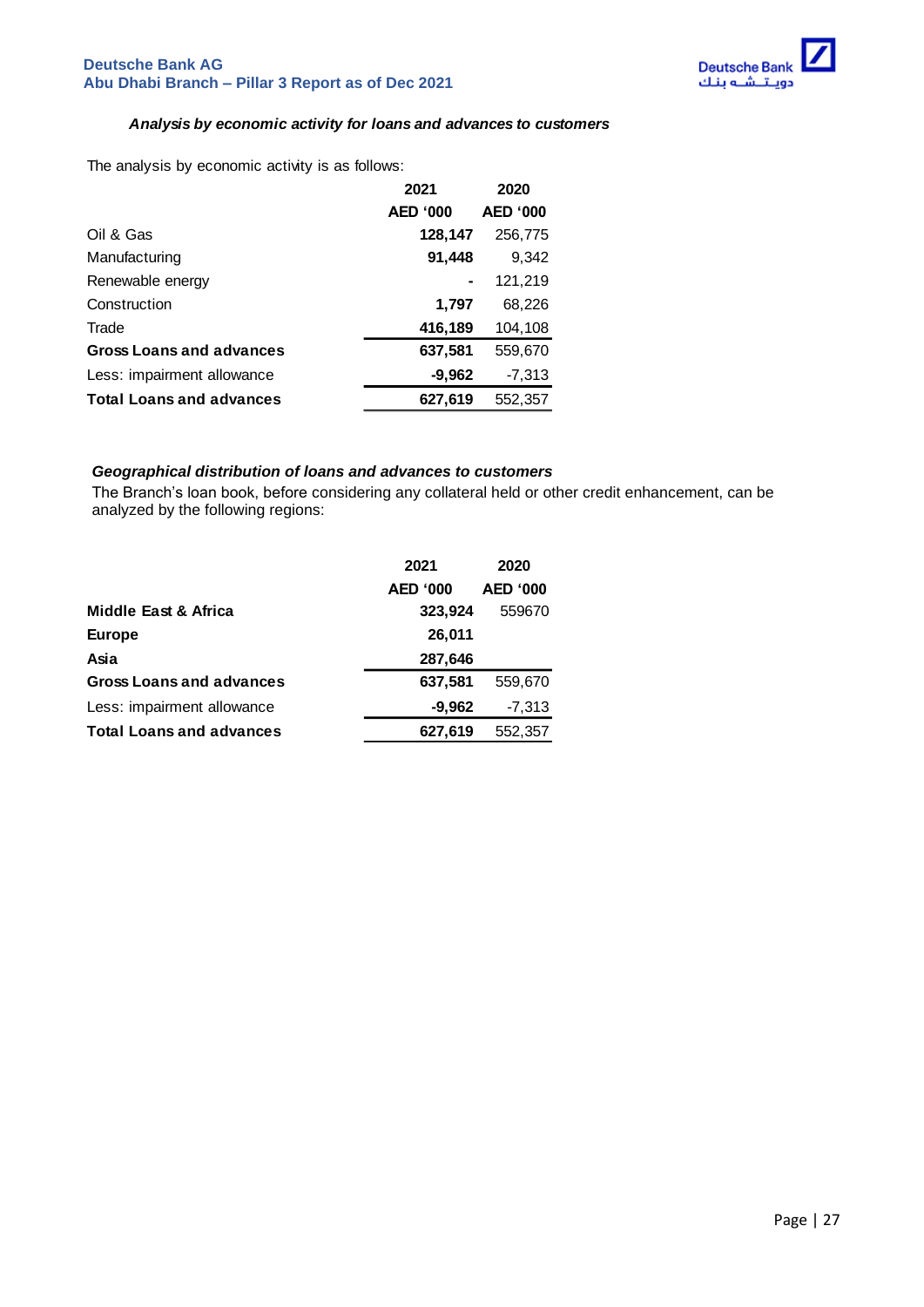

# <span id="page-27-0"></span>Credit Quality of Assets (CR1)

The determination of impairment losses and allowance uses an expected loss model, where provisions are taken upon initial recognition of the financial asset (or the date that the Branch becomes a party to the loan commitment or financial guarantee), based on expectations of potential credit losses at that time.

For financial assets originated or purchased, the Branch recognizes a loss allowance at an amount equal to 12-month expected credit losses if the credit risk at the reporting date has not increased significantly since initial recognition (Stage 1). This amount represents the expected credit losses resulting from default events that are possible within the next 12 months.

The lifetime expected credit losses represent default events over the expected life of a financial instrument. The Branch measures expected credit losses considering the risk of default over the maximum contractual period (including any borrower's extension options) over which it is exposed to credit risk, even if, for risk management purposes, the Branch considers a longer period.

The determination of the maximum contractual period considers the date at which the Branch has the right to require repayment of an advance or terminate a loan commitment or guarantee.

Retail overdrafts, credit card facilities and certain corporate revolving facilities typically include both a loan and an undrawn commitment component, and in these cases the contractual ability of the Branch to demand repayment and cancel the undrawn commitment does not limit the Branch's credit loss exposure to the facility's contractual term. These facilities do not have a fixed term or repayment structure and are managed on a collective basis. While the Branch can cancel these facilities with immediate effect, this contractual right is not enforced in normal day-to-day credit risk management process, but only when the Branch becomes aware of an increase in credit risk on the facility. Consequently, for such facilities, the Branch measures expected credit losses over a period longer than the maximum contractual term. This longer period is estimated taking into consideration credit risk management actions which the Branch expects to take to mitigate credit losses. These credit risk management actions include reducing limits and facility cancellation.

|              |                             |                          | b                 |                          |                                 |                                        |           |
|--------------|-----------------------------|--------------------------|-------------------|--------------------------|---------------------------------|----------------------------------------|-----------|
|              |                             |                          |                   |                          |                                 | Of which ECL accounting provisions for |           |
|              |                             | Gross carrying values of |                   |                          | credit losses                   | <b>Net values</b>                      |           |
|              |                             |                          |                   | Allowances/ Allocated in |                                 | <b>Allocated in</b>                    | $(a+b-c)$ |
|              |                             | <b>Defaulted</b>         | Non-defaulted     |                          | Impairments regulatory category | regulatory category                    |           |
|              |                             | exposures                | <b>lexposures</b> |                          | of Specific                     | lof General                            |           |
| $\mathbf{1}$ | Loans                       |                          | 637,581           |                          |                                 | 9.962                                  | 627,619   |
| 12           | Debt securities             |                          |                   |                          |                                 |                                        |           |
| 3            | Off-balance sheet exposures |                          | 5,049,893         |                          |                                 | 21,366                                 | 5,049,893 |
| 14           | <b>Total</b>                |                          | 5,687,474         |                          | ۰                               | 31,328                                 | 5,677,512 |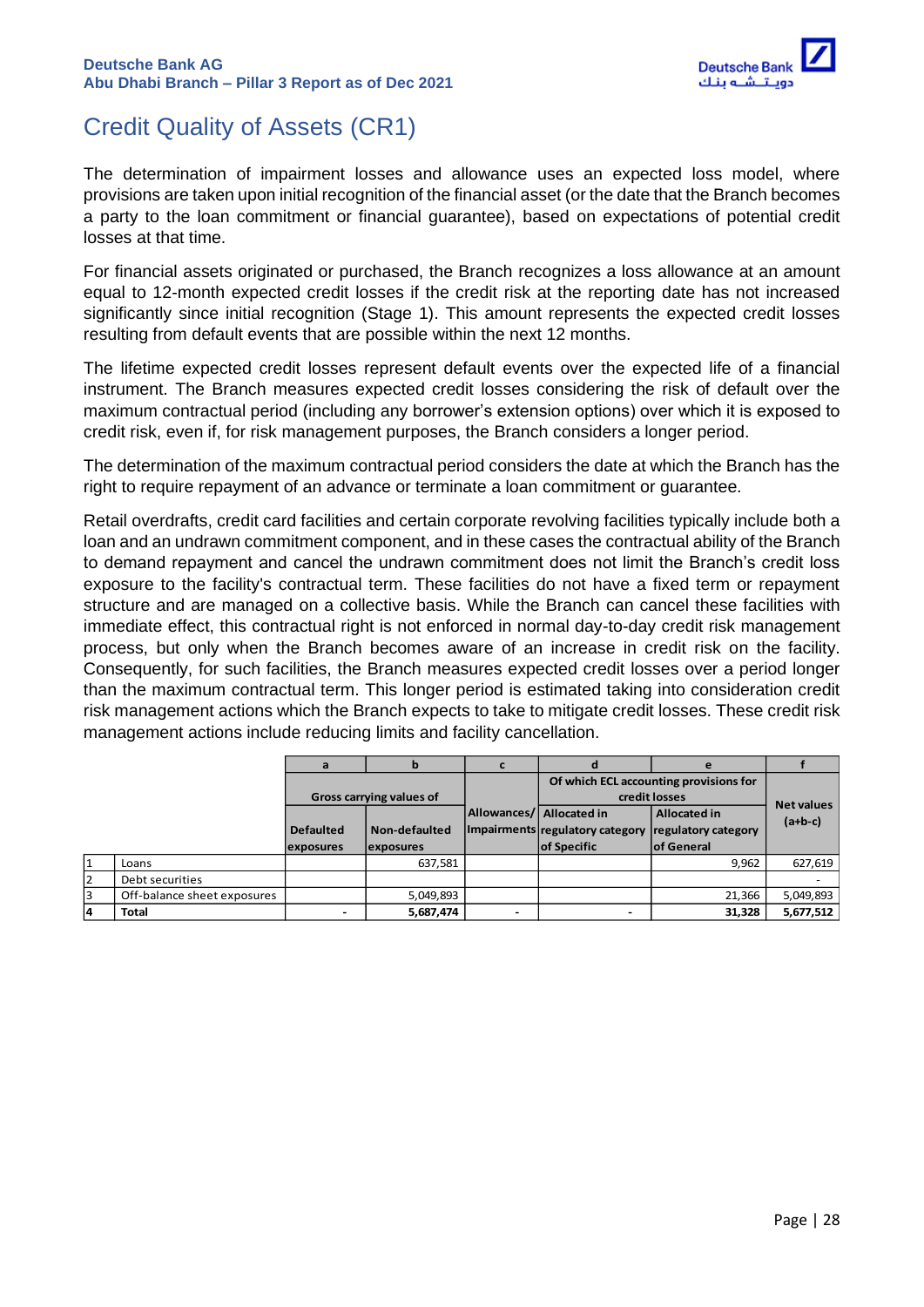

# <span id="page-28-0"></span>Additional Details for Credit Quality of Exposures (CRB)

### <span id="page-28-1"></span>Definition of Past Due and Impaired Exposures

Exposures are past due if contractually agreed payments of principal and/or interest remain unpaid by the borrower, except if those are acquired through consolidation. The latter are past due if payments of principal and/or interest, which were expected at a certain payment date at the time of the initial consolidation of the loans, are unpaid by the borrower. The Group has aligned its definition of "credit impaired" under IFRS 9. Consequently, Credit impaired financial assets (or Stage 3 financial assets) consist of two types of defaulted financial assets: firstly, financial assets, where the Group expects an impairment loss and the amount is reflected in the allowance for credit losses and secondly financial assets, where the group does not expect an impairment loss (e.g., due to high quality collateral or sufficient expected future cash flows following thorough due diligence).

The determination of impairment losses and allowances is based on the expected credit loss model under IFRS 9, where allowances for loan losses are recorded upon initial recognition of the financial asset, based on expectations of potential credit losses at the time of initial recognition.

The impairment requirements of IFRS 9 apply to all credit exposures that are measured at amortized cost or fair value through other comprehensive income and to off balance sheet lending commitments, such as loan commitments and financial guarantees. For purposes of our impairment approach, we refer to these instruments as financial assets.

The Group determines its allowance for credit losses in accordance with IFRS 9 as follows:

- Stage 1 reflects financial instruments where it is assumed that credit risk has not increased significantly after initial recognition
- Stage 2 contains all financial assets, that are not defaulted, but have experienced a significant increase in credit risk since initial recognition.
- Stage 3 consists of financial assets of clients which are defaulted in accordance with DB's policies on regulatory default. The Group defines these financial assets as impaired, nonperforming and defaulted.

Significant increase in Credit Risk is determined using quantitative and qualitative information based on the Group's historical experience, credit risk assessment and forward-looking information.

Purchased or Originated Credit Impaired (POCI) financial assets are assets where at the time of initial recognition there is objective evidence of impairment.

The IFRS 9 impairment approach is an integral part of the Group's Credit Risk Management procedures. The estimation of Expected Credit Losses (ECL's) is either performed via the automated, parameter based ECL calculation using the Group's ECL model or determined by Credit Officers. In both cases, the calculation takes place for each financial asset individually. Similarly, the determination of the need to transfer between stages is made on an individual asset basis.

The Group's ECL model is used to calculate the allowance for credit losses for all financial assets in Stage 1 and Stage 2, as well as for Stage 3 in the homogeneous portfolio (i.e., retail, and small business loans with similar credit risk characteristics). For financial assets in our non-homogeneous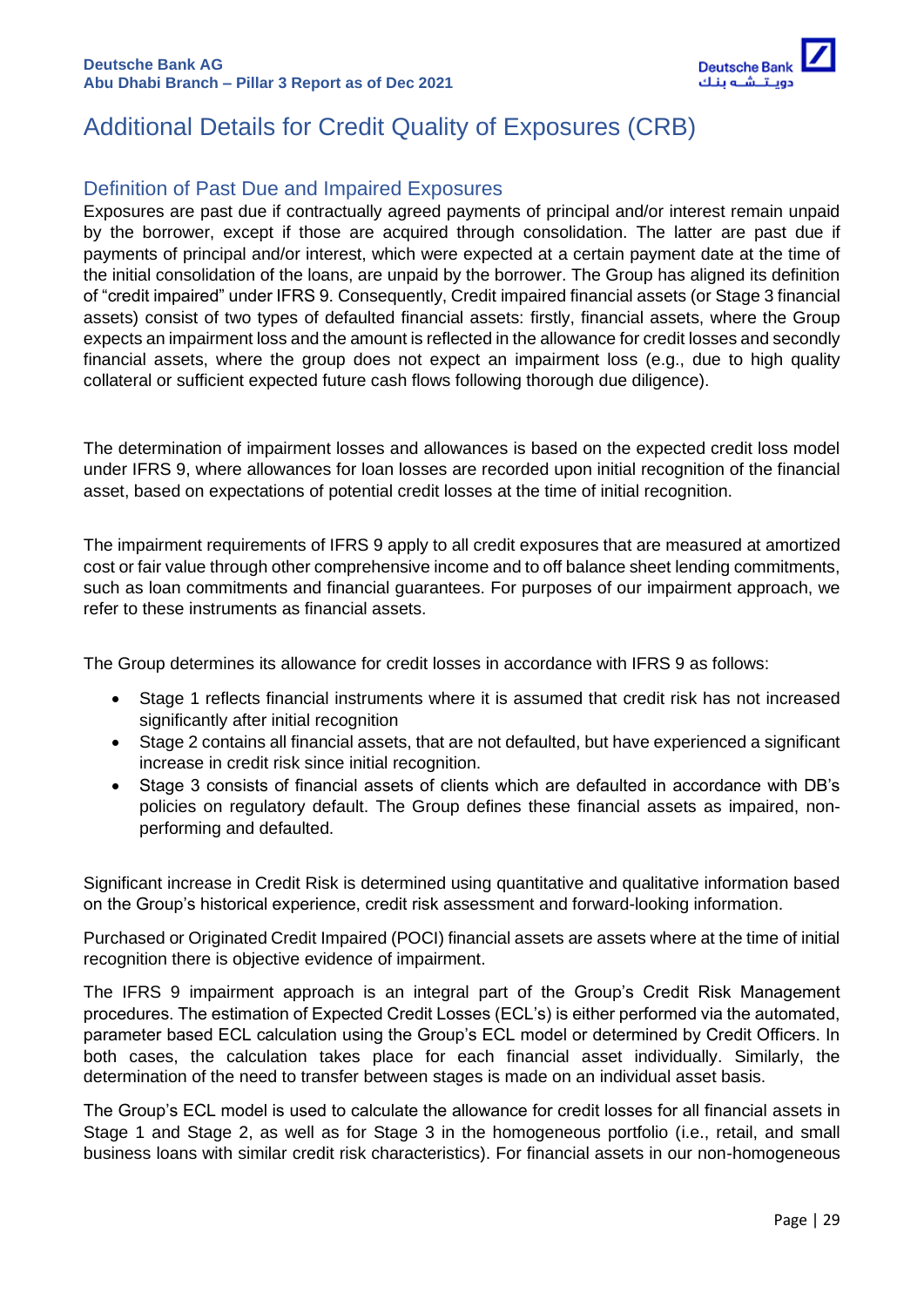

portfolio in Stage 3 and for POCI assets, the allowance for credit losses is determined by Credit Officers.

The Group uses three main components to measure ECL. These are Probability of Default (PD), Loss Given Default (LGD) and Exposure at Default (EAD). The Group leverages existing parameters used for determination of capital demand under the Basel Internal Ratings Based Approach and internal risk management practices as much as possible to calculate ECL. These parameters are adjusted where necessary to comply with IFRS 9 requirements (e.g., use of point in time ratings and removal of downturn add-ons in the regulatory parameters). Incorporating forecasts of future economic conditions into the measurement of expected credit losses influences the allowance for credit losses in Stage 1 and 2. To calculate lifetime expected credit losses, the Group's calculation derives the corresponding lifetime PDs from migration matrices that reflect economic forecasts.

| December 31, 2021                  |                  |                | <b>AED '000</b>    |              |                |              |
|------------------------------------|------------------|----------------|--------------------|--------------|----------------|--------------|
| <b>Assets</b>                      | <b>On demand</b> | Up to 3 months | 3 months to 1 year | 1 to 3 years | Over 3 years   | <b>Total</b> |
| Balance with Central Bank of UAE   | 729,817          | $\blacksquare$ |                    |              |                | 729,817      |
| Due from Banks                     | 1,644,871        | -              |                    |              | $\blacksquare$ | 1,644,871    |
| Loans and advances to customers    | 81,534           | 223,050        | 332,997            |              |                | 637,581      |
| Other financial assets             |                  | 7.300          |                    |              |                | 7,300        |
| Due from related parties           |                  | 13,786         |                    |              |                | 13,786       |
| Positive fair value on derivatives |                  | 382            |                    |              |                | 382          |
| Fixed assets                       |                  |                |                    |              | 2.684          | 2,684        |
| <b>TOTAL</b>                       | 2.456.222        | 244.518        | 332.997            |              | 2.684          | 3,036,421    |

| <b>Assets</b>                      | <b>Geographical areas</b>   | <b>Amount</b> |
|------------------------------------|-----------------------------|---------------|
| Balance with Central Bank of UAE   | <b>United Arab Emirates</b> | 729,817       |
| Due from Banks                     | Middle East and Africa      | 17,059        |
| Due from Banks                     | Australia                   | 140           |
| Due from Banks                     | Europe                      | 1,627,672     |
| Loans and advances to customers    | Middle Fast and Africa      | 323,924       |
| Loans and advances to customers    | Europe                      | 26,011        |
| Loans and advances to customers    | Asia                        | 287,646       |
| Other financial assets             | United Arab Emirates        | 7,300         |
| Due from related parties           | Europe                      | 8,224         |
| Due from related parties           | United Arab Emirates        | 1,853         |
| Due from related parties           | Other Jurisdictions         | 3,709         |
| Positive fair value on derivatives | United Arab Emirates        | 382           |
| Fixed assets                       | United Arab Emirates        | 2,684         |
| TOTAL                              |                             | 3,036,421     |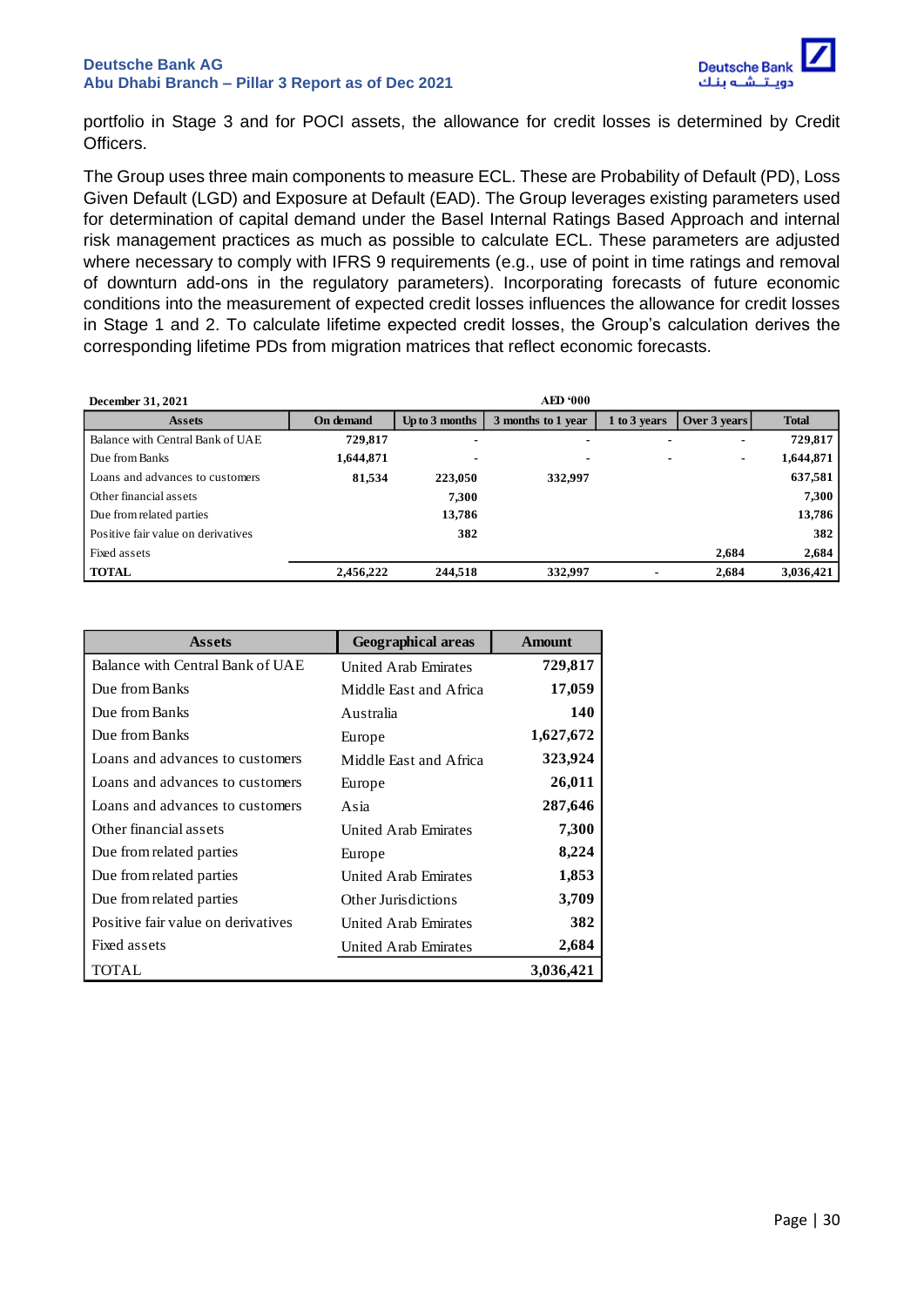

| <b>Assets</b>                      | <b>Industry</b>  | <b>Amount</b> |
|------------------------------------|------------------|---------------|
| Balance with Central Bank of UAE   | Central Bank     | 729,817       |
| Due from Banks                     | <b>Banks</b>     | 1,644,871     |
| Loans and advances to customers    | Oil and Gas      | 128,147       |
| Loans and advances to customers    | Manufacturing    | 91,448        |
| Loans and advances to customers    | Renewable energy |               |
| Loans and advances to customers    | Construction     | 1,797         |
| Loans and advances to customers    | Trade            | 416,189       |
| Other financial assets             | Trade            | 7,300         |
| Due from related parties           | <b>Banks</b>     | 13,786        |
| Positive fair value on derivatives | <b>Banks</b>     | 382           |
| Fixed assets                       | <b>Banks</b>     | 2,684         |
|                                    |                  |               |
| TOTAL                              |                  | 3,036,421     |

# <span id="page-30-0"></span>Standardized Approach – Credit Risk Exposures & CRM Impact (CR4)

The Branch has in place group standards, regulations of the U.A.E. Central Bank and policies and procedures dedicated to monitor and manage risk from such activities.

The financial assets of the Branch which are potentially subject to concentration of credit risk consist of Balances with CB UAE, due from banks, loans and advances to customers, intergroup receivables, and other receivables. Credit risk is managed by placing funds with banks with appropriate credit ratings.

The exposures are secured by Cash Collateral, External Bank Guarantee (SBLC) and Third-party Insurance Coverage. These collaterals are reported under different categories of Credit Risk Mitigation (CRM) which yields Net Exposure amounts.

|  |                                      | a                                                                                                     | h                                   |                                   | d                        | e                          |                    |
|--|--------------------------------------|-------------------------------------------------------------------------------------------------------|-------------------------------------|-----------------------------------|--------------------------|----------------------------|--------------------|
|  |                                      |                                                                                                       | <b>Exposures before CCF and CRM</b> | <b>Exposures post-CCF and CRM</b> |                          | <b>RWA and RWA density</b> |                    |
|  | Asset classes                        | On-balance sheet amount   Off-balance sheet amount   On-balance sheet amoun  Off-balance sheet amount |                                     |                                   |                          | <b>RWA</b>                 | <b>RWA density</b> |
|  | 1 Sovereigns and their central banks | 729,817                                                                                               |                                     | 729,817                           | $\overline{\phantom{a}}$ | $\overline{\phantom{a}}$   |                    |
|  | Non-central government public        |                                                                                                       |                                     |                                   |                          |                            |                    |
|  | 2 sector entities                    |                                                                                                       |                                     |                                   |                          |                            |                    |
|  | 3 Multilateral development banks     |                                                                                                       |                                     |                                   |                          |                            |                    |
|  | 4 Banks                              | 2,122,176                                                                                             | 4,155,721                           | 2,122,176                         | 2,311,328                | 1,573,177                  | 75%                |
|  | 5 Securities firms                   |                                                                                                       |                                     |                                   |                          |                            |                    |
|  | 6 Corporates                         | 177,684                                                                                               | 894,192                             | 177,684                           | 447,096                  | 508,133                    | 24%                |
|  | 7 Regulatory retail portfolios       |                                                                                                       |                                     |                                   |                          |                            |                    |
|  | 8 Secured by residential property    |                                                                                                       |                                     |                                   |                          |                            |                    |
|  | 9 Secured by commercial real estate  |                                                                                                       |                                     |                                   |                          |                            |                    |
|  | 10 Equity                            |                                                                                                       |                                     |                                   |                          |                            |                    |
|  | 11 Past-due loans                    |                                                                                                       |                                     |                                   |                          |                            |                    |
|  | 12 Higher-risk categories            |                                                                                                       |                                     |                                   |                          |                            |                    |
|  | 13 Other assets                      | 7,242                                                                                                 |                                     | 7,242                             |                          | 7,242                      | 0%                 |
|  | 14 Total                             | 3,036,919                                                                                             | 5,049,913                           | 3,036,919                         | 2,758,424                | 2,088,552                  | 100%               |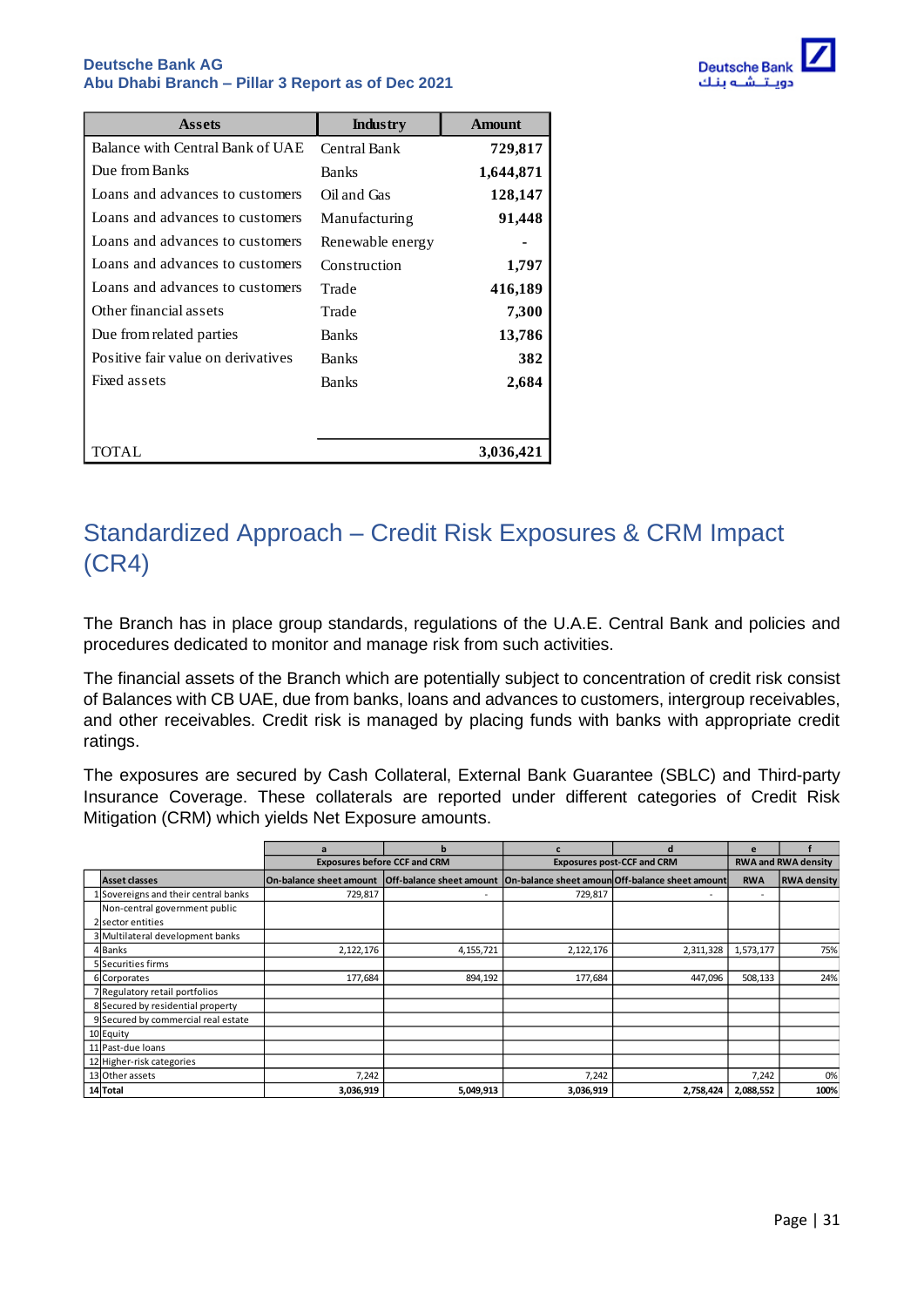

# <span id="page-31-0"></span>Standardized Approach – Exposures by Asset Class & Risk Weights (CR5)

|                                                    | a       | b   |           | a   | e         |     | g       | n    |                          |                                                          |
|----------------------------------------------------|---------|-----|-----------|-----|-----------|-----|---------|------|--------------------------|----------------------------------------------------------|
| Risk weight*<br><b>Asset classes</b>               | 0%      | 10% | 20%       | 35% | 50%       | 75% | 100%    | 150% | <b>Others</b>            | Total credit exposures amount<br>(post CCF and post-CRM) |
| 1 Sovereigns and their central banks               | 729,817 |     |           |     |           |     |         |      |                          | 729,817                                                  |
| Non-central government public<br>2 sector entities |         |     |           |     |           |     |         |      |                          |                                                          |
| 3 Multilateral development banks                   |         |     |           |     |           |     |         |      |                          |                                                          |
| 4 Banks                                            | 196,488 |     | 1,999,921 |     | 2,127,807 |     | 109,290 |      |                          | 4,433,505                                                |
| 5 Securities firms                                 |         |     |           |     |           |     |         |      |                          |                                                          |
| 6 Corporates                                       | 348     |     | 31,261    |     | 182,579   |     | 410,591 |      |                          | 624,780                                                  |
| 7 Regulatory retail portfolios                     |         |     |           |     |           |     |         |      |                          | $\sim$                                                   |
| 8 Secured by residential property                  |         |     |           |     |           |     |         |      |                          |                                                          |
| 9 Secured by commercial real estate                |         |     |           |     |           |     |         |      |                          |                                                          |
| 10 Equity                                          |         |     |           |     |           |     |         |      |                          |                                                          |
| 11 Past-due loans                                  |         |     |           |     |           |     |         |      |                          |                                                          |
| 12 Higher-risk categories                          |         |     |           |     |           |     |         |      |                          |                                                          |
| 13 Other assets                                    |         |     |           |     |           |     | 7,242   |      |                          | 7,242                                                    |
| 14 Total                                           | 926,653 |     | 2,031,182 |     | 2,310,385 |     | 527,123 |      | $\overline{\phantom{a}}$ | 5,795,344                                                |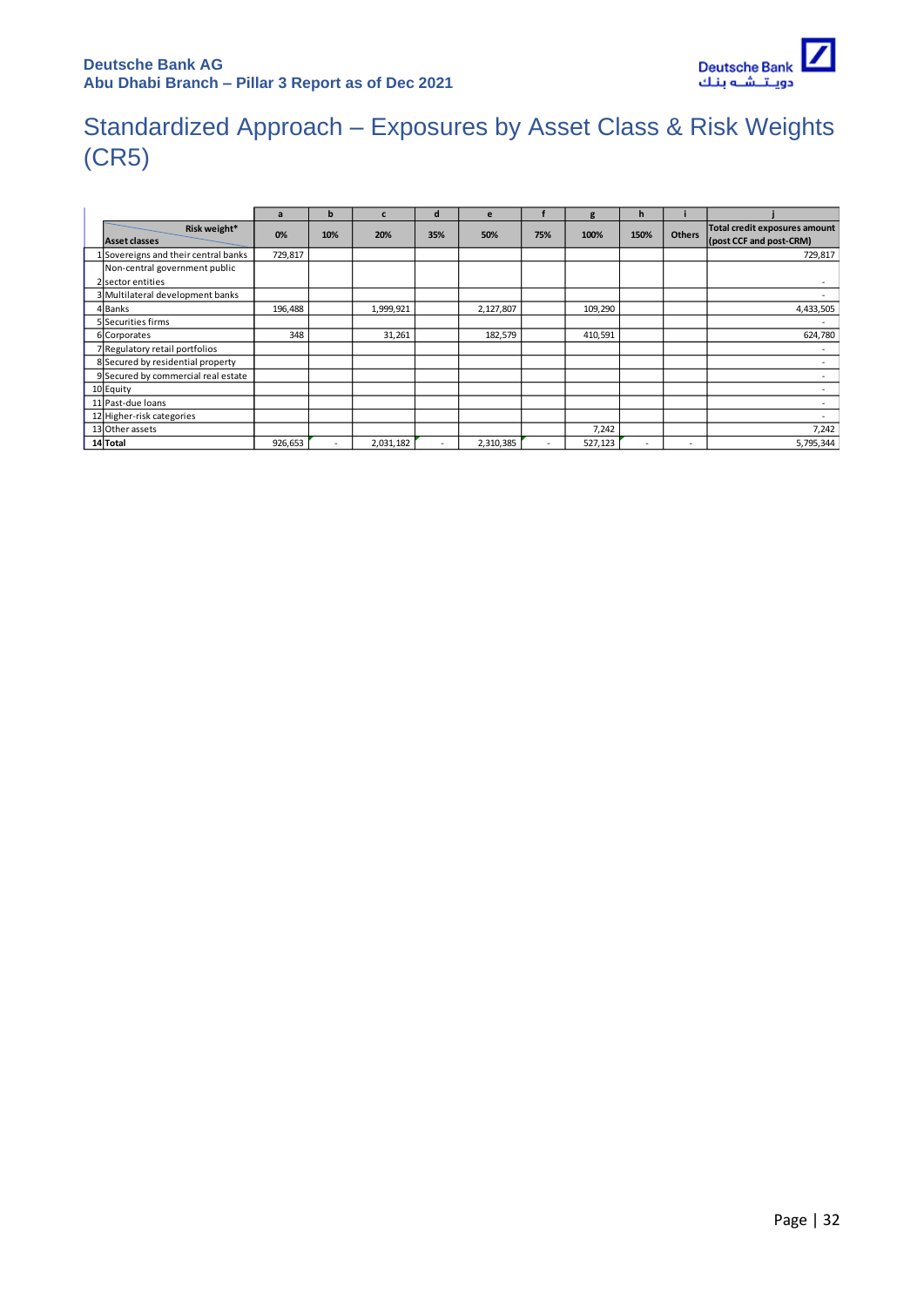

# <span id="page-32-0"></span>Market Risk

Most of our businesses are subject to market risk, defined as the potential for change in the market value of our trading and invested positions. Risk can arise from changes in interest rates, credit spreads, foreign exchange rates, equity prices, commodity prices and other relevant parameters, such as market volatility and market implied default probabilities.

One of the primary objectives of Market Risk Management, a part of our independent Risk function, is to ensure that our business units' risk exposure is within the approved appetite commensurate with its defined strategy. To achieve this objective, Market Risk Management works closely together with risk takers ("the business units") and other control and support groups.

We distinguish between three substantially different types of market risk:

- Trading market risk arises primarily through the market-making and client facilitation activities of the Corporate & Investment Bank Corporate Division. This involves taking positions in debt, equity, foreign exchange, other securities, and commodities as well as in equivalent derivatives.
- Traded default risk arising from defaults and rating migrations relating to trading instruments.
- Nontrading market risk arises from market movements, primarily outside the activities of our trading units, in our banking book and from off-balance sheet items. This includes interest rate risk, credit spread risk, investment risk and foreign exchange risk as well as market risk arising from our pension schemes, guaranteed funds, and equity compensation. Nontrading market risk also includes risk from the modelling of client deposits as well as savings and loan products.

Market risks assumed by DBAG Abu Dhabi are managed by the Market Risk Management (MRM) department as part of MRM's global risk management framework.

DBAG Abu Dhabi passes on most of its market risk to DB Group by entering risk transfer trades which mirror external market risk assumed.

An overview of the risk management responsibilities, processes and methods follows, with more detailed information in our Group risk report which can be found within the annual report at [https://investor-relations.db.com/files/documents/annual](https://investor-relations.db.com/files/documents/annual-reports/2022/Annual_Report_2021.pdf?language_id=1)[reports/2022/Annual\\_Report\\_2021.pdf?language\\_id=1.](https://investor-relations.db.com/files/documents/annual-reports/2022/Annual_Report_2021.pdf?language_id=1)

### <span id="page-32-1"></span>Market Risk Responsibilities and Processes

Our primary mechanism to manage trading market risk is the application of our Risk Appetite framework of which the limit framework is a key component. Our Management Board, supported by Market Risk Management, sets group-wide value-at-risk, economic capital, and portfolio stress testing limits for market risk in the trading book. Market Risk Management allocates this overall appetite to our Corporate Divisions and individual business units within them based on established and agreed business plans. We also have business aligned heads within Market Risk Management who establish business limits, by allocating the limit down to individual portfolios, geographical regions, and types of market risks. The types of risks that are assumed by DBAG Abu Dhabi may include one or more of these market risks types.

Value-at-risk, economic capital and Portfolio Stress Testing limits are used for managing all types of market risk at an overall portfolio level. As an additional and important complementary tool for managing certain portfolios or risk types, Market Risk Management performs risk analysis and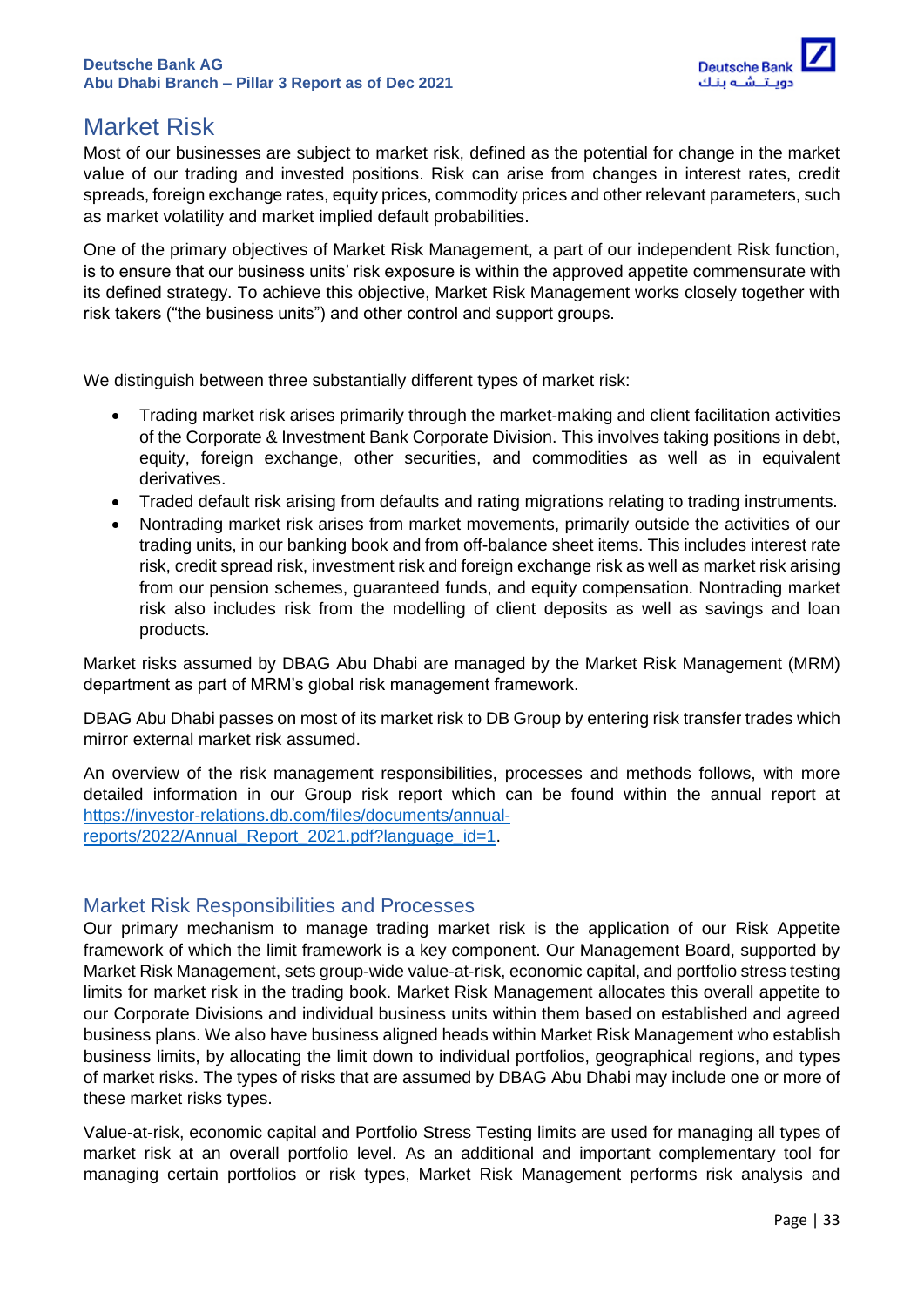

business specific stress testing. Limits are also set on sensitivity and concentration/liquidity, exposure, business-level stress testing and event risk scenarios, taking into consideration business plans and the risk vs return assessment.

Business units are responsible for adhering to the limits against which exposures are monitored and reported. The market risk limits set by Market Risk Management are monitored on a daily, weekly, and monthly basis, dependent on the risk management tool being used.

#### <span id="page-33-0"></span>Management of Limits

DBAG Abu Dhabi is integrated into Deutsche Bank Group's global limit system, which is defined, monitored, and controlled by MRM. MRM supports the use of key risk management metrics to monitor the bank's market risks.

### <span id="page-33-1"></span>Market Risk Monitoring and Management

Market risk measures are calculated daily by Market Risk Operations (MRO) centrally and exposures monitored against the established limits, if applicable. Risk reports are sent daily to businesses as well as submitted to oversight functions daily.

### <span id="page-33-2"></span>Basel Approach Adopted to Measure Risk

The branch currently applies the standardized approach to portfolios that attract market risk.

### <span id="page-33-3"></span>Market Risk Under Standardized Approach

The table below presents the components of the capital requirement under the standardized approach for market risk.

|   | <b>Market risk: Risk Weighted Assets</b>  |                |                |
|---|-------------------------------------------|----------------|----------------|
|   |                                           | <b>Dec-21</b>  | <b>Dec-20</b>  |
|   | <b>Risk Weighted Assets</b>               | <b>AED'000</b> | <b>AED'000</b> |
|   | <b>Outright products</b>                  |                |                |
| 1 | Interest rate risk (general and specific) |                |                |
| 2 | Equity risk (general and specific)        |                |                |
| 3 | Foreign exchange risk                     | 420            | 629            |
| 4 | Commodity risk                            |                |                |
|   | <b>Options</b>                            |                |                |
| 5 | Simplified approach                       |                |                |
| 6 | Delta-plus method                         |                |                |
| 7 | Scenario approach                         |                |                |
| 8 | Securitisation                            |                |                |
|   | 9 Total                                   | 420            | 629            |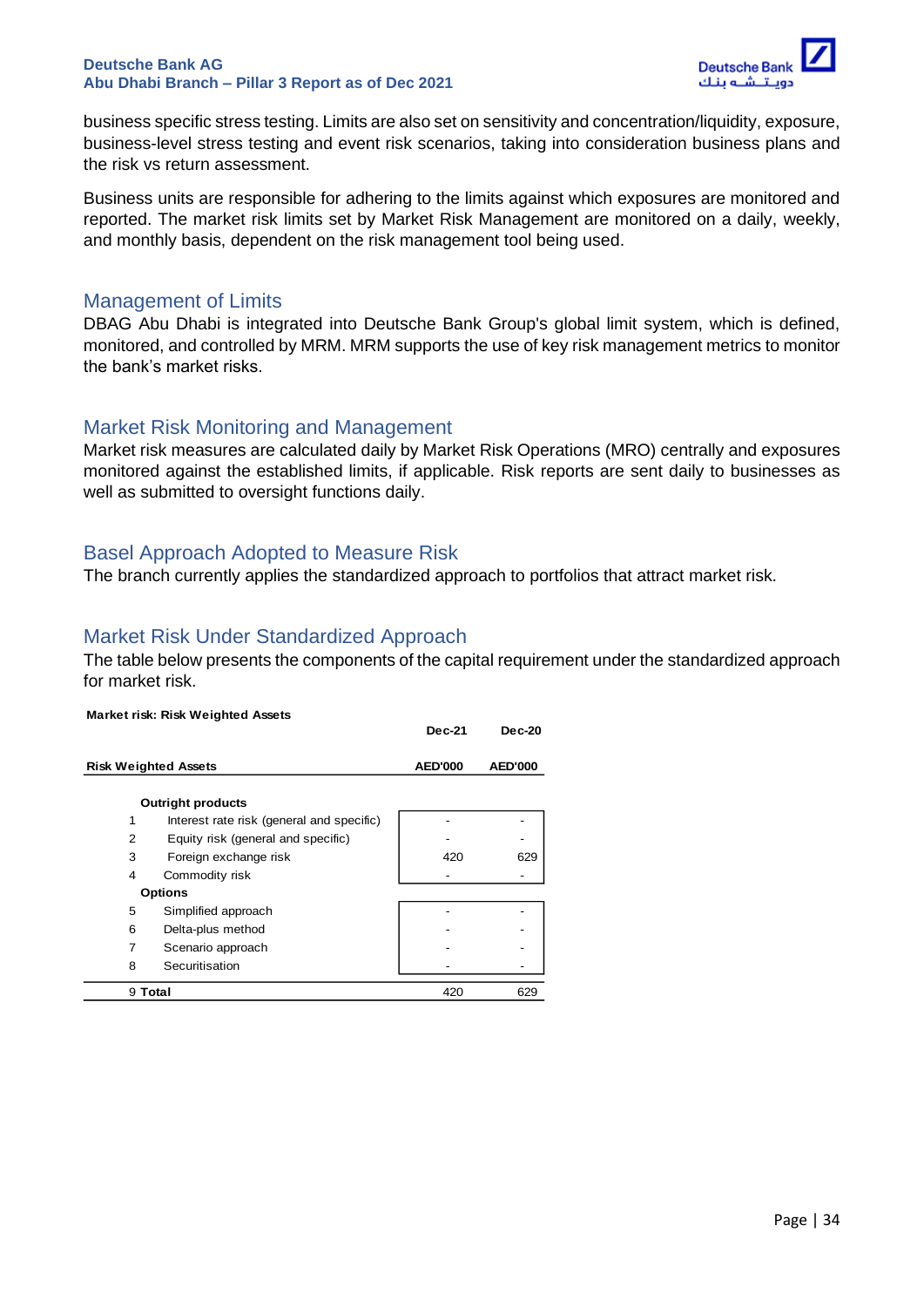

# <span id="page-34-0"></span>Table MR1

|                                                                            | <b>AFD '000</b>      |
|----------------------------------------------------------------------------|----------------------|
|                                                                            | Capital charge in SA |
| General interest rate risk                                                 |                      |
| 2 Equity risk                                                              |                      |
| 3 Commodity risk                                                           |                      |
| 4 Foreign exchange risk                                                    | 420                  |
| 5 Credit spread risk - non-securitisations                                 |                      |
| 6 Credit spread risk - securitisations (non-correlation trading portfolio) |                      |
| 7 Credit spread risk - securitisation (correlation trading portfolio)      |                      |
| 8 Default risk - non-securitisations                                       |                      |
| 9 Default risk - securitisations (non-correlation trading portfolio)       |                      |
| 10 Default risk - securitisations (correlation trading portfolio)          |                      |
| 11 Residual risk add-on                                                    |                      |
| 12 Total                                                                   |                      |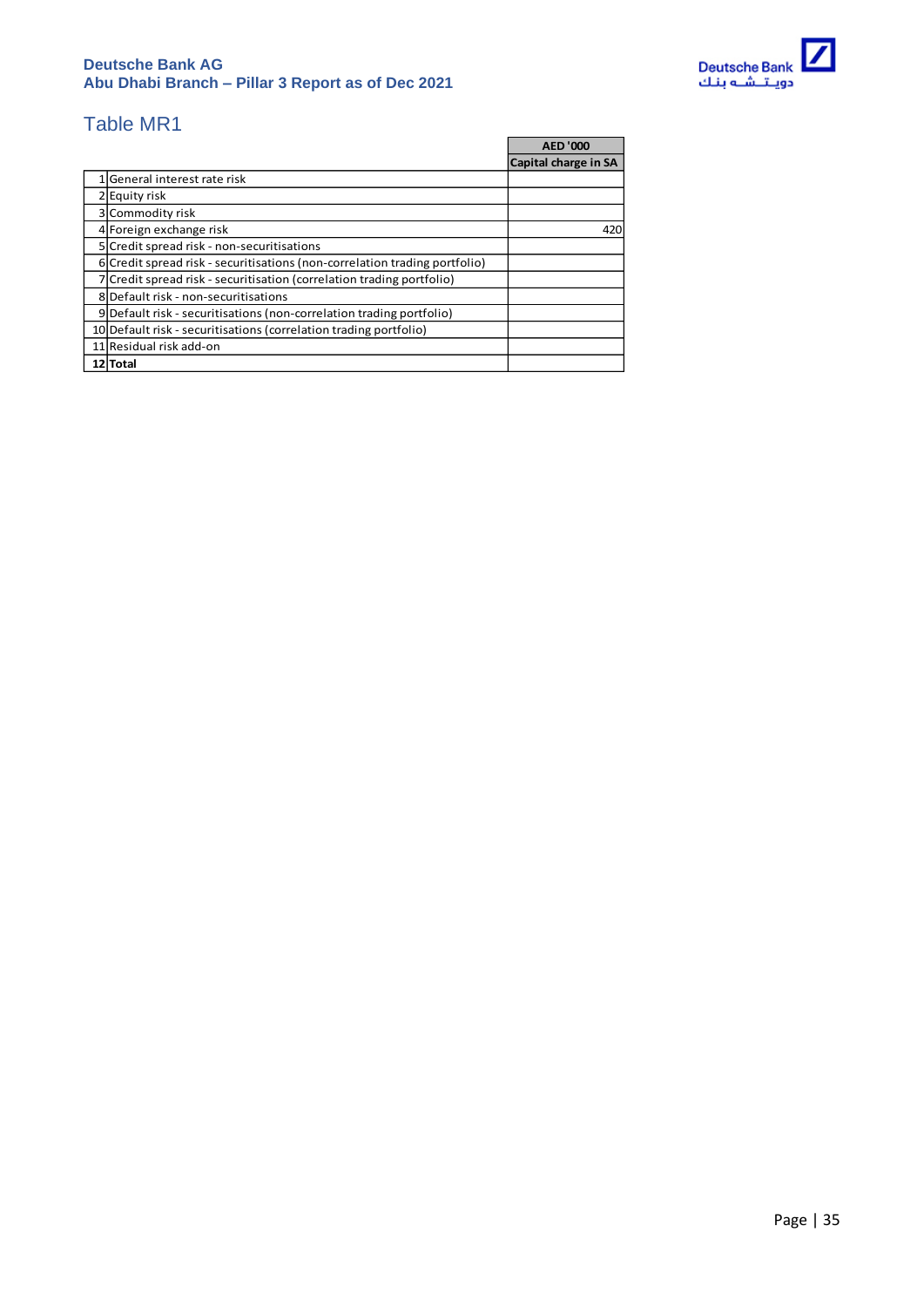

# <span id="page-35-0"></span>Interest Rate Risk in the Banking Book

Interest rate risk in the banking book (IRRBB) is the current or prospective risk, to both the Bank's capital and earnings, arising from movements in interest rates, which affect the Bank's banking book exposures. This includes gap risk, which arises from the term structure of banking book instruments, basis risk, which describes the impact of relative changes in interest rates for financial instruments that are priced using different interest rate curves, as well as option risk, which arises from option derivative positions or from optional elements embedded in financial instruments.

The Bank manages its IRRBB exposure using economic value as well as earnings-based measures. Our Group Treasury division is mandated to manage the interest rate risk centrally on a fiduciary basis, with Market Risk Management acting as an independent oversight function.

In DBAG Abu Dhabi most of the interest rate risk arising from non-trading asset and liability positions has been transferred through internal transactions to Treasury Pool Management, subject to banking book value-at-risk limits. Treasury Pool Management hedges the transferred net banking book risk with Deutsche Bank's trading books within the CIB division. The treatment of interest rate risk in our trading portfolios and the application of the value-at-risk model is discussed in detail in "Market Risk section" of the Group risk report.

Interest rate risk is the risk that the value of a financial instrument will fluctuate due to changes in market interest rates. Financial instruments which are potentially subject to interest rate risks include balances with UAE Central Bank, due from banks, loans, and advances to customers, due to customers and due to banks.

For the year ended December 31, 2021, had the interest rates on net interest-bearing assets increased / decreased by 100 basis points with all other variables remaining constant, the impact on the results of the Branch would have been as follows:



Equity Risk in the Banking Book

DBAG Abu Dhabi is not exposed to material Equity position risk.

### <span id="page-35-1"></span>Other risks

Other risk includes business (strategic) risk, model risk, and reputational risk. For detailed disclosures on these risks please refer to the 2021 Group Risk Report which can be found within the annual report at[:https://investor-relations.db.com/files/documents/annual](https://investor-relations.db.com/files/documents/annual-reports/2022/Annual_Report_2021.pdf?language_id=1)[reports/2022/Annual\\_Report\\_2021.pdf?language\\_id=1](https://investor-relations.db.com/files/documents/annual-reports/2022/Annual_Report_2021.pdf?language_id=1)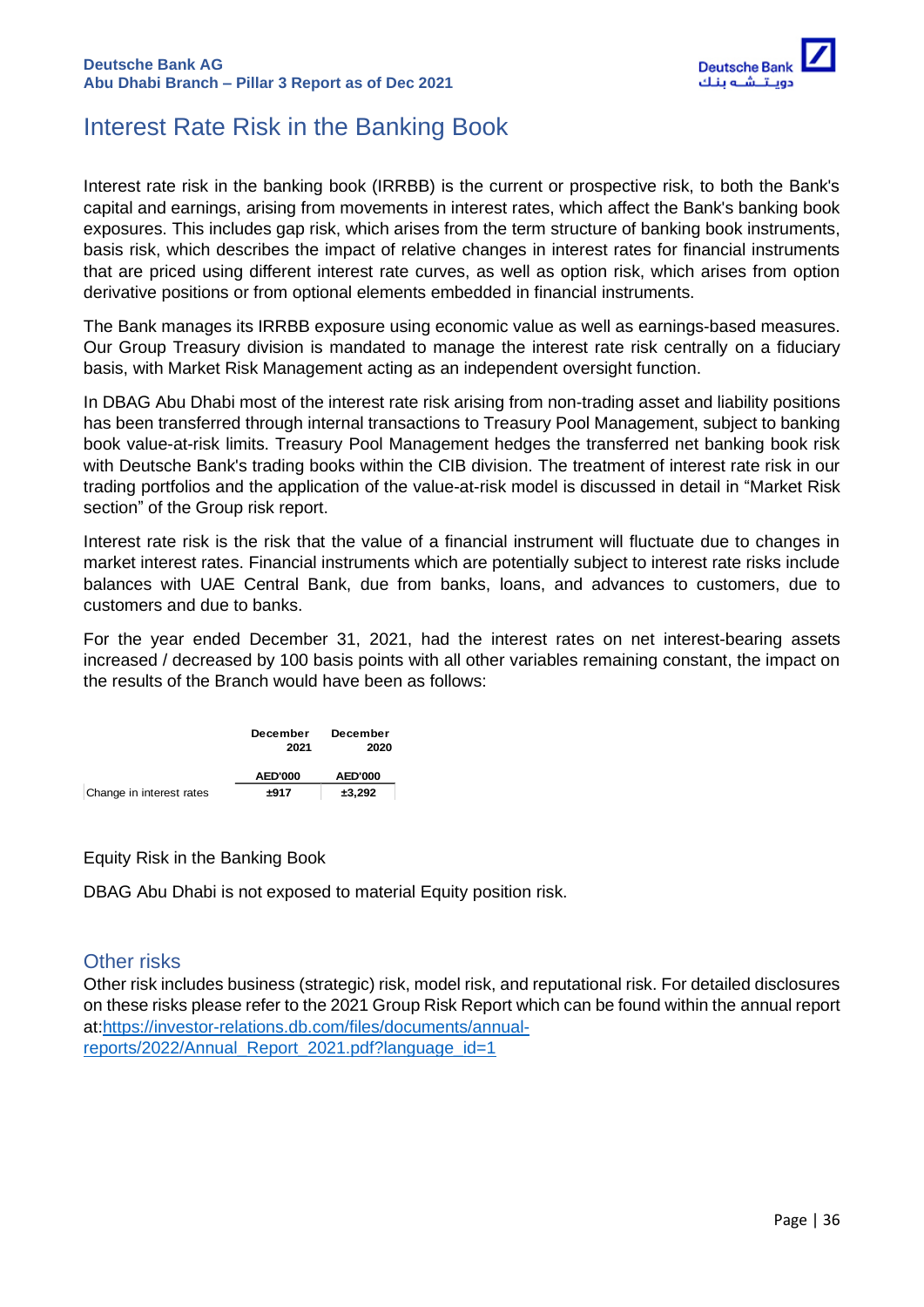

# <span id="page-36-0"></span>Table: Interest Rate Risk in Banking Book

| AED'k                 | <b>AEVE</b> | <b>ANII</b> |         |
|-----------------------|-------------|-------------|---------|
| Period                | Inst.       | 12 mnth     | 60 mnth |
| Parallel up           | 739         | 8,772       | 43,022  |
| Steepener             | 1,053       |             |         |
| Flattener             | (1,053)     |             |         |
| Short rate up         | (1, 387)    |             |         |
| Short rate down       | 1,065       |             |         |
| <b>Maximum</b>        |             |             |         |
| Period                | Inst.       | 60 mnth     |         |
| <b>Tier 1 capital</b> | 246,100     |             |         |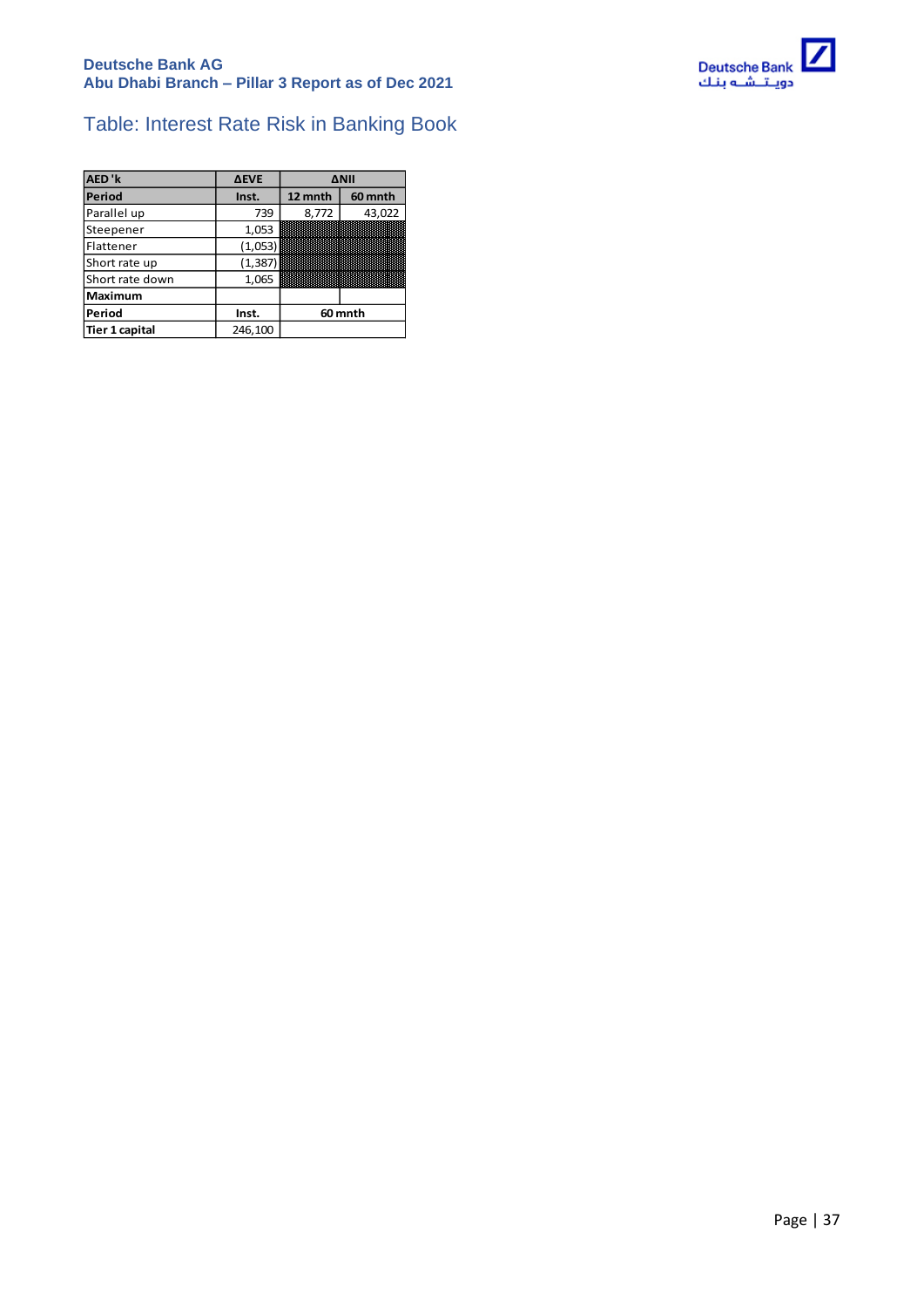

# <span id="page-37-0"></span>Operational Risk

Operational Risk is the risk of loss resulting from inadequate or failed internal processes, people, and systems or from external events, and includes legal risk. Operational Risk excludes business and reputational Risk. It forms a subset of the Bank's Non-Financial Risks, as does reputational risk. It is inherent to every business organization and covers a wide spectrum of issues.

The governance of operational risks follows the Three Lines of Defense ("3LoD") approach, to protect the Bank, its customers and shareholders against risk losses and resulting reputational damages. It seeks to ensure that all our operational risks are identified and covered, that accountabilities regarding the management of operational risks are clearly assigned and risks are taken on and managed in the best and long-term interest of the Bank. The 3LoD approach and its underlying principles, i.e., the full accountability of the First Line of defense ("1st LoD") to manage its own risks and the existence of an independent Second Line of Defense ("2nd LoD") to oversee and challenge risk taking and risk management, applies to all levels of the organization including the Group-level, regions, countries, and legal entities.

In 2019, we enhanced the ORMF and the management of operational risks by focusing on the further simplification of our risk management processes, and by promoting an active and continuous dialogue between the 1st and 2nd LoDs with the objective to make the management of operational risks more transparent, meaningful, and embedded in day-to-day business decisions.

DBAG Abu Dhabi manages operational risk based on a Group-wide consistent framework which enables DB Group to determine the Operational risk profile in comparison to the risk tolerance, to systematically identify Operational risk themes and to define appropriate risk mitigation measures and priorities.

An overview of the risk management responsibilities, processes and methods follows, with more detailed information in our Group risk report which can be found within the annual report at [https://investor-relations.db.com/files/documents/annual](https://investor-relations.db.com/files/documents/annual-reports/2022/Annual_Report_2021.pdf?language_id=1)reports/2022/Annual Report 2021.pdf?language\_id=1

### <span id="page-37-1"></span>Organizational & Governance Structure

### <span id="page-37-2"></span>Operational risk responsibilities and processes

Group Operational Risk Management (Group ORM) is a portfolio risk management function for operational risk and is responsible for developing and maintaining the Group ORMF, defining the roles and responsibilities for the OR Management Process to identify, assess, mitigate, monitor, report and escalate operational risks. Group ORM is mandated to define an effective risk management framework and outline the components, processes, and responsibilities for a consistent management across all Deutsche Bank Divisions / Infrastructure Functions / Legal Entities for all operational risk types.

The Group ORMF defines the consistent management of risk across all operational risk types and is comprised of several processes, specified in the "Operational Risk Management Policy":

- timely and complete OR identification/ loss capture through continuous collection of internal operational risk events and external loss information. Internal scenarios are also developed to complete the Bank's Risk profile,
- timely, accurate and complete assessment of risks and controls mainly through a comprehensive Risk and Control Assessment (R&CA), Lessons Learned and Read Across processes,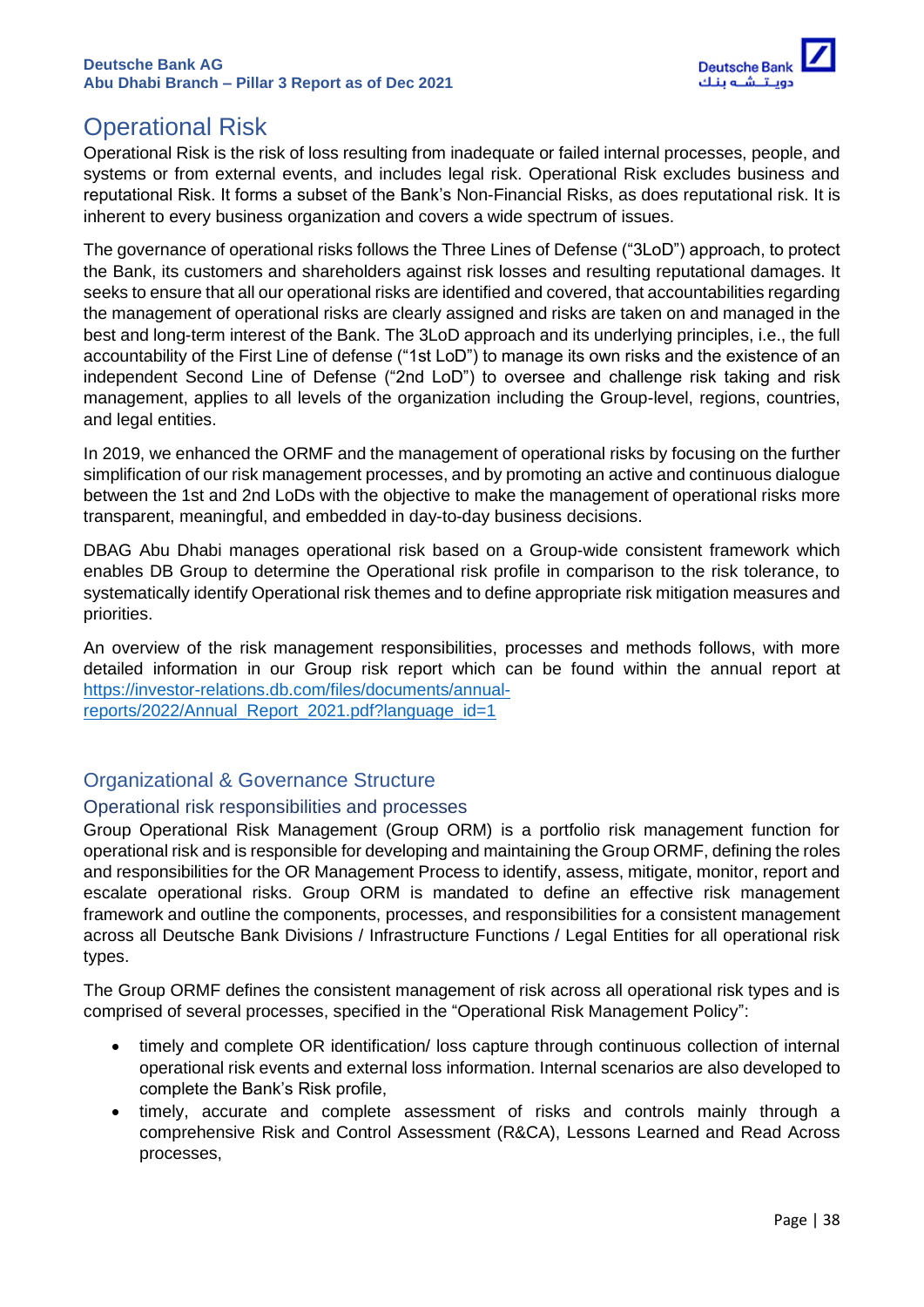

- holistic and efficient risk mitigation/risk acceptance within the defined operational risk appetite/tolerance,
- effective risk and mitigation monitoring, and
- timely, accurate and effective risk reporting/escalation.

DBAG Abu Dhabi is covered within the existing GORMF. This GORMF governs issues such as reporting, recording and escalation of OR events and losses. At local level all business units in addition to Risk are responsible for adequate monitoring and reporting to ORM.

#### <span id="page-38-0"></span>Operational risk monitoring and management

Flashcards are prepared on a regular basis representing current operational risks in DBAG Abu Dhabi and are reviewed and discussed with the regional ORM management. The flashcard is built on new operational risk events that have taken place, trend analysis and economic capital over the past quarters and key actions agreed and tracked via a DB tool.

#### <span id="page-38-1"></span>Operational risk mitigation techniques

Once operational risks are identified and assessed, a determination of the most appropriate action is required within the risk specific appetite through remediation actions, insurance, risk acceptance or by ceasing/reducing business activities.

The GORMF supports these decisions, based on an evaluation of remediation costs and potential impacts, resulting in three possible mitigating strategies:

- Self-Identified Issue: control gaps or weaknesses are supported by remediation actions and monitored to resolution in a timely manner
- Risk Acceptance: where remediation is not feasible, having appropriate regard to cost of control and potential impacts, risks may be accepted subject to appropriate evaluation and governance
- Ceasing or reducing business activities

As part of DB Group's operational risk mitigation, risk transfer comprehends the use of all kind of insurance lines available in any market worldwide but is limited to the mitigation of insurable risk only. These policies cover a variety of risks including professional indemnity, errors and omissions liability, directors & officers' liability, and credit risks. The insurance covers DB AG and all majority owned subsidiaries.

The Branch is governed by the regulations of the U.A.E. Central Bank which are monitored by the Compliance and Internal Audit.

The Branch is responsible for managing this risk through a controls-based environment in which processes are documented, authorization is independent, and transactions are reconciled and monitored. This is supported by an independent programme of periodic reviews undertaken by the Compliance department and Group Internal Audit, and by monitoring external operational risk events, which ensure that the Branch stays in line with best practice and takes account of lessons learned from publicized operational failures within the industry.

The Branch is responsible for implementing the following standards:

- Assigning responsibility for the operational risk at the Branch.
- Use of information systems to record the identification and assessment of operational risks and to generate appropriate, regular operational risk reporting.
- Assessment of risks inherent in the processes, activities, and products.
- Reporting of the operational risk loss data to the management; and
- Consideration of risk mitigation, including insurance, where it is cost-effective.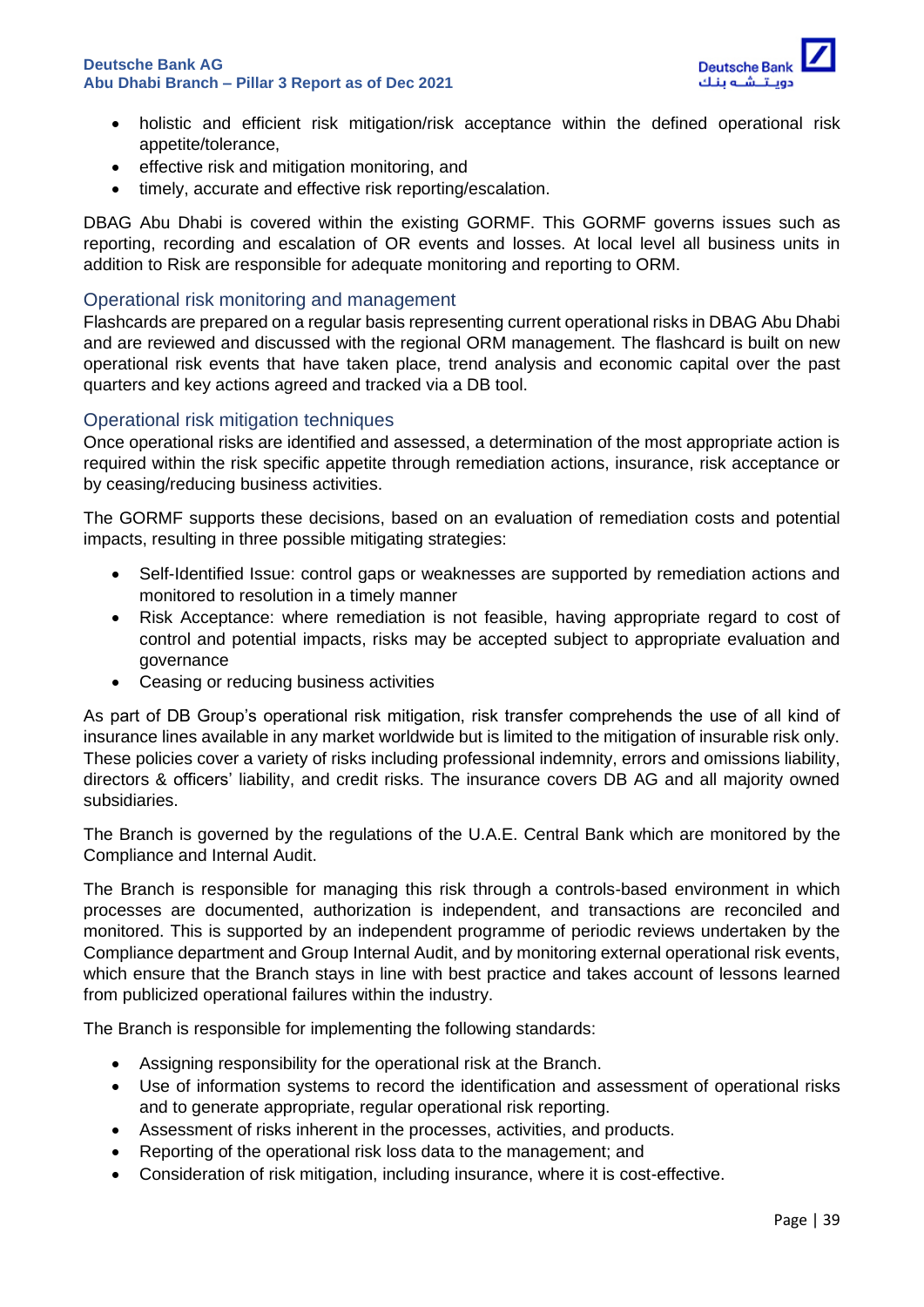

# <span id="page-39-0"></span>Basel Approach Adopted to Measure Operational Risk

The Branch applies Basic Indicator Approach for Operational Risk reporting under Pillar 1.

| <b>Operational risk: Risk Weighted Assets</b> | December<br>2021 | December<br>2020 |
|-----------------------------------------------|------------------|------------------|
| <b>Risk Weighted Assets</b>                   | <b>AED'000</b>   | <b>AED'000</b>   |
| Operational risk                              | 77,608           | 89,785           |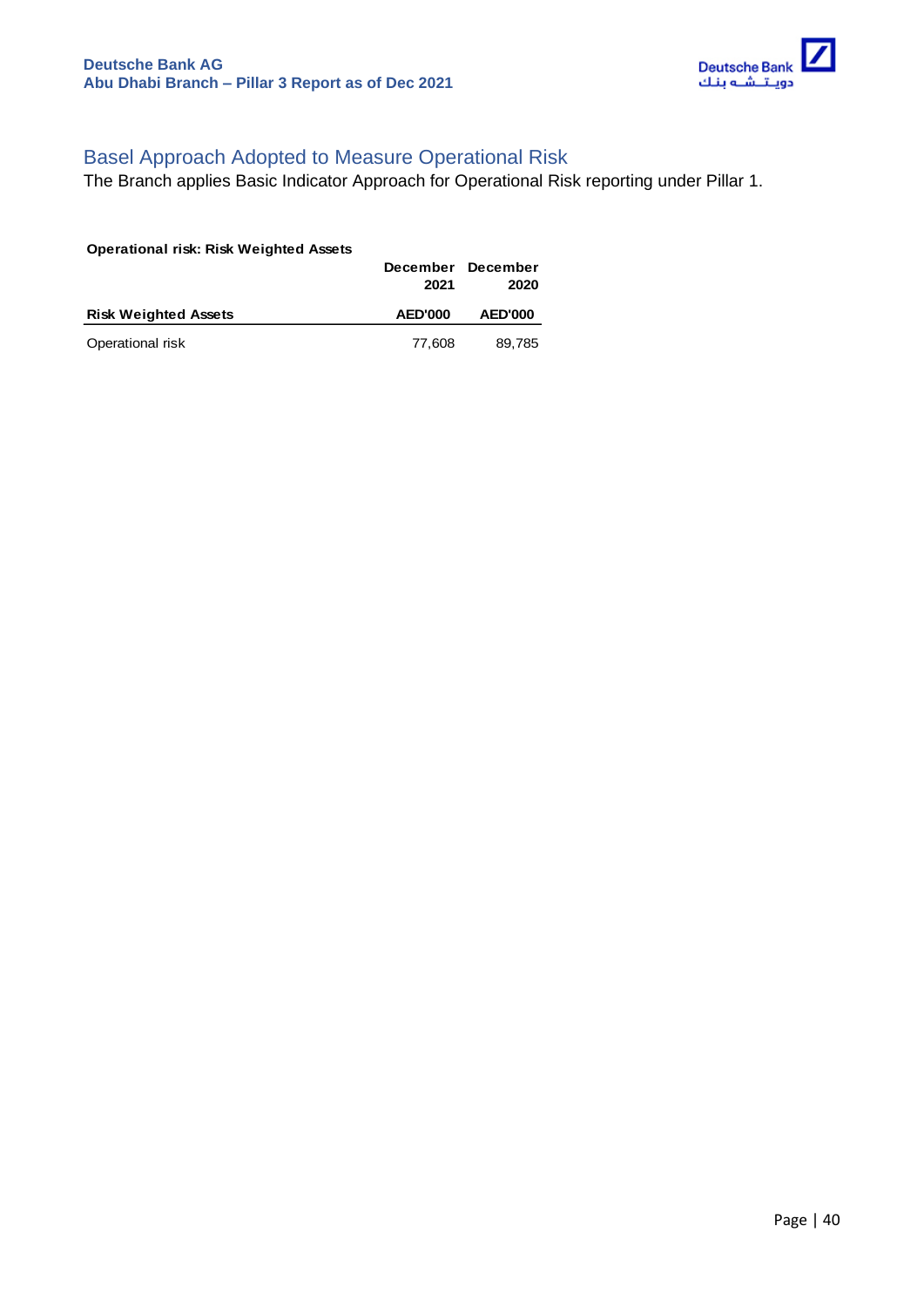

# <span id="page-40-0"></span>Remuneration

### <span id="page-40-1"></span>Compensation Strategy

Deutsche Bank recognizes that its compensation system plays a vital role in supporting its strategic objectives. It enables us to attract and retain the individuals required to achieve our bank's objectives. The Group Compensation Strategy is aligned to Deutsche Bank's strategic objectives and to its corporate values and beliefs. The Group Compensation Policy informs our employees about the implementation of the Compensation Strategy, governance processes as well as compensation structures and practices. All relevant documents are available to employees via our intranet site.

### <span id="page-40-2"></span>Total Compensation Framework

Our compensation framework emphasizes an appropriate balance between Fixed Pay (FP) and Variable Compensation (VC) – together Total Compensation (TC). It aligns incentives for sustainable performance at all levels of Deutsche Bank whilst ensuring the transparency of compensation decisions and their impact on shareholders and employees. The underlying principles of our compensation framework are applied to all employees equally, irrespective of differences in seniority, tenure, or gender.

The bank has assigned a Reference Total Compensation (RTC) to eligible employees that describes a reference value for their role. This value provides our employees orientation on their FP and VC. Actual individual TC can be at, above or below the Reference Total Compensation, based on Group affordability, and performance expectations having been satisfied at Group, divisional and individual levels, as determined by Deutsche Bank at its sole discretion.

Fixed Pay is used to compensate employees for their skills, experience, and competencies, commensurate with the requirements, size, and scope of their role. The appropriate level of FP is determined with reference to the prevailing market rates for each role, internal comparisons, and applicable regulatory requirements. FP plays a key role in permitting us to meet our strategic objectives by attracting and retaining the right talent. For most of our employees, FP is the primary compensation component with a share of greater than 50% of TC.

Variable Compensation reflects affordability and performance at Group, divisional, and individual level. It allows us to differentiate individual performance and to drive behavior through appropriate incentive systems that can positively influence culture. It also allows for flexibility in the cost base. VC generally consists of two elements – the Group VC Component and the Individual VC Component. The Individual VC Component is delivered either in the form of Individual VC (generally applicable for employees at the level of Vice President (VP) and above) or as Recognition Award (generally applicable for employees at the level of Assistant Vice President (AVP) and below). In cases of negative performance contributions or misconduct, an employee's VC can be reduced accordingly and can go down to zero. VC is granted and paid out subject to Group affordability. Under our compensation framework, there continues to be no guarantee of VC in an existing employment relationship. Such arrangements are utilized only on a very limited basis for new hires in the first year of employment and are subject to the bank's standard deferral requirements.

The Group VC Component is based on one of the overarching goals of the compensation framework – to ensure an explicit link between VC and the performance of the Group.

Individual VC takes into consideration several financial and non-financial factors, including the applicable divisional performance, the employee's individual performance, conduct, and adherence to values and beliefs, as well as additional factors such as the comparison of pay levels with the employee's peer group and retention considerations.

Recognition Awards provide the opportunity to acknowledge and reward outstanding contributions made by the employees of lower seniority levels in a timely and transparent manner. Generally, the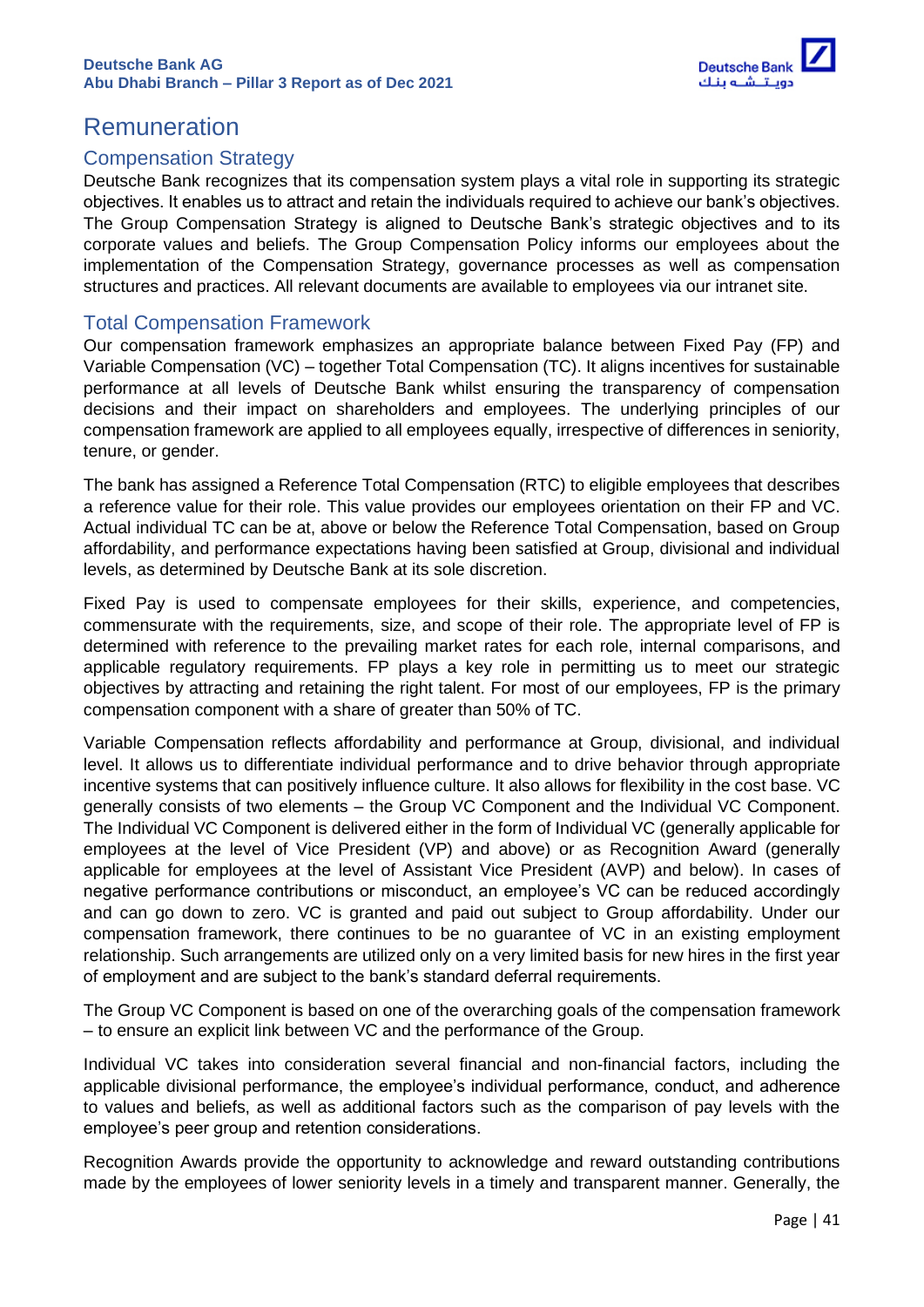

overall size of the Recognition Award budget is directly linked to a set percentage of FP for the eligible population, and it is currently paid out twice a year, based on a review of nominations and contributions in a process managed at the divisional level.

Employee benefits complement Total Compensation and are considered FP from a regulatory perspective, as they have no direct link to performance or discretion. They are granted in accordance with applicable local market practices and requirements. Pension expenses represent the main element of the bank's benefits portfolio, globally.

Limited to extraordinary circumstances, the bank reserves the right to grant Retention Awards to help induce select employees which are at risk of leaving and that are critical to the bank's future, to remain at the bank. Retention Awards are generally linked to certain critical events in which the bank has a legitimate interest in retaining the employee for a defined period. This serves to minimize operational, financial, or reputational risk. These awards are considered VC in a regulatory sense and are generally subject to the same requirements as other VC elements.

For details on Deutsche Bank AG's Compensation Framework and other related Disclosures, please refer to Compensation Report and Corporate Governance Report 2021:

[https://investor](https://investor-relations.db.com/files/documents/reports/Compensation_Report_2021.pdf?language_id=1)[relations.db.com/files/documents/reports/Compensation\\_Report\\_2021.pdf?language\\_id=1](https://investor-relations.db.com/files/documents/reports/Compensation_Report_2021.pdf?language_id=1)

#### [https://investor-](https://investor-relations.db.com/files/documents/reports/Corporate_Governance_Report_2021.pdf?language_id=1)

[relations.db.com/files/documents/reports/Corporate\\_Governance\\_Report\\_2021.pdf?language\\_id=1](https://investor-relations.db.com/files/documents/reports/Corporate_Governance_Report_2021.pdf?language_id=1)

|    | <b>AED '000</b>                          |                                                    | a                    | b                                        |  |
|----|------------------------------------------|----------------------------------------------------|----------------------|------------------------------------------|--|
|    | <b>Remuneration Amount</b>               |                                                    | Senior<br>Management | Other<br><b>Material Risk-</b><br>takers |  |
|    |                                          | Number of employees *                              |                      |                                          |  |
|    |                                          | Total fixed remuneration                           | 3,952.00             | 2,067.34                                 |  |
|    |                                          | Of which: cash-based                               | 3,952.00             | 2,067.34                                 |  |
|    | Fixed                                    | Of which: deferred                                 |                      |                                          |  |
| 5  | Remuneration                             | Of which: shares or other share-linked instruments |                      |                                          |  |
|    |                                          | Of which: deferred                                 |                      |                                          |  |
|    |                                          | Of which: other forms                              |                      |                                          |  |
| 8  |                                          | Of which: deferred                                 |                      |                                          |  |
| 9  |                                          | Number of employees *                              |                      |                                          |  |
| 10 |                                          | Total variable remuneration                        | 227.00               | 218.229                                  |  |
| 11 |                                          | Of which: cash-based                               | 227.00               | 218.229                                  |  |
| 12 | Variable                                 | Of which: deferred                                 |                      |                                          |  |
| 13 | Remuneration                             | Of which: shares or other share-linked instruments |                      |                                          |  |
| 14 |                                          | Of which: deferred                                 |                      |                                          |  |
| 15 |                                          | Of which: other forms                              |                      |                                          |  |
| 16 |                                          | Of which: deferred                                 |                      |                                          |  |
|    | 17 Total Remuneration (2+10)<br>4,179.00 |                                                    |                      |                                          |  |

Note: The previous Branch manager retired during the year, with last working day Aug 31, 2021.

Benefits included under Fixed Remuneration consist of: Housing Allowance, Leave / Travel Allowance, Severance Payments, leave encashment and Relocation expenses paid to the outgoing Branch Manager as per employment contract.